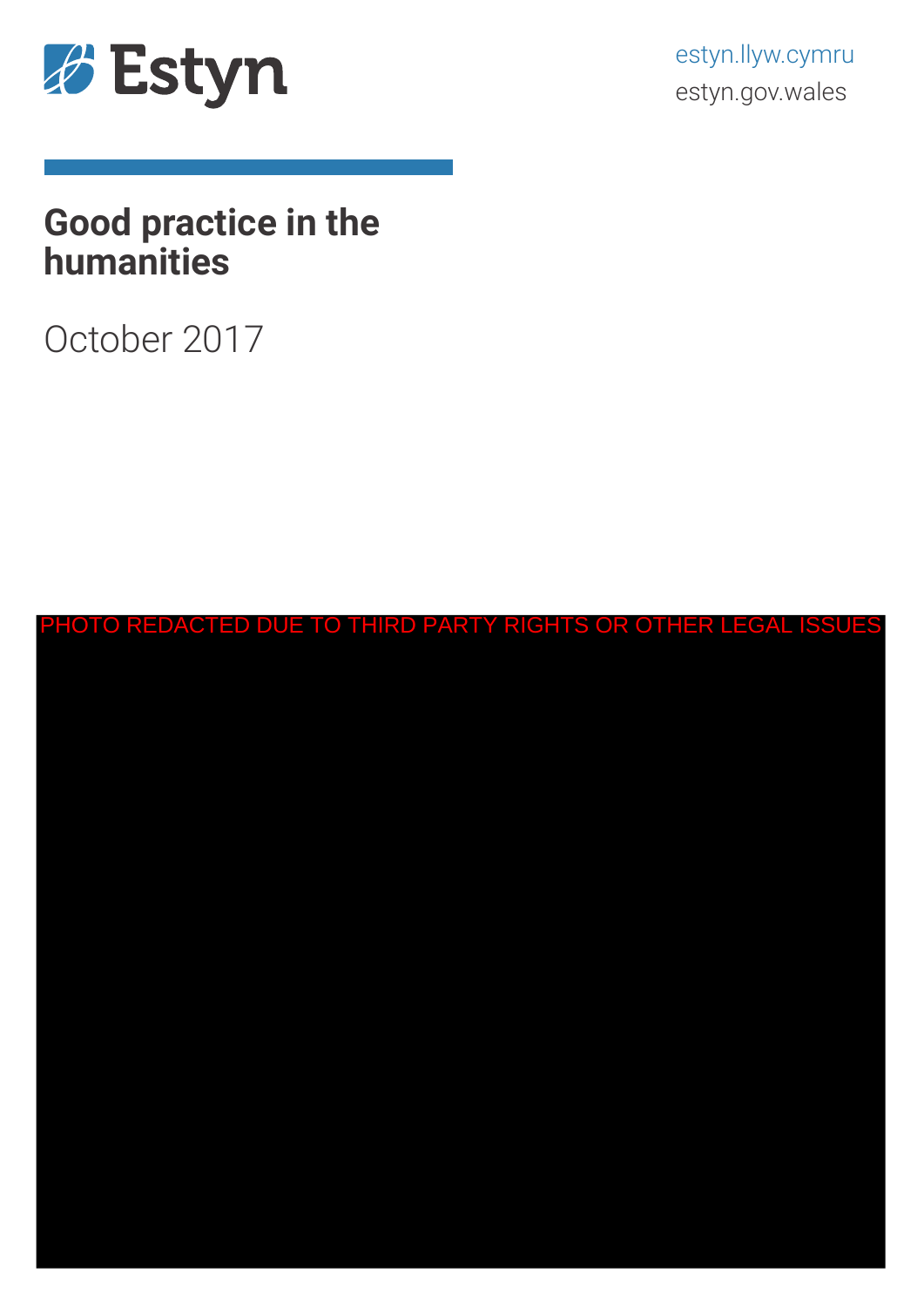#### **The purpose of Estyn is to inspect quality and standards in education and training in Wales. Estyn is responsible for inspecting:**

- $\lambda$  nursery schools and settings that are maintained by, or receive funding from, local authorities
- $\lambda$  primary schools
- $\lambda$  secondary schools
- $\lambda$  all-age schools
- $\lambda$  special schools
- $\lambda$  pupil referral units
- $\blacktriangle$  all-age schools
- $\overline{\phantom{a}}$  independent schools
- $\blacktriangle$  further education
- independent specialist colleges
- $\lambda$  adult community learning
- $\lambda$  local authority education services for children and young people
- $\lambda$  teacher education and training
- $\triangle$  Welsh for adults
- work-based learning
- $\lambda$  learning in the justice sector

Estyn also:

- $\lambda$  provides advice on quality and standards in education and training in Wales to the National Assembly for Wales and others
- A makes public good practice based on inspection evidence

Every possible care has been taken to ensure that the information in this document is accurate at the time of going to press. Any enquiries or comments regarding this document/publication should be addressed to:

Publication Section Estyn Anchor Court Keen Road **Cardiff** CF24 5JW or by email to [publications@estyn.gov.wales](mailto:publications@estyn.gov.wales)

This and other Estyn publications are available on our website: [www.estyn.gov.wales](http://www.estyn.gov.wales/)

**© Crown Copyright 2017: This report may be re-used free of charge in any format or medium provided that it is re-used accurately and not used in a misleading context. The material must be acknowledged as Crown copyright and the title of the document/publication specified.**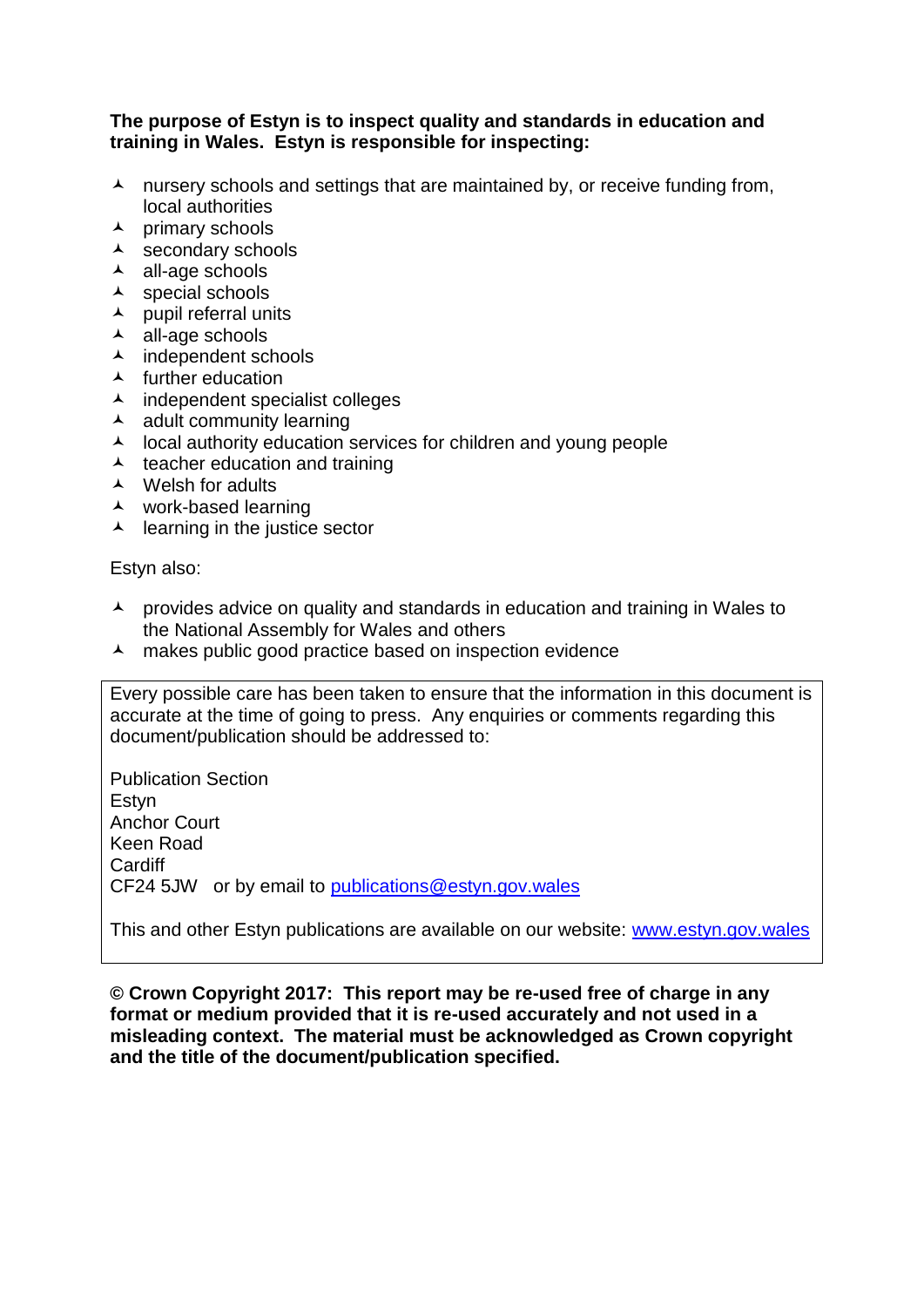| <b>Contents</b>                                                                                                                                                                                                                                                                              | Page                             |
|----------------------------------------------------------------------------------------------------------------------------------------------------------------------------------------------------------------------------------------------------------------------------------------------|----------------------------------|
|                                                                                                                                                                                                                                                                                              |                                  |
| <b>Introduction</b>                                                                                                                                                                                                                                                                          | 1                                |
| <b>Background</b>                                                                                                                                                                                                                                                                            | 1                                |
| <b>Main findings</b>                                                                                                                                                                                                                                                                         | 3                                |
| <b>Recommendations</b>                                                                                                                                                                                                                                                                       | 6                                |
| <b>Standards</b>                                                                                                                                                                                                                                                                             | $\overline{7}$                   |
| Key stage 2<br>Key stage 3<br>Key stage 4<br>Examination outcomes at key stage 4                                                                                                                                                                                                             | $\overline{7}$<br>8<br>8<br>9    |
| <b>Provision</b>                                                                                                                                                                                                                                                                             | 14                               |
| Curriculum planning and planning for progression<br>Development of literacy, numeracy and digital competency<br>Development of the Welsh dimension and the international perspective<br>Enrichment and experiences<br>Teaching and assessment<br>Successful Futures - A Curriculum for Wales | 14<br>19<br>23<br>25<br>28<br>31 |
| <b>Leadership and management</b>                                                                                                                                                                                                                                                             | 32                               |
| Primary schools<br>Secondary schools                                                                                                                                                                                                                                                         | 32<br>34                         |
| Appendix 1: Teacher assessments at key stage 3                                                                                                                                                                                                                                               | 36                               |
| Appendix 2: Questions for schools to consider as part of their<br>self-evaluation                                                                                                                                                                                                            | 38                               |
| <b>Appendix 3: Evidence base</b>                                                                                                                                                                                                                                                             | 40                               |
| <b>Glossary</b>                                                                                                                                                                                                                                                                              | 41                               |
| <b>References</b>                                                                                                                                                                                                                                                                            | 42                               |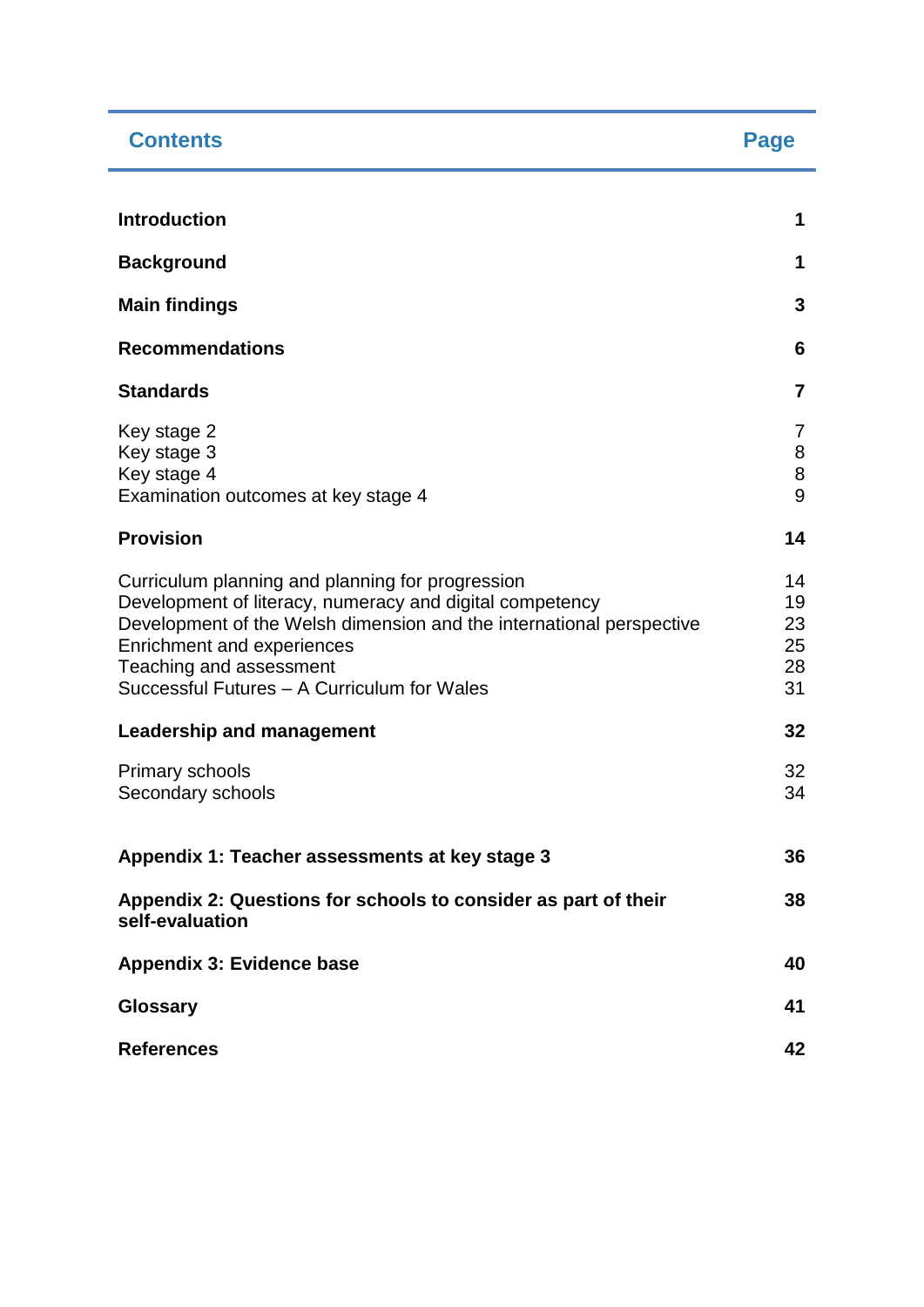## **Introduction**

This report is written in response to a request for advice from the Welsh Government in the Minister's annual remit letter to Estyn for 2016-2017. The report examines standards, provision and leadership of the humanities at key stages 2, 3 and 4 in schools where good practice has been identified.

The report is intended for the Welsh Government, headteachers and staff in schools, local authorities and regional consortia. It may be of interest to schools looking to innovate in light of the recommendations made in Successful Futures. The report includes case studies of interesting or innovative practice for schools to consider. These case studies are intended to encourage schools to reflect on their current practice.

The findings of the report are based on an analysis of findings from visits to 19 schools. During the visits, inspectors observed lessons, scrutinised curriculum plans, held discussions with senior and middle leaders, interviewed pupils and scrutinised pupils' work.

For the purpose of this report, the term humanities refers to history and geography.

### **Background**

History and geography are taught in the Foundation Phase in the 'knowledge and understanding of the world' area of learning, are compulsory subjects in the National Curriculum at key stage 2 and key stage 3, and are optional subjects at key stage 4 (Great Britain, 2002). The decision to make the humanities compulsory until the end of key stage 3 shows the importance that is placed on the contribution that these subjects make to a broad and balanced education.

The requirements of the Welsh Assembly Government curriculum guidance documents (2008a, 2008b, 2008c) are that:

*'Schools should develop in every learner a sense of personal and cultural identity that is receptive and respectful towards others. Schools should plan across the curriculum to develop the knowledge and understanding, skills, values and attitudes that will enable learners to participate in our multi-ethnic society in Wales. Schools should develop approaches that support the ethnic and cultural identities of all learners and reflect a range of perspectives, to engage learners and prepare them for life as global citizens.'* (Welsh Assembly Government, 2008b, p. 4)

Since the establishment of the national curriculum, there has been little evaluation of the role of humanities within education. In 2013, a task and finish group chaired by Dr Elin Jones produced a report for the Welsh Government on The Cwricwlwm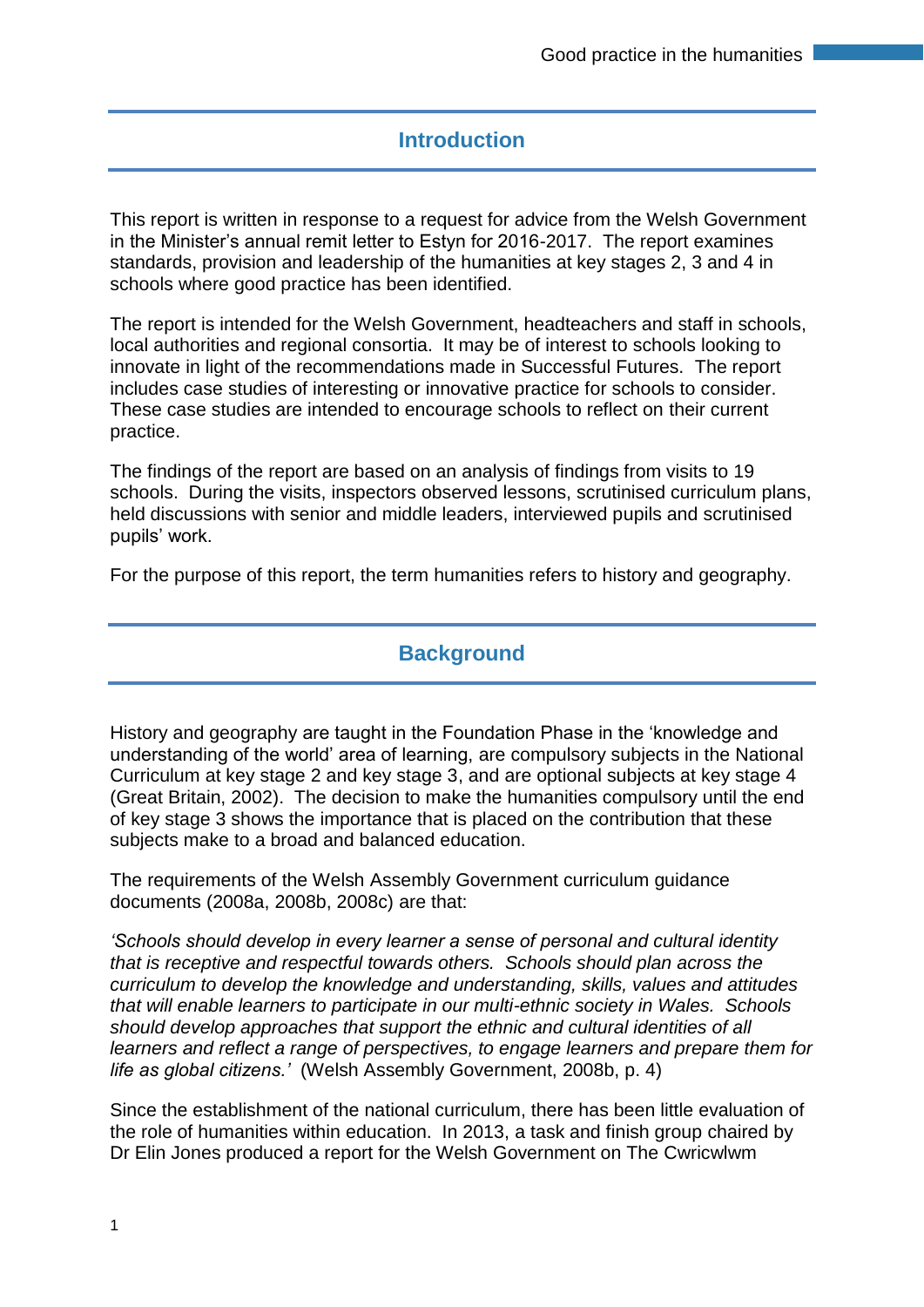Cymreig, history and the story of Wales. The main recommendations about history from the report include:

- A committee of history specialists should be established, to include representatives from every sector of education and relevant organisations such as museums. This committee would be responsible for:
	- o promoting co-operation between schools and the sharing of good practice
	- o developing benchmarks of good practice in history
	- o quality-assuring the resources published on Hwb
	- o recommending new resources to be developed
- In the revision of the national curriculum, the programme of study should be structured so as to provide clear guidance on the relationship between local, Welsh, British, European and world history. The aim should be to provide a sound foundation for learners' historical understanding while expanding their horizons.
- Numerous, specific and diverse examples of schemes of work with a focus on local and Welsh history in its wider context should be developed for key stages 2 and 3. Once these have been quality-assured, they should be stored on Hwb and updated regularly.
- A proportion of Welsh history should be an integrated and compulsory part of every history GCSE specification offered in Wales.
- In reviewing the qualifications, consideration should be given to strengthening the element of history in the Welsh Baccalaureate.
- Government-funded heritage organisations should be strongly encouraged to provide easy access for schools to the materials they develop, in both Welsh and English, so they can be used in the classroom setting.
- All such resources should emphasise the provisional nature of history and the diversity of experience in all periods. Where appropriate, it should help learners to contrast and compare the experiences of different groups of people in all periods. (Welsh Government, 2013, page 21)

In March 2014, The Welsh Government asked Professor Graham Donaldson to conduct an Independent Review of Curriculum and Assessment Arrangements in Wales. In February 2015, 'Successful Futures' was published. The report states that 'the humanities provides fascinating contexts for children and young people to learn about people, place, time and belief' and 'provides rich opportunities for learning beyond the school walls, for example through exploring the local environment and learning from the experience of people and organisations and businesses in the community.' (Donaldson, 2015, p. 46)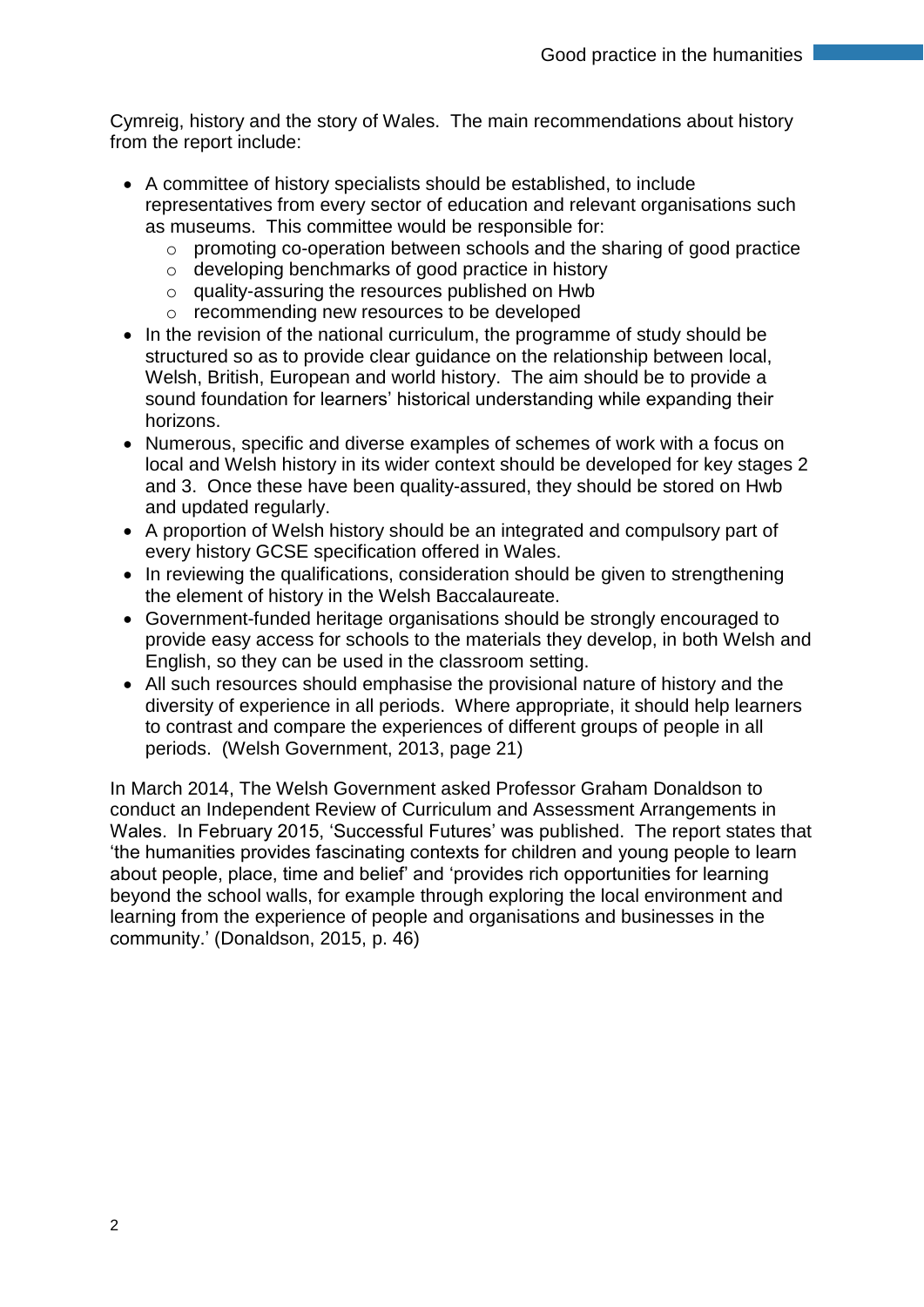## **Main findings**

#### **Standards**

- 1 In the schools visited, most pupils have a positive attitude towards the humanities and are highly motivated. Pupils enjoy the variety of tasks, the study of current issues, and the opportunity to engage in learning beyond the classroom.
- 2 At key stage 2, most pupils are independent learners and show resilience when they find tasks difficult. They identify similarities and differences between places and use a range of interesting resources to draw conclusions about places or events.
- 3 At key stage 3, many pupils are confident in making links between and within humanities topics, for example linking tectonic activity and agriculture. In many lessons, nearly all pupils skim a range of text to extract relevant information. Most pupils share their ideas clearly and justify their opinions.
- 4 At key stage 4, most pupils demonstrate strong prior learning and can apply this knowledge to a new context. In history, pupils analyse sources perceptively and produce well-structured extended writing. In geography, they develop their understanding of the natural world and our relationship with it.

#### **Provision**

- 5 Across schools, curriculum planning models vary. Primary schools mainly adopt a thematic approach to curriculum planning, while in secondary schools there are a variety of approaches including the thematic approach and traditional teaching of the separate humanities subjects.
- 6 Planning for progression in humanities from the Foundation Phase to key stage 2 is well developed. However, planning for progression from key stage 2 to key stage 3 is weak. This is because curriculum transition arrangements most frequently focus on the core subjects. At all key stages, humanities teachers plan to ensure the development of pupils' literacy and numeracy skills. The planning for the development of pupils' information and communication technology (ICT) skills is more variable, particularly at key stage 3 and key stage 4.
- 7 Pupils value the enrichment experiences provided by the humanities, such as fieldwork and educational visits. In the best examples, teachers ensure that pupils have a secure knowledge of their local history and an appreciation of their locality. Pupils make a clear link between these activities and their learning. Most leaders make effective use of the pupil development grant (PDG) to ensure equal access to these opportunities.
- 8 In highly-effective lessons, teachers plan well to build on prior knowledge and maximise progress. These lessons include a skilful blend of subject knowledge and the development of pupils' skills. Particularly at key stage 2, pupils are frequently involved in the planning for their learning, within and beyond the classroom. Pupils discuss with their teachers the topics they wish to study and teachers plan interesting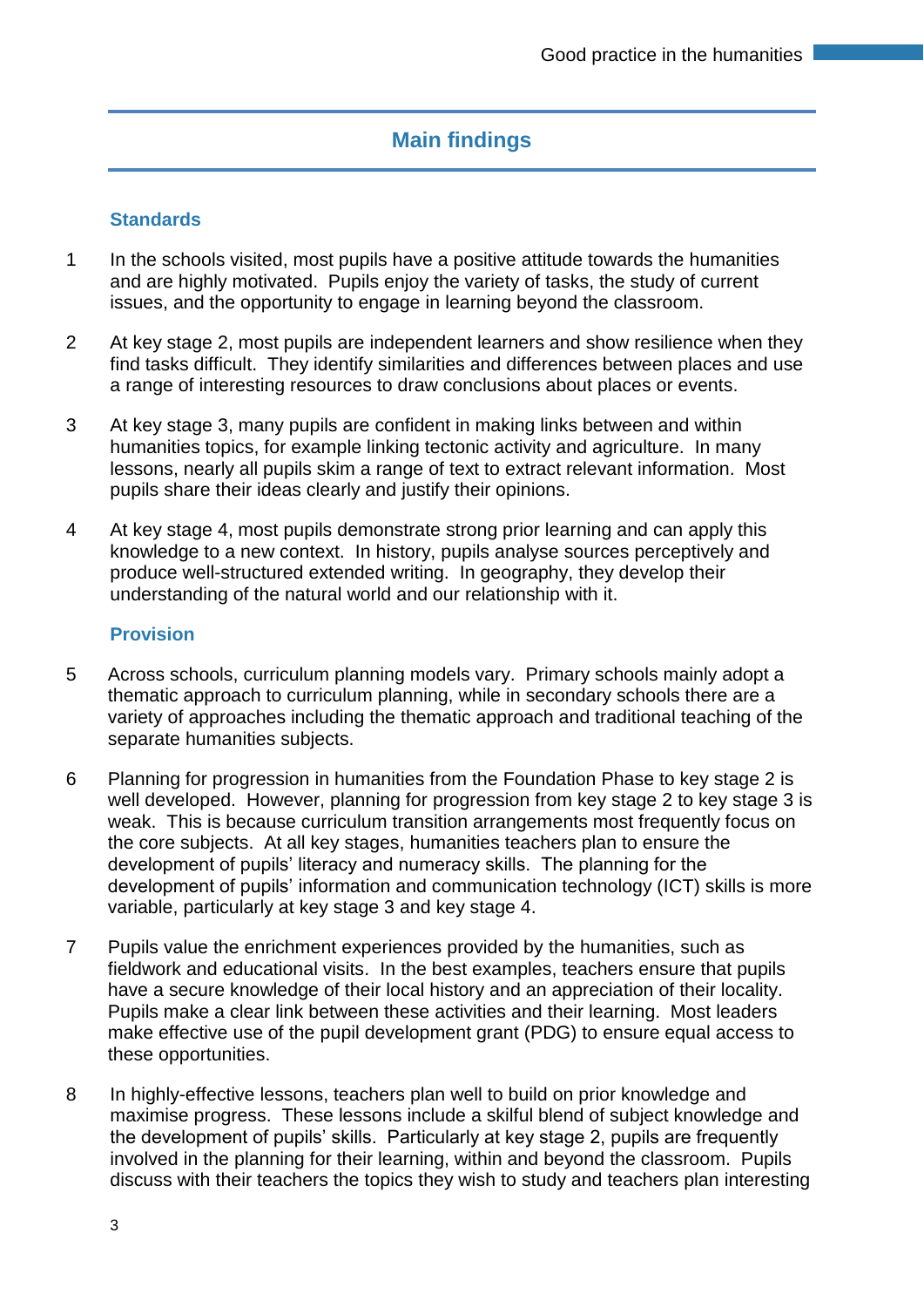lessons that match the interests and respond to the questions pupils raise. Using pupils' enquiries, teachers offer a broad range of enrichment experiences to pupils and parents and pupils choose to complete those activities that interest them. At key stage 4, the strong emphasis on examination technique and outcomes limits the range of learning experiences provided to pupils.

9 Many secondary schools have comprehensive and effective systems in place to track the progress of pupils across the humanities. However, at key stage 2, the tracking of pupil progress across the humanities is underdeveloped. At both key stage 2 and key stage 3, there is very little standardisation and moderation of pupils' humanities work.

#### **Leadership and management**

- 10 In a minority of the schools visited, leaders clearly articulate the quiding principles of their curriculum design. These principles may include links to real-life learning, first-hand experiences and opportunities for investigation and problem solving to create independent, resilient learners. However, the majority of leaders have not articulated, or in some cases considered, the 'core purposes' or 'guiding principles' that are at the heart of their curriculum planning.
- 11 In the most effective schools, senior leaders understand the importance of the humanities subjects in a broad and balanced curriculum. These senior leaders understand the strong role that the humanities can play in developing pupils' skills within a relevant context.
- 12 In most primary schools visited, the humanities have not had a high enough priority in whole-school planning. This is mainly due to the strong focus given to improving standards in literacy and numeracy. In the last year, most of the primary schools visited have begun to adapt their curriculum to respond to the recommendations from Successful Futures (Donaldson, 2015). In the most recent development plans, the humanities are being reviewed and planned for as one of the six areas of learning.
- 13 In all primary schools visited, the quality of teaching is monitored closely. However, in only a minority of cases are the strengths and areas for development in humanities teaching well understood. In these schools, information from monitoring activities is used well to share good practice and provide support as necessary. The level of subject expertise in the humanities varies greatly between staff. However, all the schools make strong use of internal staff expertise to ensure that all pupils receive an effective learning experience in their humanities lessons.
- 14 In many of the secondary schools visited, self-evaluation and improvement planning in the humanities subjects is strong. In these schools, self-evaluation processes have identified clearly the impact of curriculum changes on the quality of provision and outcomes. However, in a minority of schools, the evaluation of changes to the curriculum is underdeveloped.
- 15 In nearly all the secondary schools visited, leaders have a clear understanding of the strengths and areas for development in the teaching of humanities. In a few departments there is a lack of sharing of good practice and in a very few there is inconsistency in the quality of teaching. In a few of the secondary schools visited,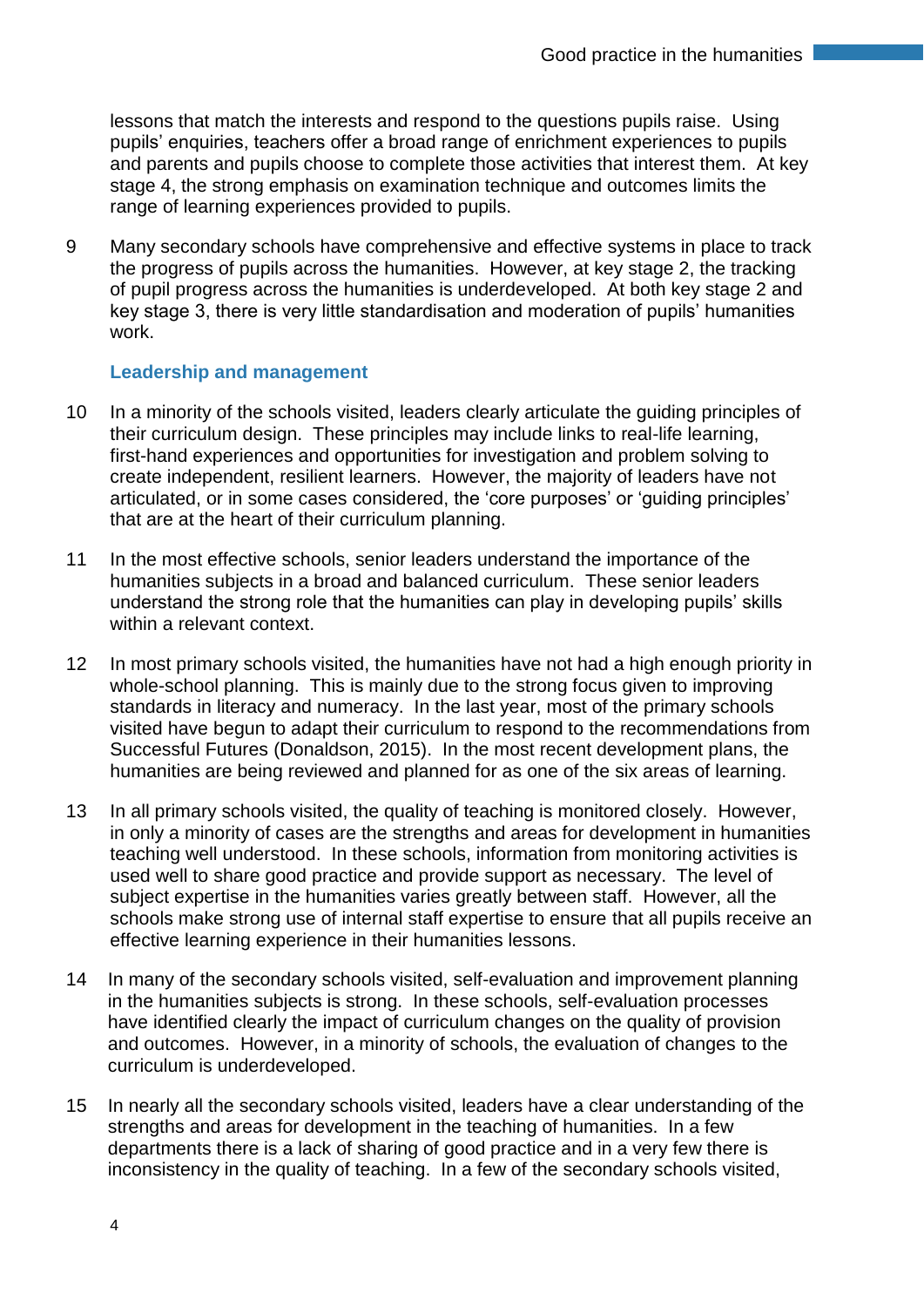non-subject specialists teach the humanities, especially at key stage 3. In the best practice, there are appropriate support systems in place to ensure that all staff teaching outside their have specialist area receive appropriate support.

16 During initial teacher training, primary teachers receive limited guidance in the teaching of humanities. In secondary schools, opportunities for extending teachers' professional development in the humanities, other than courses related to examinations, are limited. There is a lack of subject-specific support from many local authorities and regional consortia.

#### **Summary of the characteristics of good practice in the humanities**

- Leaders understand and support the place of humanities in a broad and balanced curriculum.
- Teachers skilfully blend the development of subject knowledge and pupil skills. They develop pupils' literacy, numeracy and ICT skills within a relevant context.
- Teachers use a wide variety of stimulating, relevant and current resources in their lessons.
- Teachers make effective use of the school locality.
- Pupils enjoy the wide variety of activities teachers provide and the opportunity to learn outside the classroom.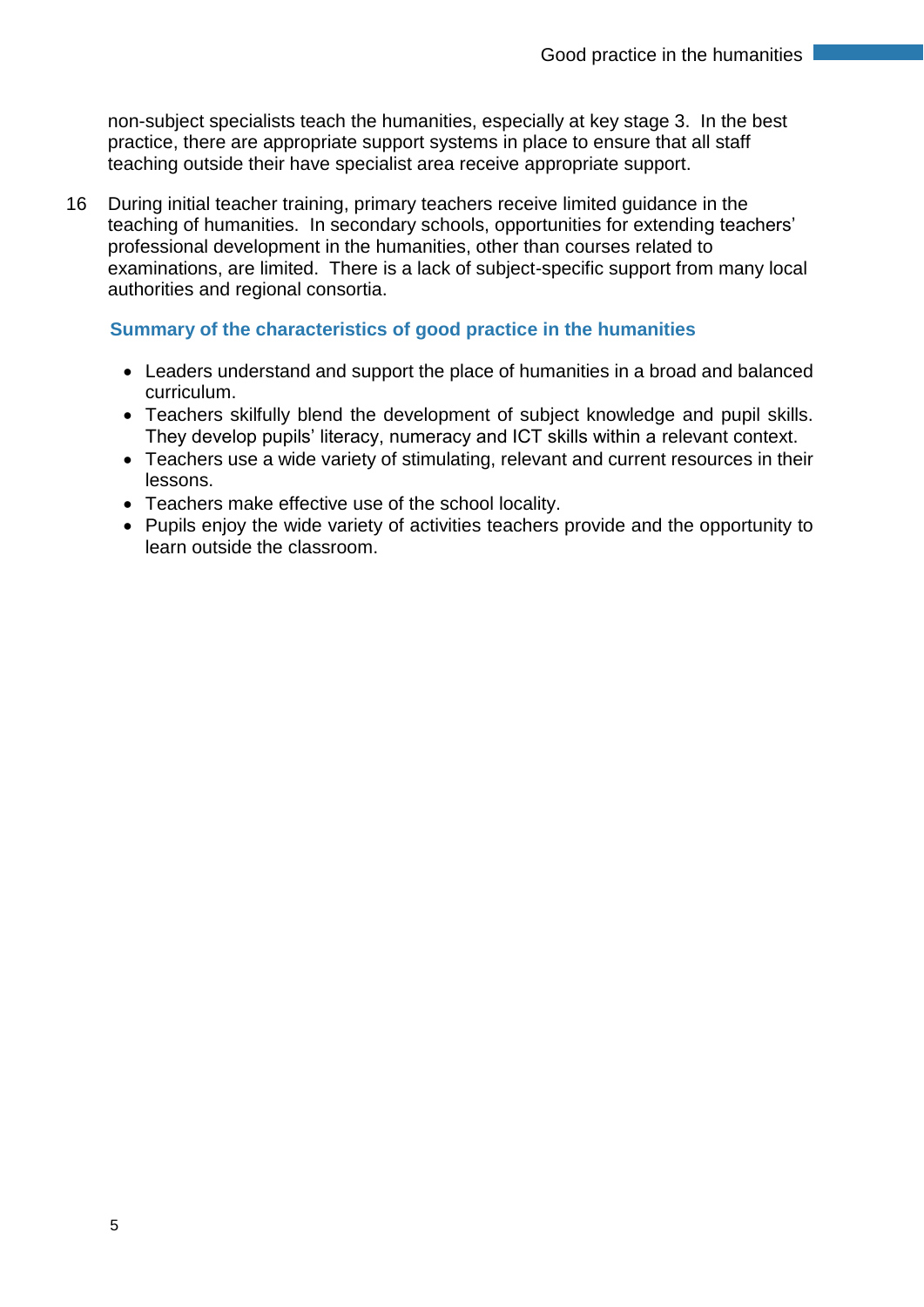### **Recommendations**

#### **Schools should:**

- R1 Ensure a balance between the development of pupils' skills and of their knowledge and understanding of subject content
- R2 Ensure that pupils' learning experiences in the humanities are wide-ranging, interesting, progressive and challenging, particularly at key stage 4
- R3 Monitor the progress that pupils make in the humanities more closely
- R4 Evaluate the curriculum for the humanities to prepare for the development and implementation of the new area of learning and experience
- R5 Establish local networks of good practice to share resources and expertise, including making greater use of the schools' locality

#### **Local authorities and regional consortia should:**

- R6 Provide better professional learning opportunities for teachers of the humanities
- R7 Provide more support for schools to evaluate their curriculum and to plan for the development of the humanities area of learning and experience

#### **The Welsh Government should:**

R8 Ensure that initial teacher education courses provide new teachers including primary teachers with the necessary skills to teach the humanities successfully and to respond to the new Curriculum for Wales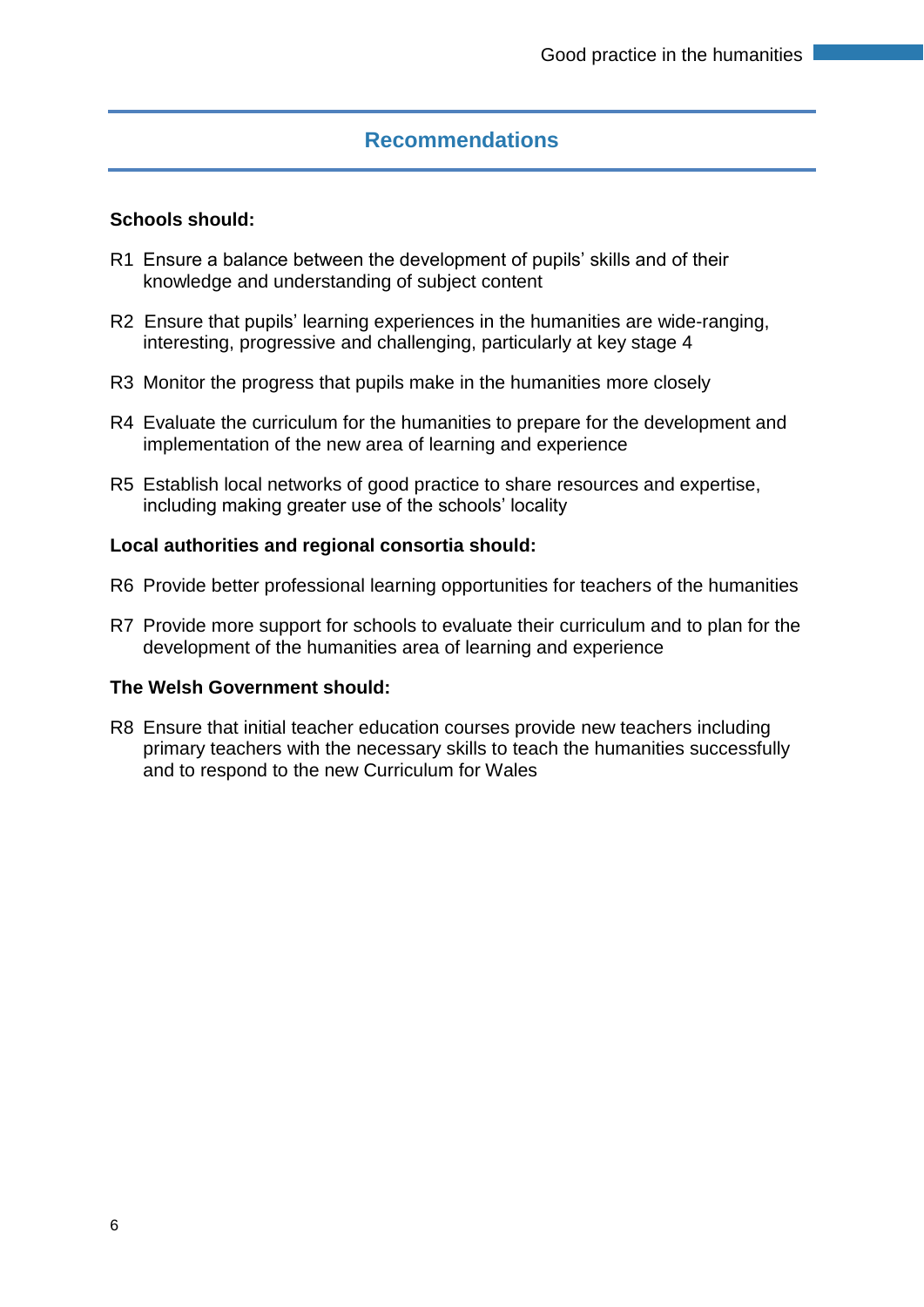## **Standards**

17 At all key stages, most pupils in the schools visited have a very positive attitude towards their studies in humanities. Pupils enjoy the variety of tasks, the study of current issues and the opportunity to engage in learning beyond the classroom. A very few pupils are not fully engaged with their learning, remaining passive, particularly during question and answer sessions.

#### **Key stage 2**

- 18 At key stage 2, the standards in history and geography are very similar. In the lessons observed, a majority of pupils make strong progress and a minority make exceptional progress. In the schools visited, nearly all pupils, show strong levels of engagement, with many being highly motivated. Most pupils show resilience when they find tasks difficult and are highly independent learners.
- 19 When studying historical topics most pupils use a range of sources effectively to draw conclusions, for example about life during Tudor times. Many pupils have a clear understanding of bias and can distinguish between primary and secondary sources of evidence accurately and understand why their validity may differ.
- 20 When studying geographical topics pupils often compare a contrasting locality with Wales. Nearly all pupils identify similarities and differences between places accurately. Many pupils can skim and scan text well to extract information, for example when explaining why people chose to live near volcanoes.
- 21 Nearly all pupils write to the same standard in humanities lessons as they do in discrete language lessons. They are able to use their knowledge of appropriate genres to present their work successfully. Most pupils write accurately showing a good grasp of spelling and grammar. They use a sophisticated range of vocabulary well, including subject specific language. Most pupils show good listening skills and make strong oral contributions to class discussions. Most pupils use subject specific terminology accurately, for example when explaining the water cycle.
- 22 Most pupils can successfully apply their numeracy skills in the context of humanities topics. This is most frequently seen in geographical topics, for example using a scale to calculate the distance from Cardiff to other European cities or calculating the most cost-efficient type of renewable energy. Many pupils have well-developed ICT skills, working collaboratively on documents, recording presentations and independently compiling databases and spreadsheets.
- 23 Most pupils use their thinking skills creatively when faced with a new challenge or rationally when asked to interpret pictorial evidence. Many pupils co-operate very well with their peers to solve problems effectively.
- 24 At key stage 2, there is no nationally held data for the outcomes of pupils in history and geography. This lack of parity in accountability between core and non-core subjects may impact on the importance leaders place on the provision for and monitoring of the humanities.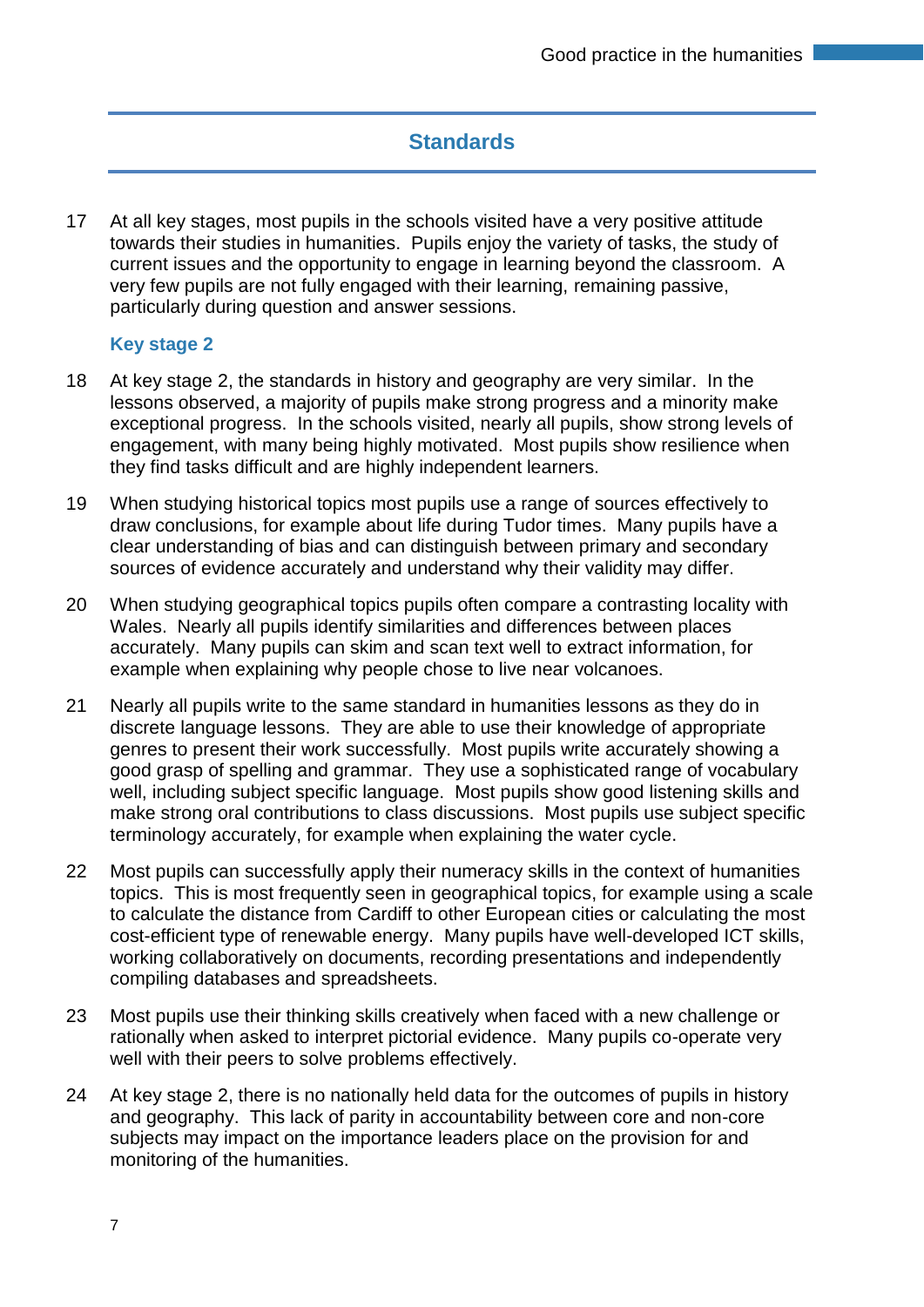#### **Key stage 3**

- 25 At key stage 3, in the schools visited, there are many common features in the standards achieved by pupils in both history and geography. Around half of pupils make strong progress, while a minority make exceptional progress. In many lessons, nearly all pupils show high levels of motivation and a positive attitude towards their work. These pupils work well independently and are resilient when faced with challenging tasks. Most pupils show pride in their work, which is well presented and well organised.
- 26 In many lessons, nearly all pupils show strong reading skills, for example skimming text to evaluate different methods of protecting communities from earthquakes. Most pupils participate effectively in discussions. They share clearly their ideas and justify their opinions, using subject-specific terminology, for example when discussing political conflict in Russia.
- 27 In many lessons, nearly all pupils select, combine and summarise information from a range of sources. Many pupils are confident when writing at length. These pupils independently structure their writing well, for example when explaining how and why World War 1 ended. Many pupils write well-balanced pieces of work expressing and justifying their views clearly and show a good understanding of other viewpoints. These pupils write strong pieces of evaluative writing, for example when making judgements about General Haig's leadership of the Battle of the Somme. Many pupils demonstrate strong numeracy skills in their humanities lessons. The analysis and interpretation of graphical data in geography are a particular strength.
- 28 Many pupils in both history and geography are confident in making links between and within topics, such as understanding the link between tectonic activity and the use of areas for agriculture and tourism, and making links between Nazi beliefs on both education and role of women in society during that period of history.
- 29 A few pupils make limited progress as they spend too long on low-level tasks such as cutting out statements and sticking in sheets. A very few pupils do not structure their work well enough and make more spelling, punctuation and grammatical errors than would be expected for their age and ability. These pupils do not maintain the same standards of presentation and organisation in their humanities books as seen in their other subjects.
- 30 At key stage 3, in teacher assessments in 2016 most pupils achieve the expected level 5 or above. There is little difference in the outcomes between history and geography. Appendix 1 provides more detail about teacher assessments in geography and history.

#### **Key stage 4**

31 In the schools visited, around half of pupils make excellent progress, while a minority made strong progress. In many lessons, most pupils demonstrate strong prior learning and are able to apply this knowledge successfully to a new context. Many pupils make strong oral contributions that are perceptive and thoughtful. These pupils make effective, articulate contributions to class discussions and make strong use of subject specific vocabulary. Many pupils work effectively in groups to support each other's learning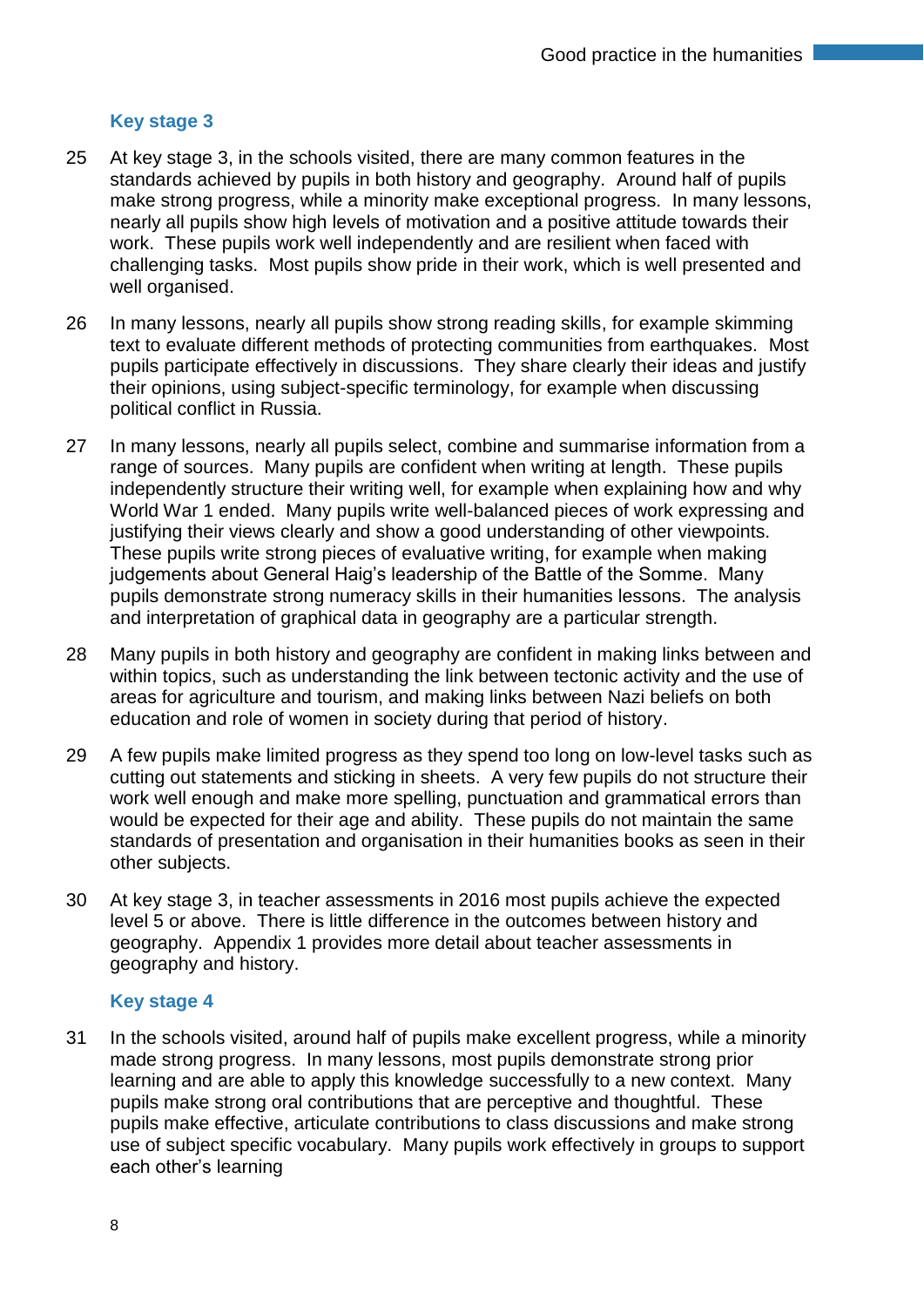- 32 In many lessons, nearly all pupils show strong reading skills, for example when using inference to understand the purpose of Nazi propaganda. Most pupils produce well-structured pieces of high-quality extended writing. They write clearly using a broad range of subject vocabulary and their technical accuracy is good.
- 33 In history, many pupils confidently undertake sophisticated analyses of a range of sources. A majority of pupils analyse sources perceptively, including considering the reliability and usefulness of information. However, a few pupils copy evidence from sources rather than summarising the information provided. As seen at key stage 3 the analysis of data in geography is a strength. For example, pupils are able to plot, describe and explain the movement of pebbles along a beach to illustrate the concept of longshore drift. However, in a very few lessons, a minority of pupils are not confident in handling data.
- 34 As seen at key stage 3, pupils continue to develop their understanding of links between topics and start to make these connections independently.

#### **Examination outcomes at key stage 4**

35 At key stage 4, history and geography are optional subjects. A very few pupils take a combined humanities GCSE, around 0.4% of the cohort. A few schools report reduced contact time at key stage 4 of around 20%. History is the most popular of the humanities, accounting for around 4% of total GCSE entries in 2016. In the last three years, geography has seen a 13% fall in entries and history an 11% fall. However, the percentage of the cohort taking these subjects has remained broadly similar over the last three years, with around 29% taking geography and 34% taking history.

| in Wales, 2014-2016 <sup>1</sup> | - - - - -                         |
|----------------------------------|-----------------------------------|
| Number of entries                | Percentage of cohort <sup>1</sup> |

**Figure 1: The number of entries for GCSE geography, history and humanities**

|      | Number of entries |                |                   | Percentage of cohort <sup>1</sup> |                |                   |
|------|-------------------|----------------|-------------------|-----------------------------------|----------------|-------------------|
|      |                   |                |                   |                                   |                |                   |
| Year | Geography         | <b>History</b> | <b>Humanities</b> | Geography                         | <b>History</b> | <b>Humanities</b> |
| 2014 | 10,677            | 12,221         | 119               | 30.4%                             | 34.8%          | 0.3%              |
| 2015 | 9,857             | 11,667         | 146               | 29.0%                             | 34.3%          | 0.4%              |
| 2016 | 9,289             | 10,820         | 150               | 28.8%                             | 33.6%          | 0.5%              |

**1 In 2016, this is all pupils in Year 11, excluding those from independent schools. In previous years, this is all 15-year-olds.**

Source: Welsh Government, 2016a

36 There is little difference in the overall performance of pupils at GCSE in history or geography. However, the proportion of pupils gaining the A\*-A grade is highest in history at around 29% and lowest in humanities at around 12%. The percentage of pupils achieving the highest grade has remained at a similar level in the three subjects for the last three years.

 $\overline{a}$ 

<sup>1</sup> Welsh Government GCSE entry figures for 2017 were not available at the time of publication. However, initial data on entries for 2017 from JCQ indicates that there has been a further drop in GCSE entries for history, geography and humanities (Joint Council for Qualifications, 2017).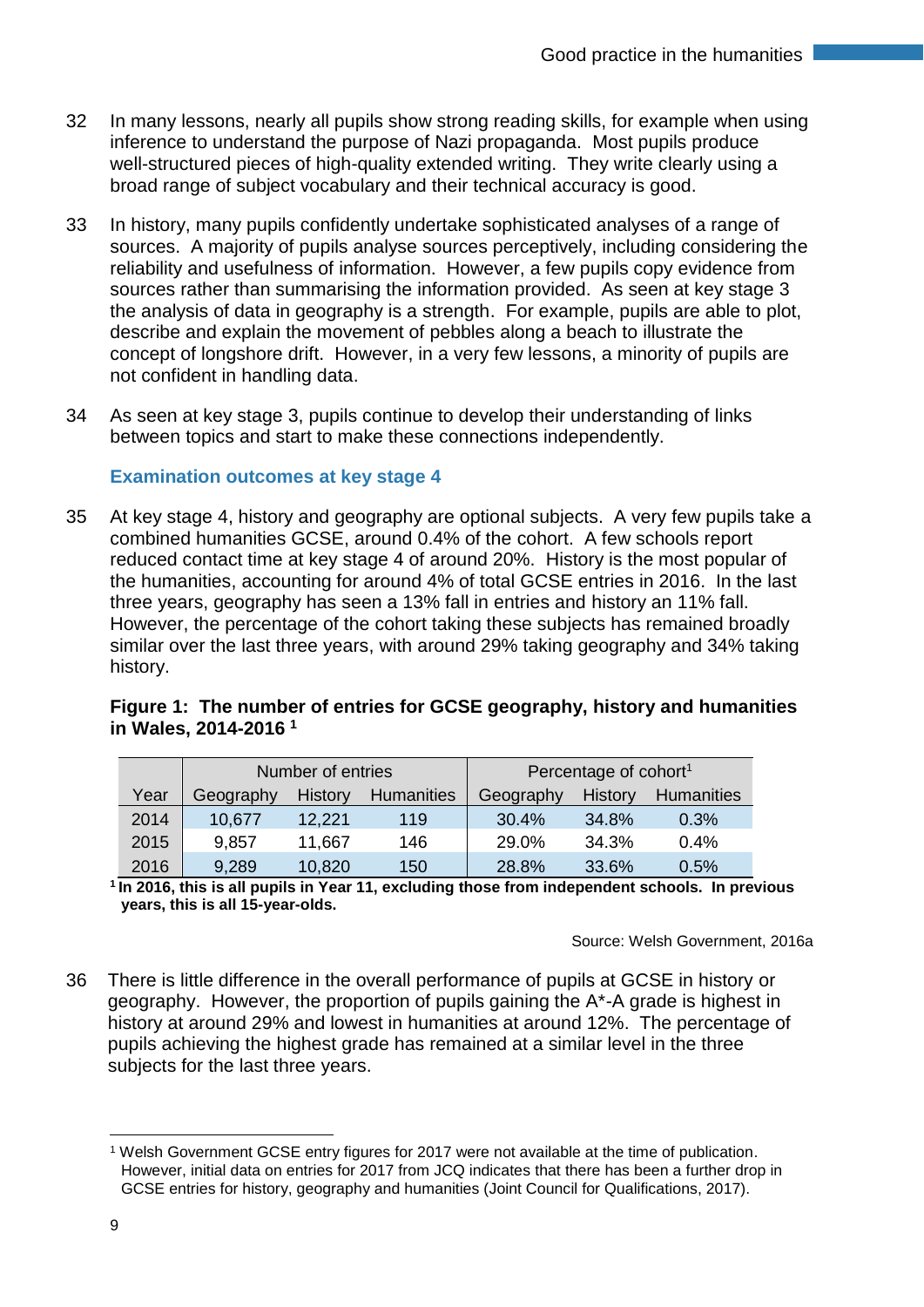

#### **Figure 2: The percentages of pupils achieving different grades at GCSE geography, history and humanities, in Wales, 2014-2016**

37 In geography GCSE, the proportion of pupils achieving A\*-C has increased slightly from 67.6% in 2014 to 69.4% in 2016.





38 In history GCSE, the proportion of pupils achieving  $A^*$ -C has remained steady at 70.1% in 2014 to 70.0% in 2016.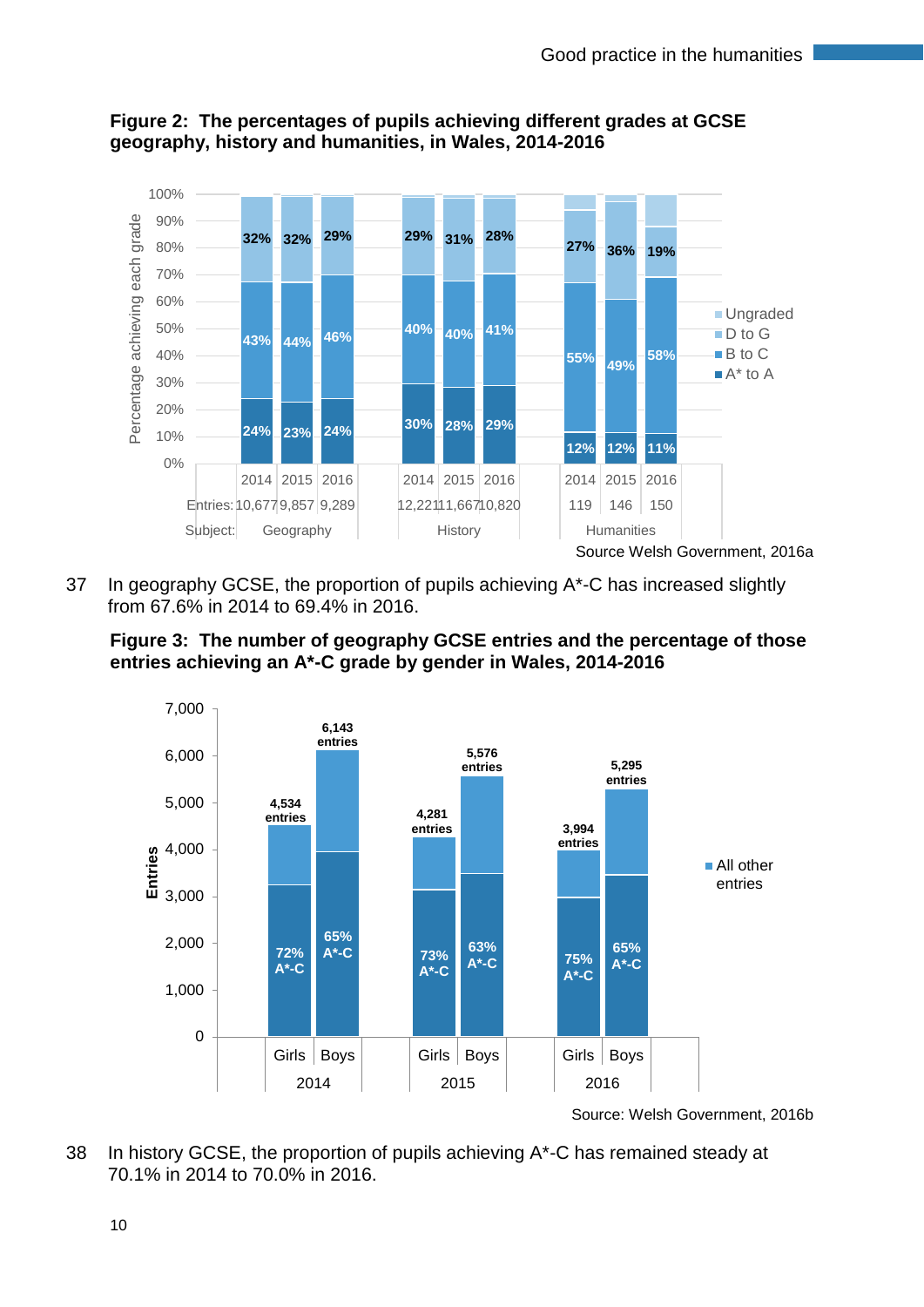

**Figure 4: The number of history GCSE entries and the percentage of those entries achieving an A\*-C grade by gender in Wales, 2014-2016**

39 At key stage 4, humanities GCSE has a very low number of entries, ranging from 119 in 2014 to 150 in 2016. In 2016, 69.3% of pupils achieved A\*-C.





Source: Welsh Government, 2016b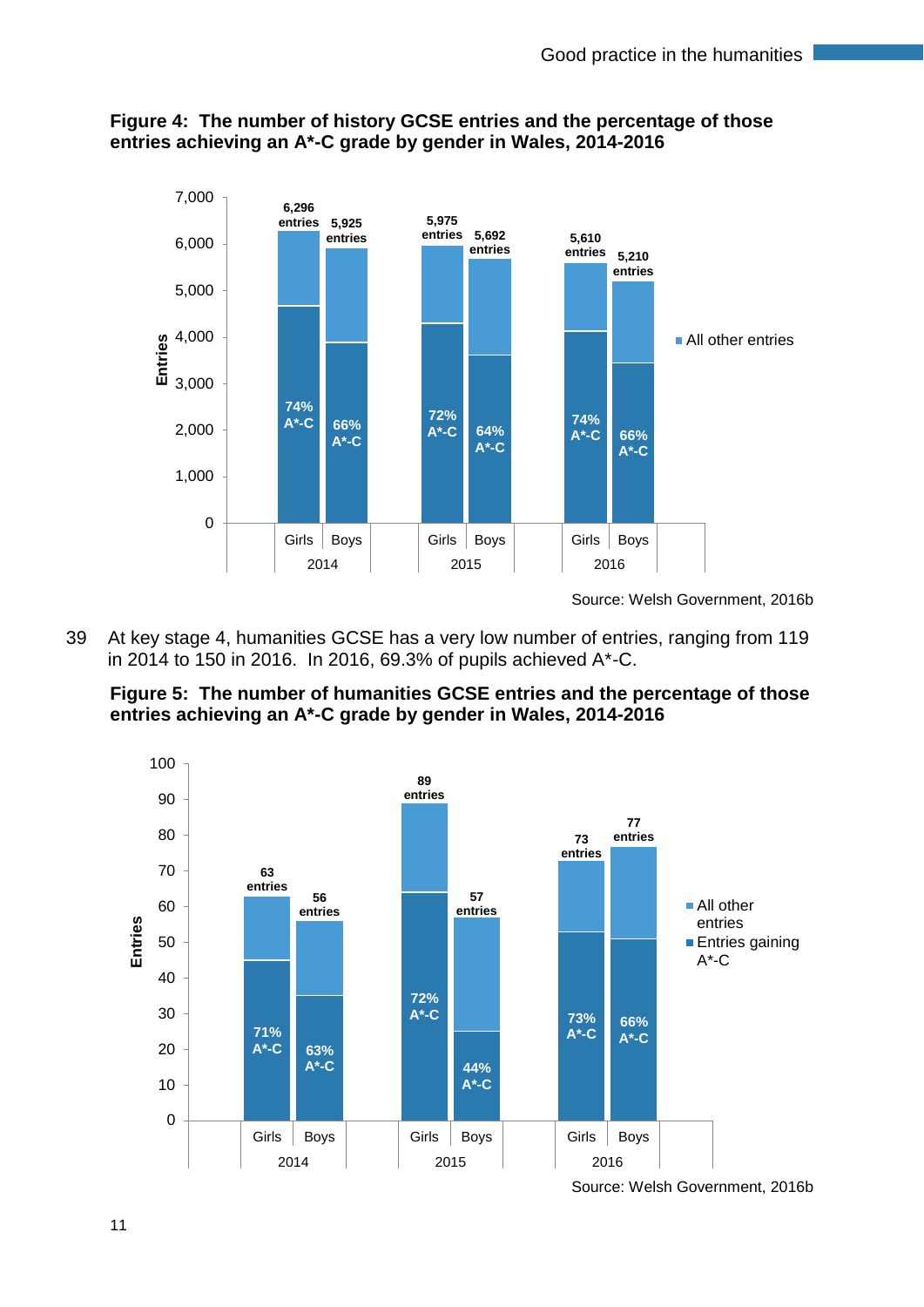- 40 In general, more girls than boys enter GCSE history and humanities, but geography has a greater number of entries from boys.
- 41 Girls' performance is better than that of boys in all humanities subjects at GCSE. Boys' levels of achievement are very similar across the three subjects.

**Figure 6: The percentage of humanities GCSE entries that achieve an A\*-C grade in comparison with the percentage of entries in the core subjects in Wales, 2014-2016**

|                    | Number of entries |        |        | Percentage achieving A*-C |      |      |
|--------------------|-------------------|--------|--------|---------------------------|------|------|
|                    | 2014              | 2015   | 2016   | 2014                      | 2015 | 2016 |
| <b>History</b>     | 12,221            | 11,667 | 10,820 | 70%                       | 68%  | 70%  |
| Geography          | 10,677            | 9,857  | 9,289  | 68%                       | 67%  | 69%  |
| <b>Humanities</b>  | 119               | 146    | 150    | 67%                       | 61%  | 69%  |
| English            |                   |        |        |                           |      |      |
| Language           | 33,460            | 32,342 | 31,116 | 64%                       | 66%  | 65%  |
| <b>Mathematics</b> | 36,151            | 34,871 | 33,301 | 65%                       | 67%  | 69%  |
| Welsh              | 5,548             | 5,452  | 5,285  | 73%                       | 74%  | 74%  |

Source: Welsh Government, 2016a

- 42 In 2016, the percentage of girls achieving A<sup>\*</sup>-C in history or geography is above the percentage achieving these grades in English language and mathematics, and below the percentage achieving Welsh language. Boys' performance in history and geography at A\*-C in the same year is above that in English language, similar to that in Welsh, but below that in mathematics.
- 43 Pupils eligible for free school meals do not perform as well as other pupils. The gap in performance in history and geography has remained similar at around 26%, for the last three years. The gap in performance between those pupils eligible for free school meals (eFSM) and non-eFSM pupils in history and geography is smaller than in English, Welsh and mathematics.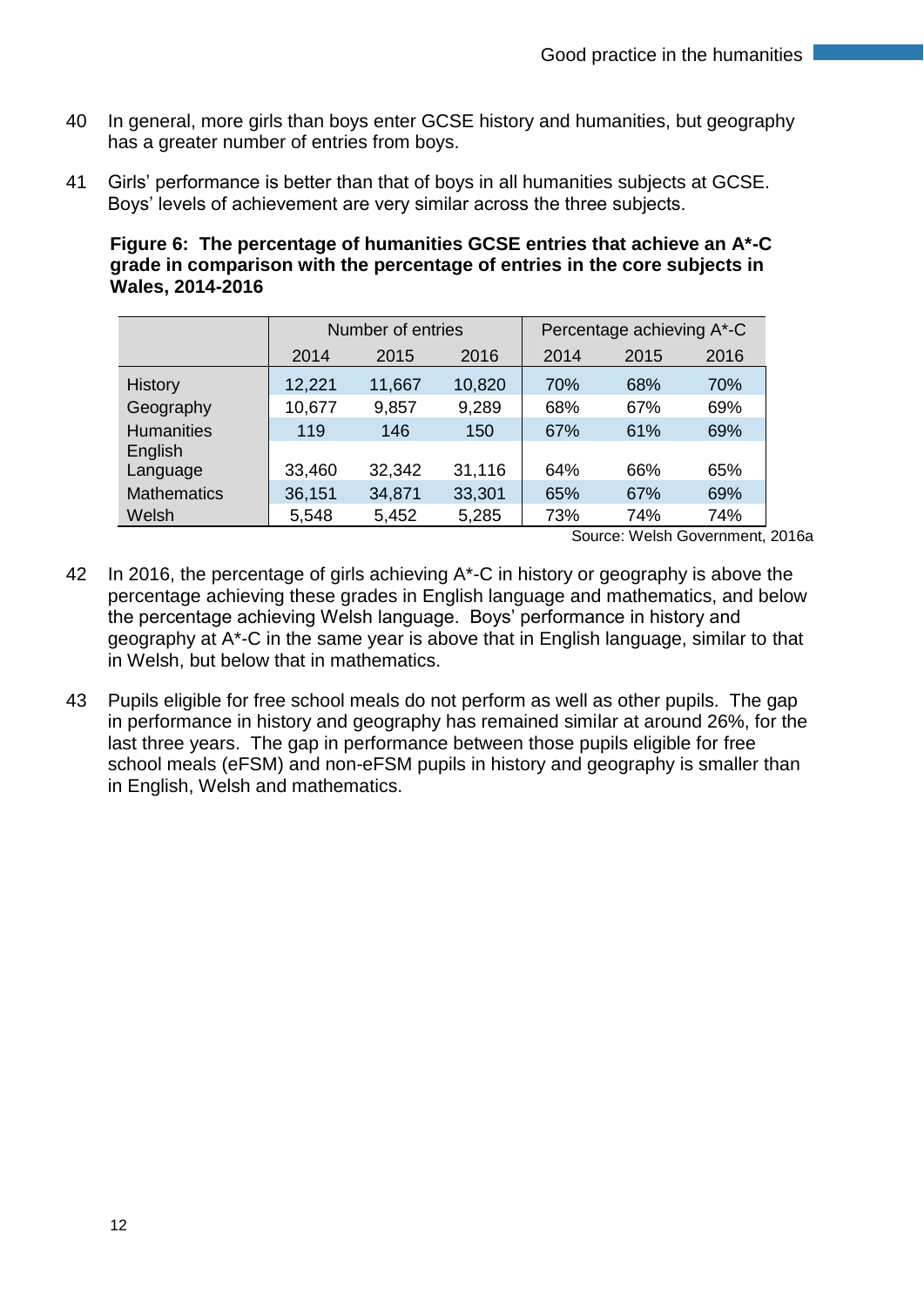**Figure 7: The percentage of GCSE entries that achieve an A\*-C grade, by the entrants' free-school-meal eligibility, 2014-2016**

|      |                     | Pupils eligible for FSM |                                     |                      | Pupils not eligible for<br><b>FSM</b> |                               |
|------|---------------------|-------------------------|-------------------------------------|----------------------|---------------------------------------|-------------------------------|
| Year | Subject             | Entries <sup>1</sup>    | Percentage<br>achieving<br>$A^*$ -C | Entries <sup>1</sup> | Percentage<br>achieving<br>$A^*$ -C   | Gap<br>(percentage<br>points) |
|      | <b>History</b>      | 1,112                   | 46%                                 | 10,781               | 72%                                   | $-26$                         |
|      | Geography           | 887                     | 43%                                 | 9,344                | 69%                                   | $-26$                         |
|      | <b>Humanities</b>   | 11                      | 55%                                 | 108                  | 69%                                   | $-14$                         |
|      | English<br>Language | 4,877                   | 38%                                 | 27,741               | 69%                                   | $-30$                         |
|      | <b>Mathematics</b>  | 4,895                   | 38%                                 | 27,792               | 69%                                   | $-31$                         |
|      | Welsh               | 428                     | 48%                                 | 5,109                | 75%                                   | $-27$                         |
|      | <b>History</b>      | 1,038                   | 47%                                 | 10,309               | 69%                                   | $-23$                         |
|      | Geography           | 825                     | 43%                                 | 8,653                | 69%                                   | $-26$                         |
|      | <b>Humanities</b>   | 18                      | 28%                                 | 128                  | 66%                                   | $-38$                         |
|      | English             |                         |                                     |                      |                                       |                               |
|      | Language            | 4,737                   | 42%                                 | 26,867               | 70%                                   | $-28$                         |
|      | <b>Mathematics</b>  | 4,763                   | 42%                                 | 26,938               | 71%                                   | $-29$                         |
|      | Welsh               | 431                     | 51%                                 | 5,012                | 76%                                   | $-25$                         |
|      | <b>History</b>      | 1,085                   | 47%                                 | 9,715                | 73%                                   | $-26$                         |
|      | Geography           | 883                     | 47%                                 | 8,398                | 72%                                   | $-25$                         |
|      | <b>Humanities</b>   | 28                      | 39%                                 | 122                  | 76%                                   | $-37$                         |
|      | English<br>Language | 4,584                   | 43%                                 | 26,155               | 70%                                   | $-27$                         |
|      | <b>Mathematics</b>  | 4,617                   | 46%                                 | 26,217               | 74%                                   | $-28$                         |
|      | Welsh               | 413                     | 50%                                 | 4,839                | 77%                                   | $-26$                         |

<sup>1</sup>Entries based on 15-year-olds in 2014 and 2015 and on Year 11 pupils on 2016.

Source: Welsh Government 2016a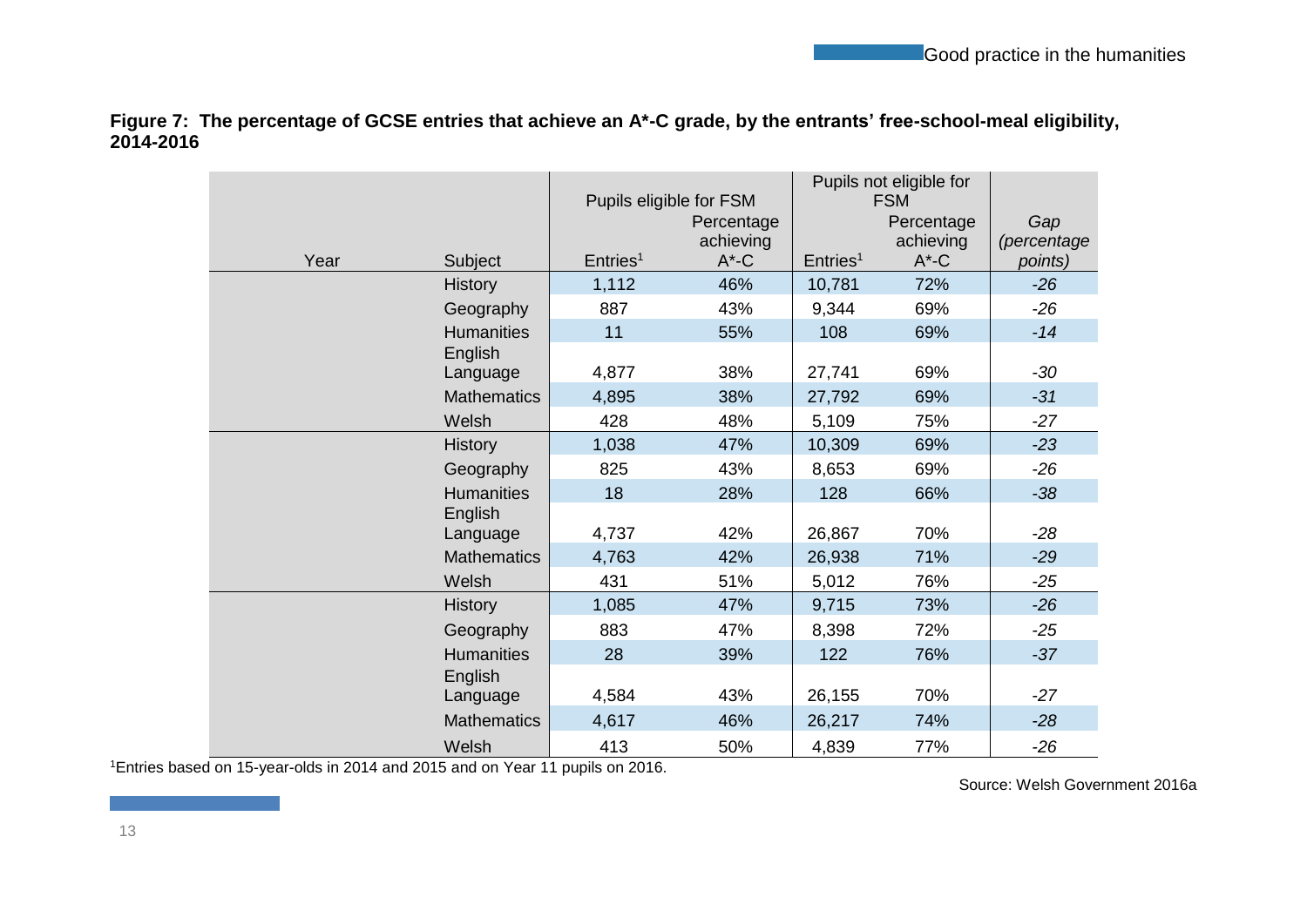## **Provision**

#### **Curriculum planning and planning for progression**

#### **Key stage 2**

44 In many primary schools visited, leaders adopt a thematic approach to the delivery of humanities. Across these schools, there is variation in the breadth and depth to which themes are covered. This ranges from the in-depth study of two to three themes a year or looking at six themes across a year. In a few schools, geography and history are taught as discrete subjects. Each of these approaches to curriculum planning has the potential to achieve strong pupil outcomes when well supported by leaders and implemented well with high-quality teaching.

#### **Examples of curriculum planning in primary schools:**

School A chose to cover the same topics, at different levels from early years through to Year 6. The topics included: time travellers; faraway island; fighting fit; icicles and igloos; and jungle life.

School B chose to vary the topics by year group. Year 3 in this school study: going berserkers, crafty Celts, in the freezer, disappearing footprints, growing up and looking for clues.

In school C, pupils study the Celts, Romans, Tudors and Stuarts and the Victorians in history and rivers, coasts, sustainability, contrasting localities and local issues in geography.

45 In the best examples at key stage 2, curriculum planning ensures a balance between both subject content and the development of pupils' skills. This is especially successful where the approach to curriculum planning is a whole-school philosophy that has been embedded over a period of time and is well understood by all staff.

> **Rhiwbeina Primary has a well-embedded thematic approach to curriculum planning, making highly effective use of the locality**

#### **Information about the school**

Rhiwbeina Primary School is in the north of Cardiff. There are 710 pupils on roll. The school has 22 classes. Very few pupils are eligible for free school meals and 10.3% have additional learning needs. Around 14% of pupils come from ethnic minority backgrounds and 6% speak English as an additional language.

#### **Context and background to the practice**

Over an extended period, staff have developed and continually refined a whole-school thematic approach to their delivery of the curriculum.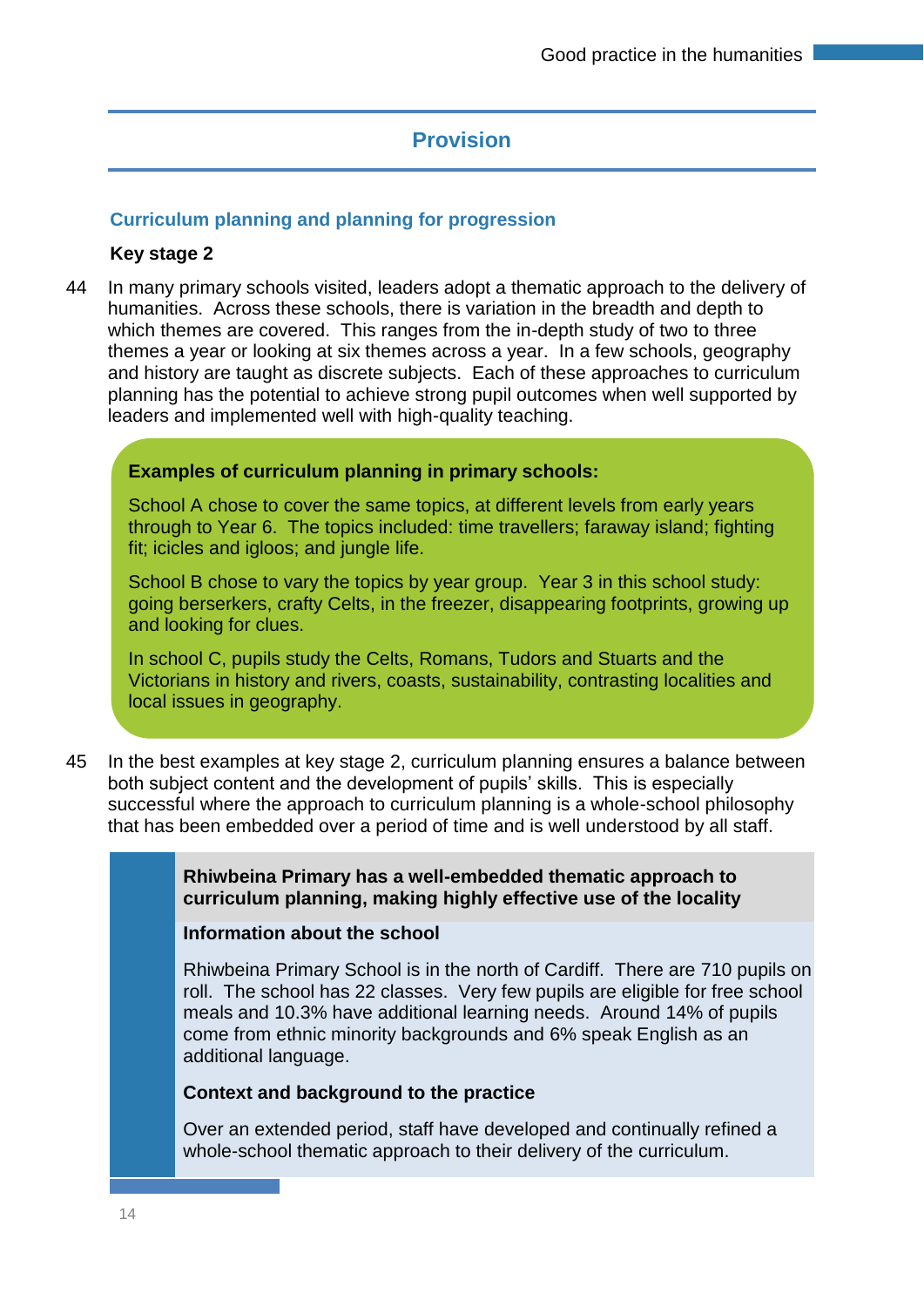This approach is based on the philosophy that pupils should receive a broad and creative curriculum that develops skills (subject and cross-curricular), knowledge and understanding, and a passion in pupils to become lifelong learners.

The curriculum is structured around themes and pupils' literacy, numeracy and ICT skills are developed within the context of these themes. Planning for the development of thinking skills is very effective through carefully thought out activities and opportunities. For example, Year 4 pupils work out how to defend and attack a castle and then design a castle that will keep 'even the meanest enemies' out. This strategy has helped to promote the importance of thinking skills and developed pupils' high-level thinking across a range of curriculum areas.

#### **Description of activity/strategy**

Teachers plan together six topics a year. Examples include themes such as, For King and Country, Coast, Tomb Raiders and The Coal House. This approach to planning provides variety to the learning experience of pupils.

Leaders ensure that all staff engage in professional learning. Staff are given time to work collaboratively to discuss research and develop bespoke resources to support the curriculum. For example, in creating the 'Coal House' topic, co-ordinators visited a Welsh mining community, accessed parish and census data, interviewed residents and visited graveyards and a local museum to gather interesting and relevant resources to ensure that the topic continues to be real and relevant to pupils.

Pupils are heavily involved in planning and developing what they 'want to know'. Pupils and parents/carers are aware of how activities undertaken outside of school contribute to their knowledge and understanding. For example, pupils explore with their family places of relevance to the class topic, for example Table Mountain iron age fort at Crickhowell, Bryn Glas battlefield, Laugharne Castle and Pembrokeshire National Park. This enables pupils to make stronger connections between activities and often ensures that pupils are well-motivated learners.

As part of curriculum planning, strong use is made of learning opportunities beyond the classroom. Examples include experiencing the plight of evacuees through sustained role-play and taking a train journey to a local church hall to be billeted. In character as billeting parents, members of the local community who have personally experienced evacuation replicate their experiences by choosing pupils as their evacuee. These interesting opportunities create authentic experiences and pupils become more engaged with their learning.

#### **Impact on provision and standards**

The school's consistent, well-understood and personalised approach to curriculum planning engages pupils and creates highly motivated, independent learners. The pace of learning and the breadth of planned experiences ensure that learners are highly literate and numerate and have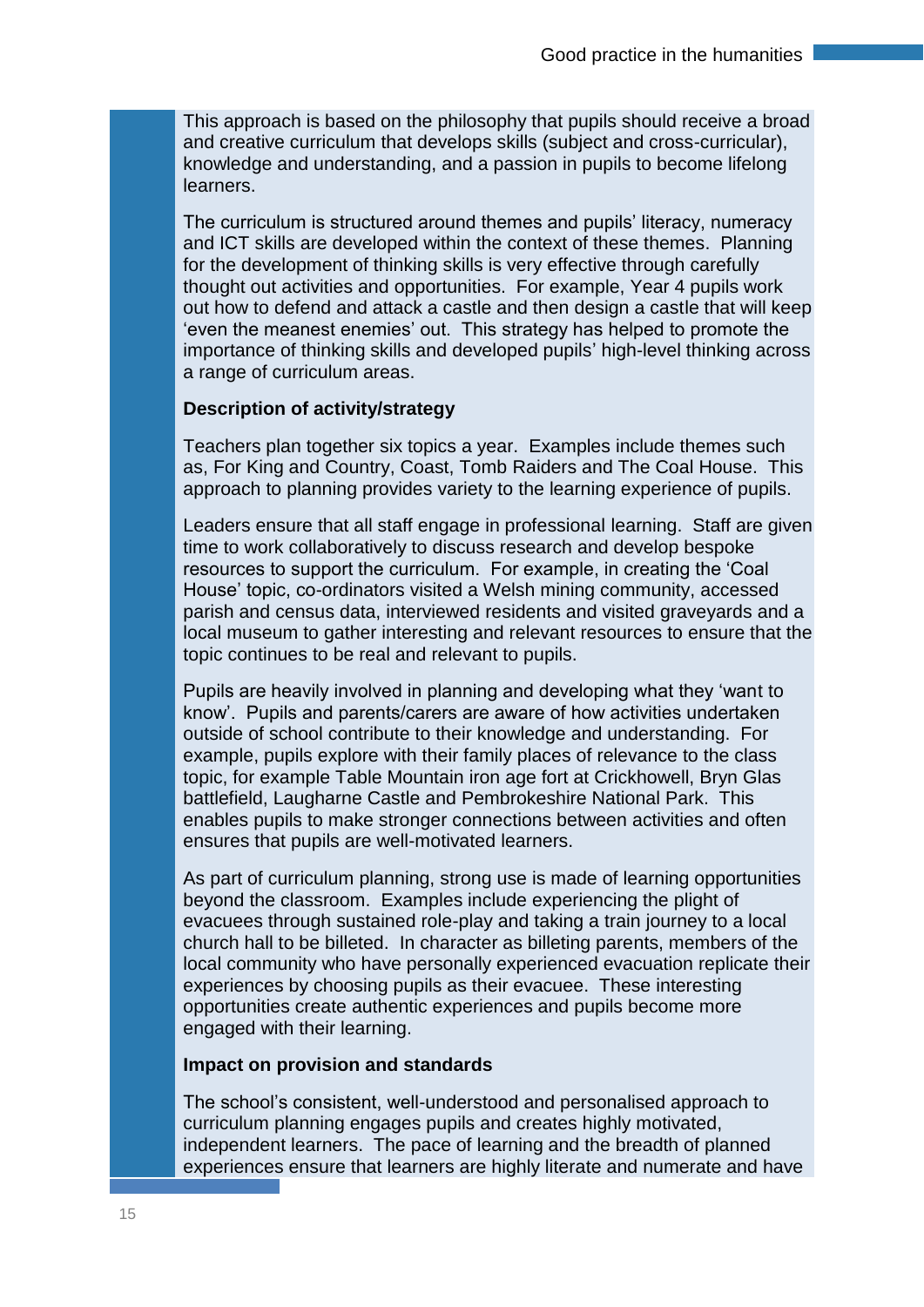very good standards of digital competence while at the same time having an understanding of key concepts in history and geography. Pupils and staff have high expectations, take pride in their work and enjoy their learning experiences.

- 46 Where high-quality curriculum planning is seen, pupils are fully involved in planning their learning. The planning for open-ended tasks allows all pupils, especially the more able, to extend their knowledge and understanding well. This is often seen when the activities form part of pupils learning beyond the school day. Homework activities may be voluntary or pupils may choose an activity from a wide range of options, developing them as independent learners.
- 47 In a minority of schools, the approach to curriculum planning has led to an imbalance between the development of pupils' skills and subject knowledge. A strong focus on the development of literacy and numeracy is at the expense of the development of humanities subject knowledge. This approach can lead to a few pupils, particularly the more able, becoming disengaged as the activities may be repetitive or are not based in a context to make the activity relevant to the pupil.

#### **Key stage 3**

48 At key stage 3, leaders are taking a range of approaches to the delivery of the humanities curriculum. These include development blocks (these allow pupils to apply their subject-based skills to a cross-curricular thematic project), integrated humanities, teaching through themes, and discrete history and geography lessons. As in key stage 2, each of these approaches to curriculum planning has the potential to achieve strong pupil outcomes when well supported by leaders and implemented well by teachers.

#### **Examples of curriculum planning in secondary schools:**

School A delivers 'development blocks' five times a year, focusing on the development of skills alongside the teaching of discreet history and geography lessons.

School B delivers integrated humanities in Year 7, with the starting point of 'big questions'. They plan to extend this approach to Year 8 next year.

A few schools have introduced humanities into Year 7 and are considering whether to extend the approach to Year 8 after evaluation. These schools feel that in Year 9 the humanities subjects should be taught discreetly in preparation for GCSE.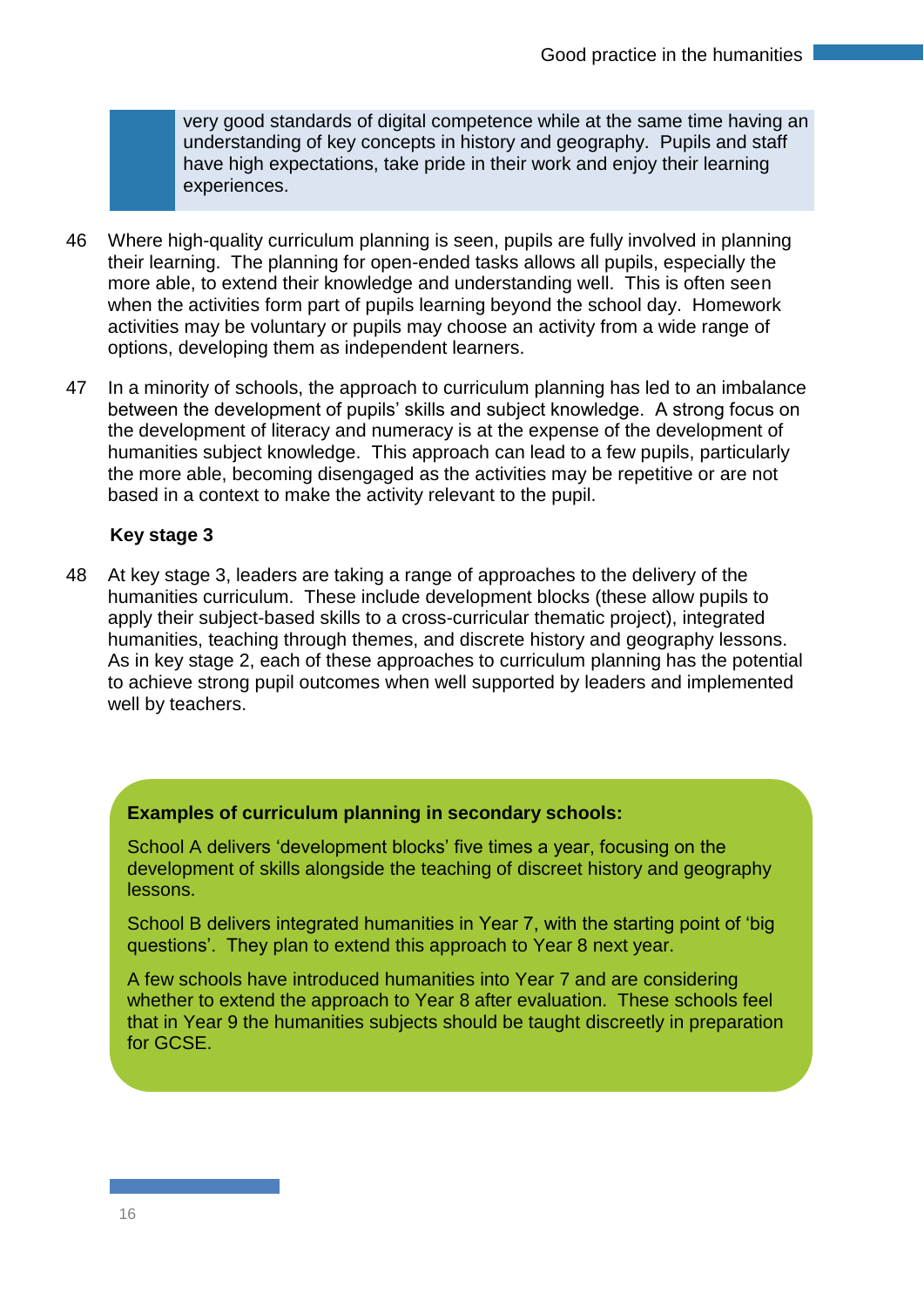#### **Bishop Gore School has taken a personalised approach to learning, by completely redesigning the key stage 3 curriculum model**

The case study below was published following the school inspection.

Development blocks allow pupils to apply subject-based skills to cross-curricular thematic projects, enabling them to develop wider problem-solving skills and work with others. As a result of this approach, end of key stage levels and feedback from tests have shown significant improvement.

#### **Information about the school**

Bishop Gore School is an English medium 11 to 18 comprehensive school situated in the Sketty area of Swansea. There are 1,002 pupils on roll, including 112 in the sixth form, with around 26% of pupils eligible for free school meals, and 38% of pupils live in the 20% most deprived areas in Wales. Around 23% of pupils have a special educational need, including 4% with a statement of special educational needs. Twelve per cent of pupils speak English as an additional language.

#### **Context and background to the practice**

The school's comprehensive intake requires a highly personalised approach to learning at all levels and, while the option choice system allows pupils to tailor their learning packages at key stages 4 and 5, the need to be able to do this at key stage 3 was identified as an important area for development. More importantly, it was felt that learning, which was being undertaken through the 'traditional' subject structure, was not portable, often remaining within the subject in which it was taught. Two main reasons were identified for this. Firstly, in many cases, pupils were not having the opportunity to apply their acquired skills knowledge and understanding. Secondly, there were a great number of pupils who, despite being given the opportunity to synthesise their learning, did not have the skills to be able to so.

In order to accommodate the learning needs of pupils and to provide appropriate and challenging opportunities for skills development and application, it was decided to redesign the key stage 3 curriculum model completely.

#### **Description of activity/strategy**

The new curriculum structure was divided into 'Learning Blocks' and 'Development Blocks'. Learning blocks focus on subject specific-based skills delivered through curriculum areas. Development blocks allow pupils to apply their subject-based skills to a cross-curricular, thematic project.

Learning clusters are responsible for designing, delivering and assessing each development block, with the skills from the lead cluster providing the focus for the theme of the activities. One such learning block involves the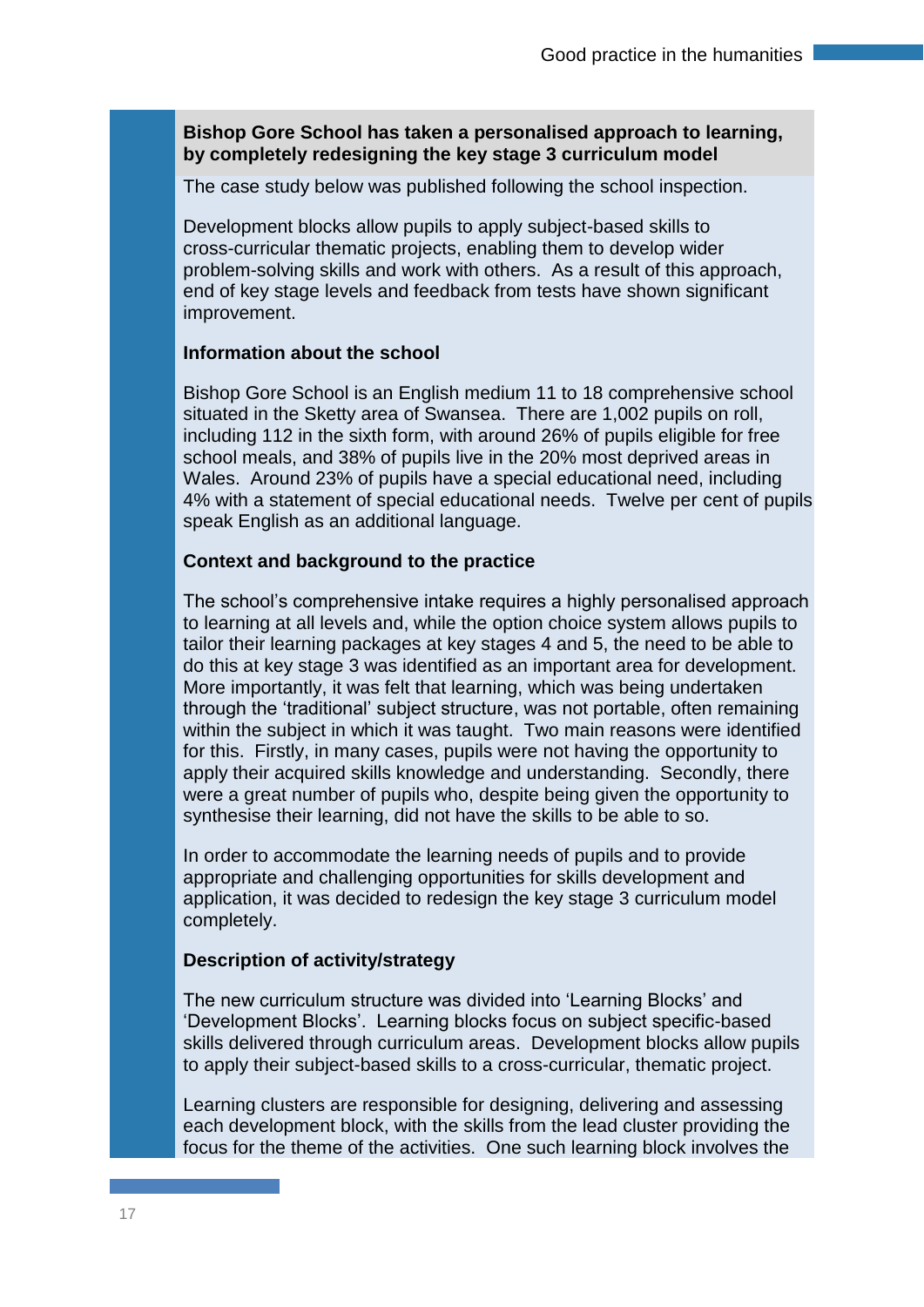pupils in planning an Antarctic expedition and is led by STEM cluster of subjects. Each pupil is provided with a 'challenge menu' comprising a series of tasks that they can choose to complete, with each task being given a points value, reflecting the complexity of the activity.

Tasks all have a literacy, numeracy and ICT focus as well as reflecting the subject specific skills relevant to the lead cluster. Activities are designed to allow pupils to develop the wider key skills of problem solving, improving own learning and performance and working with others.

During the development block, teachers and support staff act as facilitators for the learning that is undertaken, supporting pupils as they progress through their action plan. In addition, pupils can choose to attend workshops that target literacy, numeracy, ICT or subject specific skills. Pupils who attend the workshops are expected to cascade their learning to others within their group.

All pupil work is assessed and feedback given to pupils and parents and carers in the form of a report. This provides pupils with an accurate statement of the skills covered and achieved and areas for further development. The report also allows both formative and summative reporting on the Literacy and Numeracy Framework.

#### **Impact on provision and standards**

The impact on provision and standards has been marked. In terms of subject-specific skills, pupils have been able to access higher levels as the design of the development block units encourages autonomous learning where pupils are placed at the centre of decision-making, allowing a highly differentiated approach.

End of key stage levels and feedback from literacy and numeracy tests have all shown a significant improvement, with a large number of pupils moving on to key stage 4 study early.

Pupil attendance during development blocks has improved by between one and three percentage points.

Estyn judged that the key stage 3 curriculum is an effective and imaginative vehicle for the delivery of key stage 3 subjects and skills development. All elements of the National Literacy and Numeracy Framework are well embedded into lesson planning and in the development blocks. These provide pupils with interesting and engaging opportunities to develop their learning and skills within real life situations.

49 In the best examples of curriculum planning, schemes of work set out progression in knowledge and skills. For example, there is effective integration of skills from the Literacy and Numeracy Framework within the context of humanities topics. In these plans, learning outcomes and assessment opportunities are clearly identified and teachers review plans regularly.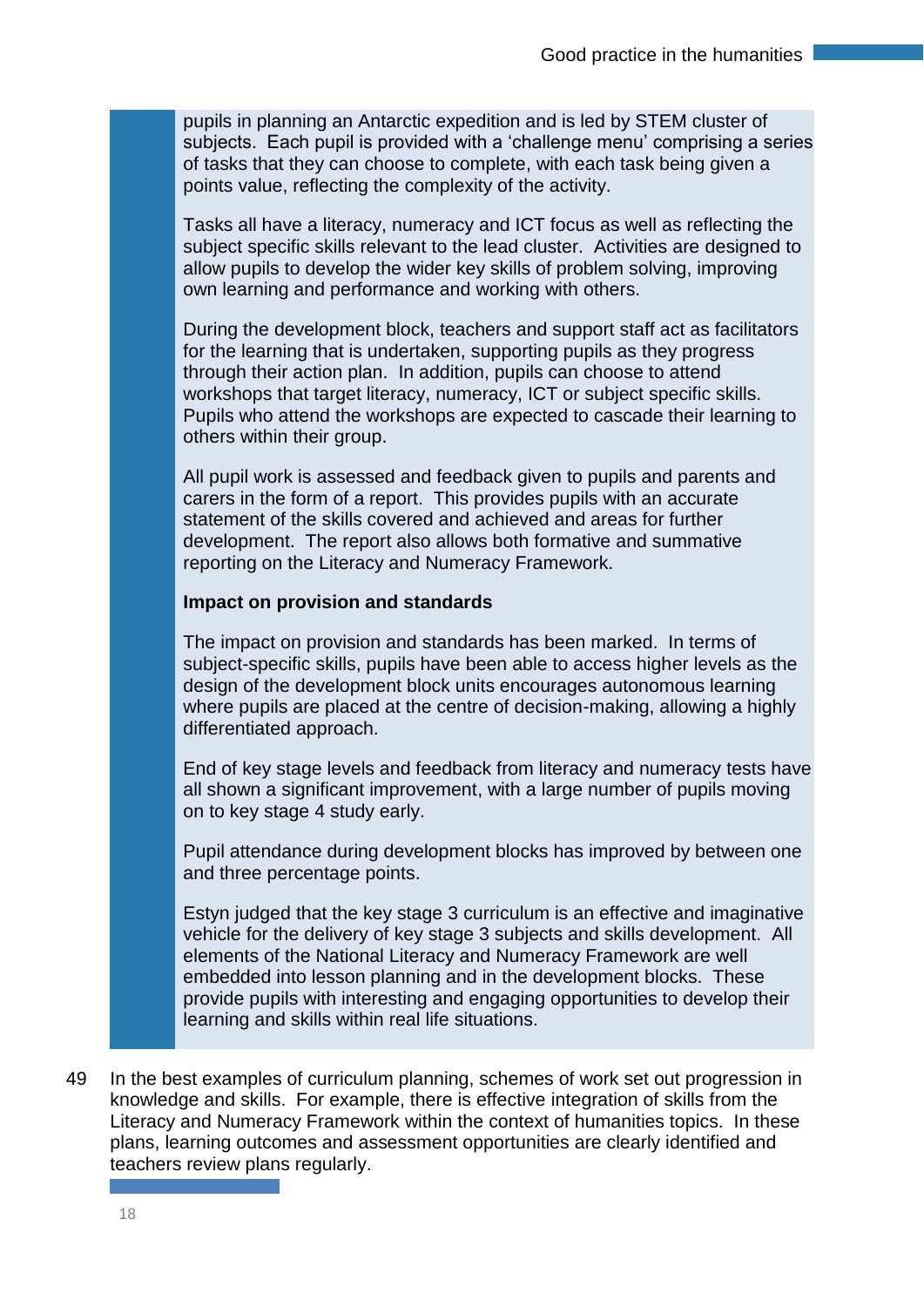50 In most schools visited, pupils are taught in mixed-ability groups in key stage 3. Where planning is highly effective, pupil voice has a strong influence on what is taught, and how lessons are delivered, ensuring that the needs of all pupils are met and avoiding the repetition of topics.

#### **Key stage 4**

- 51 In all schools visited, the humanities subjects are taught as discrete history or geography lessons. The requirements of the examination board strongly influence the rationale for curriculum planning and lesson delivery at key stage 4. Teachers focus on the skills required for pupils to achieve good outcomes at GCSE. This limits the range of learning opportunities provided to pupils. These skills and the knowledge required do not always build progressively on the knowledge and skills taught at key stage 3.
- 52 The largest impact on pupil outcomes is the quality of teaching and leadership within the school and not the method of curriculum delivery. Pupil outcomes are strongest where leaders have a clear vision for the place of humanities in the curriculum and have communicated this aim clearly and consistently to their staff. Teachers then support this vision by planning engaging lessons and experiences that develop both pupils' skills and knowledge within rich, relevant contexts.

#### **Planning for progression**

- 53 In the primary schools visited, there is clear planning for progression from Foundation Phase to key stage 2. In around half of schools, this planning has improved recently as groups of staff collaborate across all phases of the school to plan humanities teaching and learning together.
- 54 There is variation across the primary schools visited in the depth of planning for the progression in skills and subject knowledge. A minority of primary schools give greater prominence to the development of literacy and numeracy skills than to specific subject knowledge and skills.
- 55 In most schools visited, there is little planning for progression from key stage 2 to key stage 3. There is limited knowledge of the work that pupils have completed in humanities during key stage 2 and therefore planning for progression is weak. This results in pupils repeating work at a similar level in topics such as map skills, rivers and the Victorians.
- 56 In all secondary school visited, there is limited planning for progression or continuity from key stage 3 to key stage 4. Planning at key stage 4 is solely in response to the requirements of GCSE examinations and the skills and knowledge required do not usually build upon that taught at key stage 3.

#### **Development of literacy, numeracy and digital competency**

57 In most schools visited, the humanities play a significant role in developing both pupils' literacy and numeracy skills. The development of pupils' ICT skills is more variable. This is because the planning for the development of ICT across the curriculum has generally lagged behind the planning for literacy and numeracy.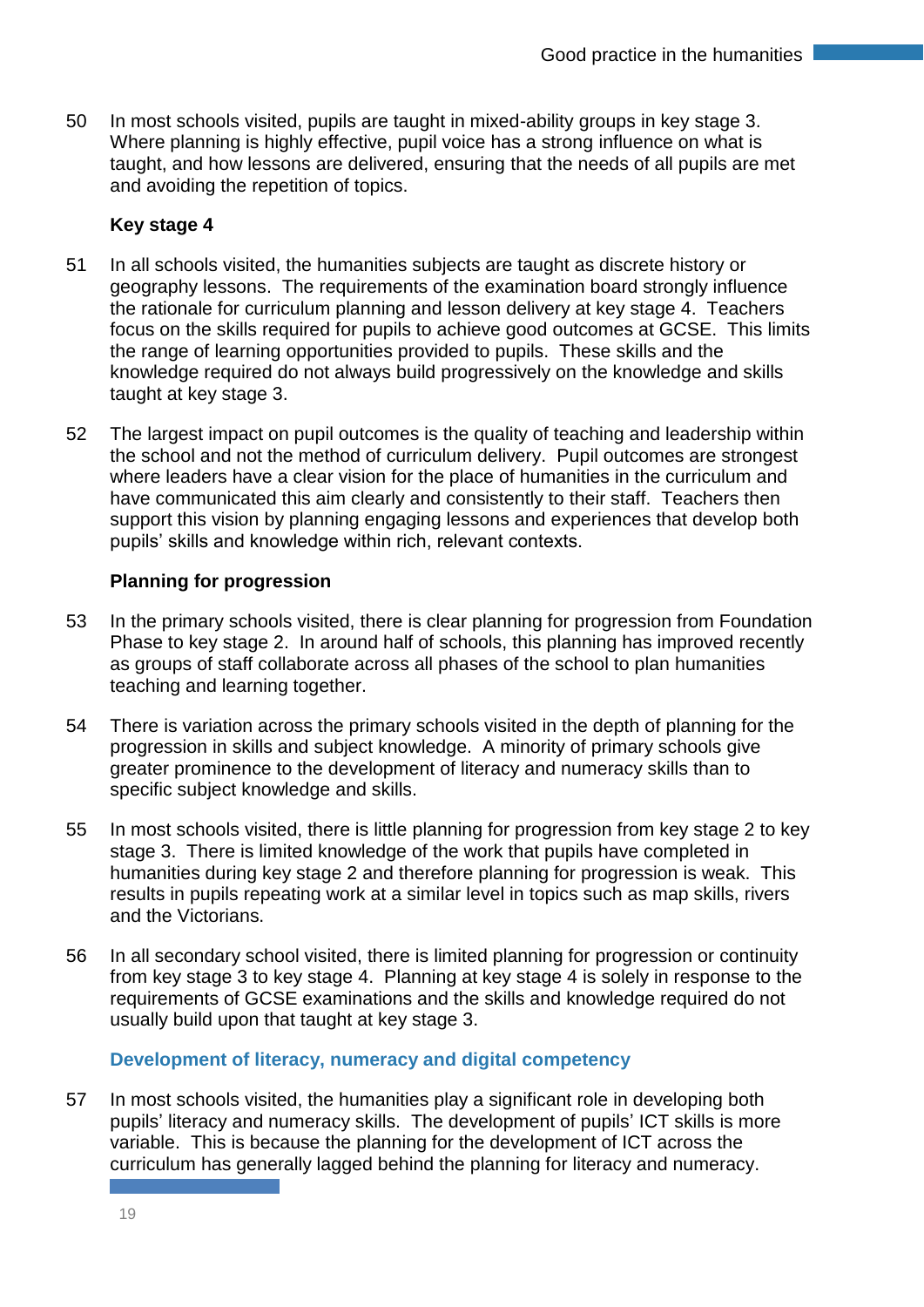58 In the schools where pupils achieve well in the humanities, teachers plan skilfully for the development of literacy, numeracy and ICT within the context of humanities topics.

## **Elfed High School: the effective integration of the Literacy and Numeracy Framework into the humanities curriculum area**

#### **Information about the school**

Elfed High School is an English-medium 11 to 16 mixed comprehensive school serving the town of Buckley. There are currently 665 pupils on roll. 15.9% of pupils are eligible for free school meals. Thirty-three per cent of pupils are on the school's special educational needs register and 3.1% of pupils have a statement of special educational needs.

#### **Context and background to the practice**

The school recognised the need for a coherent approach to developing pupils' literacy and numeracy that is genuinely cross-curricular. A structured programme of training and support for teachers in literacy and numeracy began in the September of 2013 and subject teams identified areas of the Literacy and Numeracy Framework (LNF) that they could best deliver.

For literacy, all subjects created carefully differentiated subject-specific writing frames for a range of extended writing tasks, quality assured by the literacy co-ordinator. The literacy co-ordinator and head of English delivered whole-school training on the writing elements of the LNF, including a cross-curricular assessment of pupils' work against the skills identified in the 'Writing Accurately' aspect. The 'writing progress sheet' used to support the planning and reflection on writing skills rolled-out successfully across the curriculum in January 2014. The sheet shows the logical progression in writing skills that pupils need to deploy to improve. This also develops pupils' understanding of the LNF, which more consistently supports meaningful and productive self-assessment of technical accuracy.

Staff received continuous training on the procedural aspects of the LNF. Initial sessions kept to basic number skills, with staff evaluating their own learning and asking the mathematics department to provide specific training. Following the successful implementation of procedural aspects of the LNF, staff were then given training on reasoning tasks and developing thinking skills.

#### **Description of activity/strategy**

#### **Action – literacy in humanities**

In humanities, staff identified a writing task for each year group and a clear and logical process of planning was undertaken. Pupils have a cover sheet, which highlights appropriate writing targets for the type of writing being completed. They are given a writing frame appropriate to their working level and, when completed, their work is self-assessed and peer assessed against the targets set. Teachers provide both subject-specific feedback and feedback on literacy.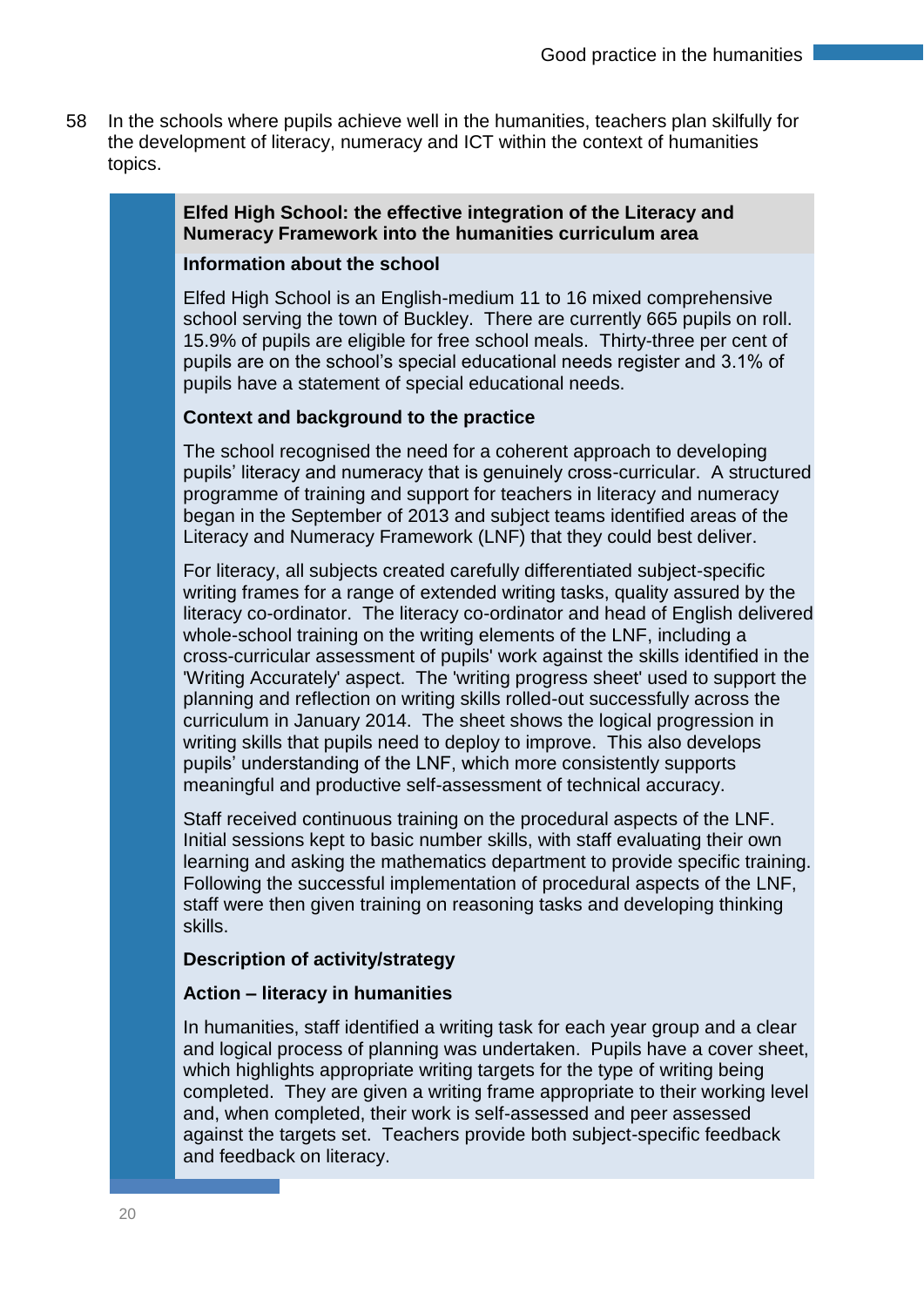#### **Action – numeracy in humanities**

There has been an eclectic approach to numeracy in humanities with a variety of different tasks and lesson plans around developing numeracy skills. Teachers began by producing starter sheets for each topic, which tested pupils' procedural understanding. Learning has been enhanced by the use of numeracy in a range of interesting ways. For example, when studying the Battle of the Somme, pupils weigh water bottles to replicate the weight of a soldier's backpack.

#### **Impact on provision and standards**

Pupils of all abilities make very good progress in developing their literacy, numeracy and thinking skills as they move through the school. In lessons, many pupils make strong progress, recall prior knowledge well and apply this knowledge skilfully to develop their understanding of new situations. Many pupils show resilience, set themselves appropriate targets and understand the next steps needed to improve their work.

59 In the best examples, the humanities make a strong contribution to the development of pupils' reading skills and in developing the quality and range of pupils' extended writing.

#### **Cefn Hengoed uses the humanities to develop pupils' extended writing**

#### **Information about the school**

Cefn Hengoed Community School is an 11-16 school in Swansea with 720 pupils on roll. Sixty per cent of its pupils live in the 20% most deprived areas of Wales and over three years the school has averaged 41% of its pupils eligible for free school meals. Thirty-seven per cent of its pupils have special education needs and 5% have a statement. The school has a local authority Specialist Teaching Facility for pupils with moderate learning difficulties and these pupils are included on the school roll.

#### **Context and background to the practice**

The need to 'improve pupils' writing skills to match the high standards they achieve in reading' was identified in the school's 2015 Estyn inspection. As a result, the school conducted an initial audit of provision that led to the implementation of a strategic approach to improving extended writing across the school. A pilot group of staff and pupils was formed. They focused on improving extended writing in English, science, humanities and creative studies using the eight 'writing behaviours'. The use of the writing behaviours to improve extended writing followed the successful implementation of the eight reading behaviours, which saw the percentage of pupils with reading ages six months or more below their chronological age on entry decrease from 72% in 2011 to 53% in 2015. Meetings of the pilot group ensured a more collaborative and cohesive approach to improving the standard of extended writing.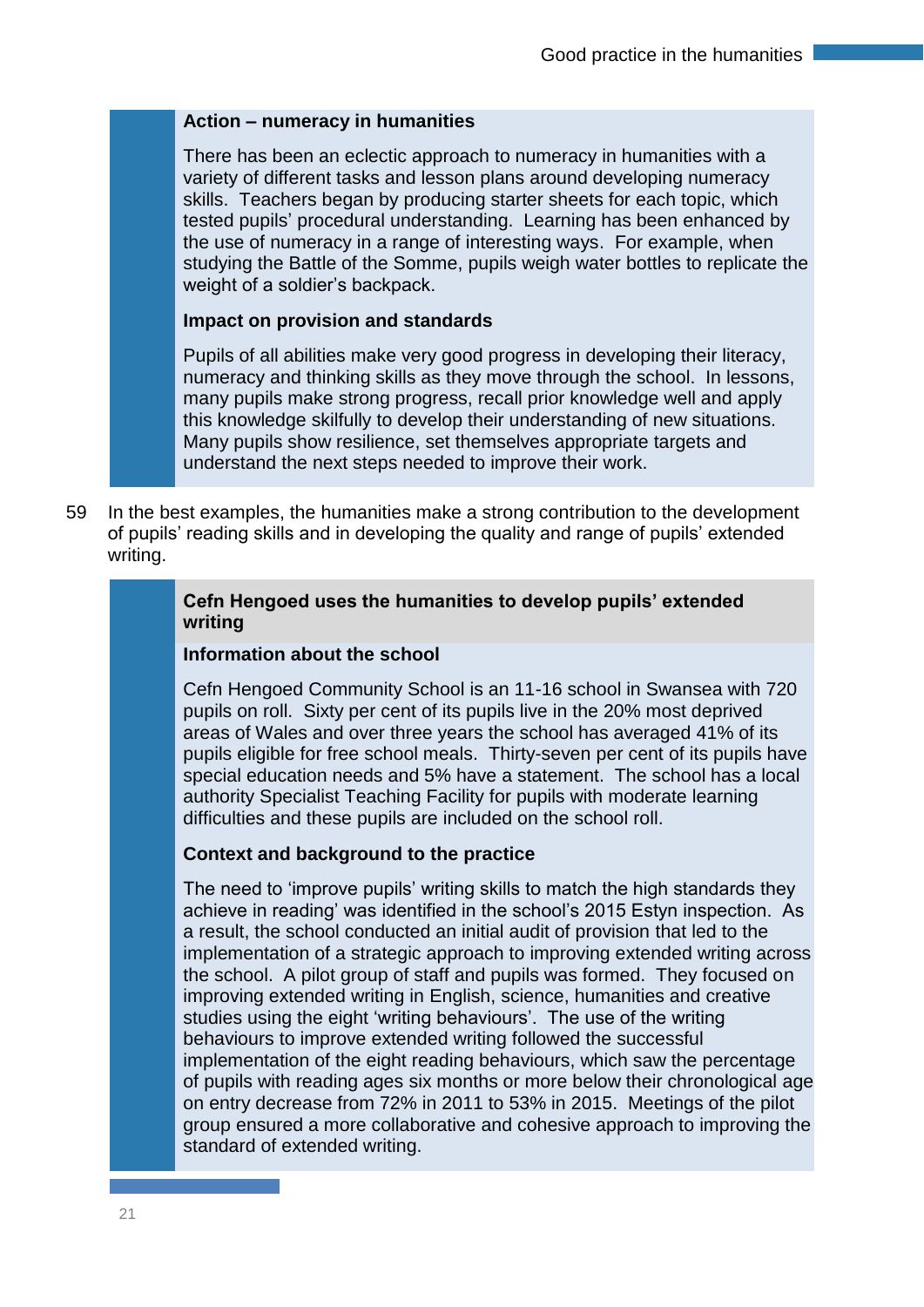#### **Description of activity/strategy**

- Staff adapted schemes of learning to reflect the identification of extended writing tasks (EWTs). Training and support was provided to each of the subjects in the pilot group to aid the adaptation of existing tasks or development of new tasks.
- Regular, relevant subject-specific opportunities in each of the subjects in the pilot groups give learners opportunity to develop the quality of their extended writing. Each EWT is labelled in pupils' exercise books and taught through the writing behaviours.
- Findings from a work scrutiny by ERW were reviewed and shared with staff during INSET and further training was provided to the whole-school on the use of the writing behaviours. Good practice in the teaching of extended writing from across the pilot group was shared with all staff.
- A further work scrutiny allowed the progress made in extended writing to be monitored and findings were shared with the pilot group.
- Calendared lesson and book monitoring by senior and middle leaders, with the themed focus of developing extended writing, a rigorous focus on consistent whole school lesson planning and highly developed systems for monitoring pupils' progress, has underpinned the development of extended writing.
- Work to improve extended writing is ongoing and training and support provided to key staff. The consistent approach by staff is building pupils' confidence in writing extended responses. Greater autonomy for staff has been given in the planning, executing and revision of pupils' extended writing.

#### **Impact on provision and standards**

- The teaching of extended writing through the writing behaviours has ensured a consistent approach across the pilot group.
- Consistently high-quality teaching of extended writing enables pupils to make very good progress based on their attainment prior to entry to the school.
- Pupils are better equipped to use the skills required in the key stage 3 curriculum and the demands of new GCSE specifications at key stage 4, especially in English and humanities subjects.
- 60 Overall, the development of literacy is seen more strongly in history and the development of numeracy is stronger in geography. This is because teachers are preparing their pupils for the main skill that will be required if they continue to study these discreet subjects at A level and in higher education. At these levels, pupils studying history require strong literacy skills and those studying geography need both well-developed numeracy and literacy skills.
- 61 In primary schools, many pupils show well-developed ICT skills. There are clearly identified opportunities to develop these skills throughout teachers' planning. However, in around half of secondary schools visited, the planning for ICT development within the humanities is at an early stage.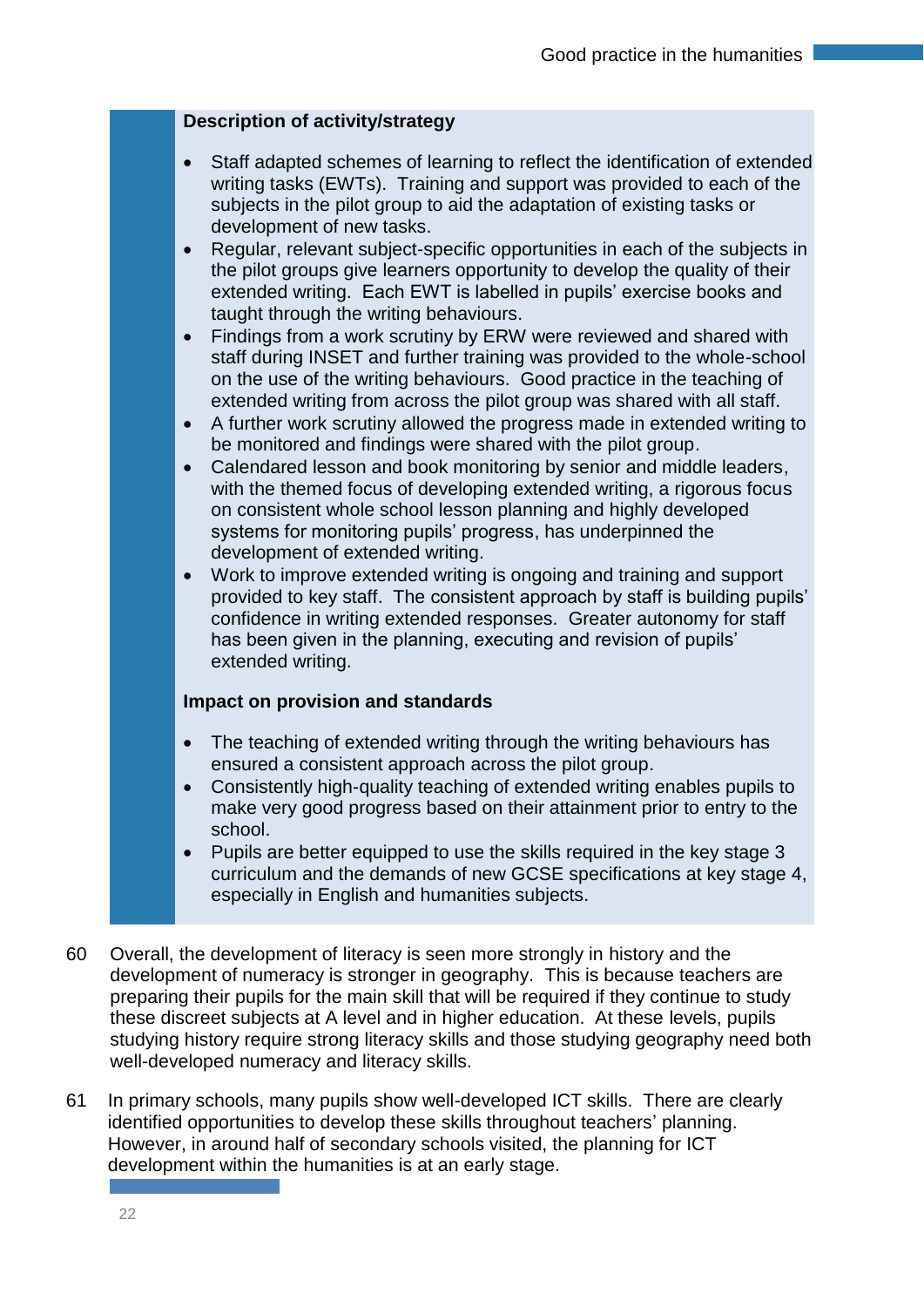#### **Development of the Welsh dimension and the international perspective**

- 62 The development of pupils' appreciation and understanding of the Welsh dimension and the place of Wales in the world is a strong feature in most schools visited.
- 63 In the primary schools visited, teachers ensure that, where appropriate within humanities topics, direct links are made for pupils with their local area, for example producing a performance about the history of the local slate industry, assuming the roles of residents of Llandaff in 1605 or visiting local historical sites.

#### **Ysgol Gynradd Llanllechid: developing pupils' understanding of their local Welsh history**

#### **Information about the school**

Ysgol Gynradd Llanllechid is located on the outskirts of the village of Rachub near the town of Bethesda, in Gwynedd. There are 273 pupils aged between three and eleven years on roll, including 31 part time nursery age pupils. Welsh is the main medium of the school's life and work.

Many pupils come from Welsh-speaking homes. Approximately 11% are eligible for free school meals. The school has identified 17% of pupils as having additional learning needs, including a very few who have a statement of special educational needs.

#### **Context and background to the practice**

Central to the school vision is that fact that teachers take every opportunity to ensure that pupils have regular opportunities to meet and work with members of the local community, both in the school grounds and beyond.

By working this way, pupils access a range of enrichment experiences and benefit from the knowledge, understanding, skills and expertise of community members. In addition, pupils develop subject specific skills, including interpreting historical events, locating places, organising investigations, interviewing and recording in real-life contexts. Pupils are given various opportunities to scrutinise different sources of evidence, for example from local historians and in the records office.

Pupils create scripts based on what they have discovered and present plays, which are based on their research. By doing so, pupils cascade information and teach each other about their history and heritage. Projects include Robat Jôs Gwich, William Ellis Williams and Tyddyn Canol.

#### **Description of activity/strategy**

As part of pupils' research, a 'Quarry Stuff and Stories night' was held at the school in co-operation with Côr Meibion Penrhyn. Members of the community were invited to the school to discuss the following:

- life at home and in the quarry
- place names and their significance
- sayings and nicknames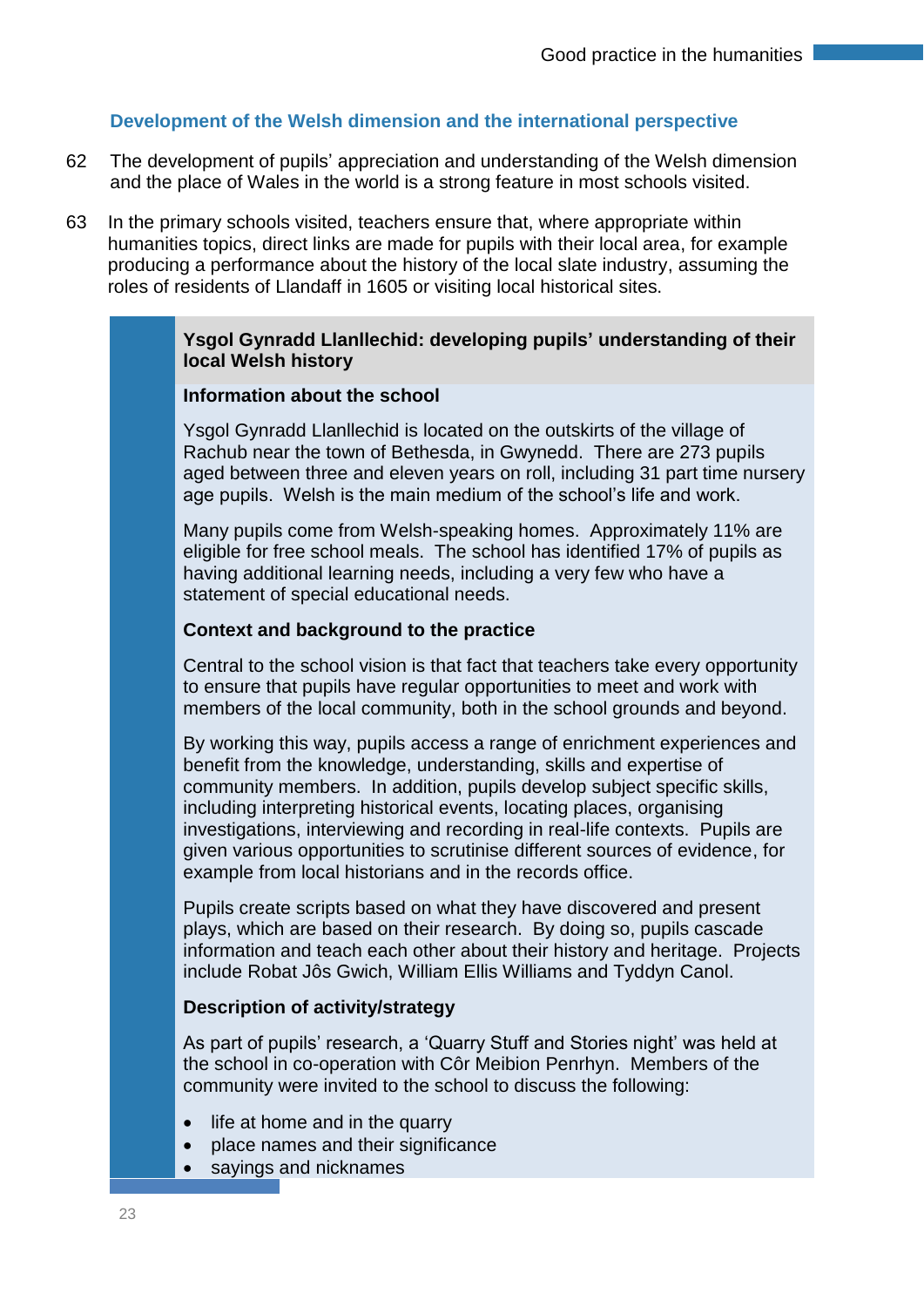- traditions and customs
- socialising and leisure

Pupils organised the evening diligently and recorded the local residents recounting their tales. Some of the stories that were collected were used to create a telephone app that will be used by walkers who ramble along the public footpaths in the area.

#### **Impact on provision and standards**

- Pupils develop a strong understanding of their local history.
- Pupils respond very creatively to humanities tasks, including the use of poetry and art.
- Older pupils' oral skills are of a very high standard and this is well supported by these humanities activities.
- Pupils' use of investigative, literacy, numeracy and digital competency skills is particularly well developed.
- This approach to learning creates inquisitive, creative and enthusiastic pupils who take responsibility for their learning.
- 64 In most secondary schools where good practice is seen, the humanities subjects make appropriate links with Welsh history or geography. In history, this may include a study of the local area, learning about significant national events such as the Aberfan disaster or local issues such as the World War 1 soldiers of Buckley. In geography, pupils are encouraged to explore local issues, for example flooding in Towyn and Rhyl.
- 65 In a few schools, teachers do not provide sufficient opportunities to develop pupils' understanding of their local area. This is either due to a lack of awareness of the opportunities that the local area can offer, or because teachers use examples found in textbooks that are often not relevant to pupils, rather than developing their own examples using the local context.
- 66 The development of the international perspective is strong in most schools visited. Excellent opportunities are provided for pupils to develop their understanding of different cultures and develop their knowledge of different parts of the world. Both history and geography provide pupils with valuable opportunities to develop an international perspective on global issues. Schools value the international links facilitated by organisations such as Erasmus and the British Council.
- 67 At key stage 4, the development of both the Welsh dimension and the international perspective is not exploited fully. Teachers focus solely on the specific requirements of the examinations. As a result, teachers do not always relate pupils' learning to a local context where possible or try to broaden pupils' understanding and experience by relating issues to a more global context.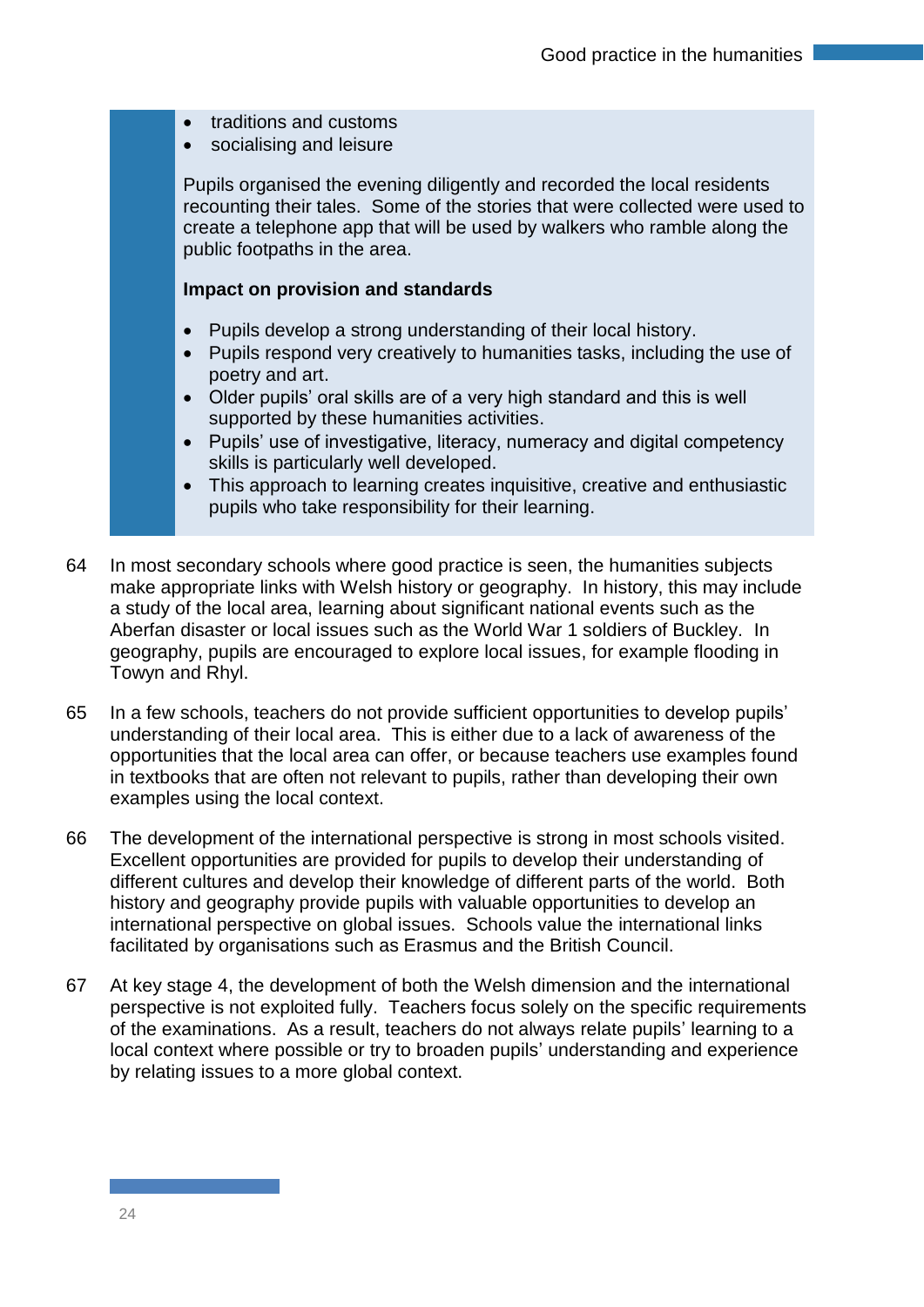#### **Enrichment and experiences**

68 In most primary schools visited, the use of the local area, local community and enrichment experiences beyond the school is extremely effective. This is a particularly strong feature of the thematic approach seen in many schools.

#### **Using your locality**

After realising that they were not making enough use of the school locality and local community staff in one school identified over 20 possible enrichment opportunities for pupils in the local area.

69 In around half of secondary schools, opportunities for enrichment are widely used to good effect. This has a highly positive impact on pupil engagement as seen by improvements in attendance during these activities. In these schools, teachers make good use of external visitors or links with the local area and community, for example linking with the botanical gardens or visiting a local wind farm when studying about sustainability.

#### **Garnteg Primary School benefits from working with the local history society**

#### **Information about the school**

Garnteg Primary School is in the village of Garndiffaith near the town of Pontypool. The area has an industrial heritage and is rich in local history, being in close proximity to a world heritage site in the nearby town of Blaenavon. Around 40% of pupils are eligible for free school meals. This is higher than the average for Wales (21%).

#### **Context and background to the practice**

The school identified the need to provide pupils with first-hand experiences of history within the local area, using both primary and secondary sources. This included the school developing effective links and projects with the local history society.

#### **Description of activity/strategy**

Initially the links started with members of the local history society visiting the school and talking to Year 6 pupils about World War 2 and the impact it had within the locality. The school and history society then secured community funding for a joint project, which involved members delivering a World War 2 day at the local community centre. The day involved pupils participating in first hand activities such as dressing up in fashion from the time, examining artefacts, talking to members of the community and having a 'World War 2 lunch' – an event that has carried on to this day. As a result, links with the history society have continued to extend over the years, with other projects taking place, such as writing competitions.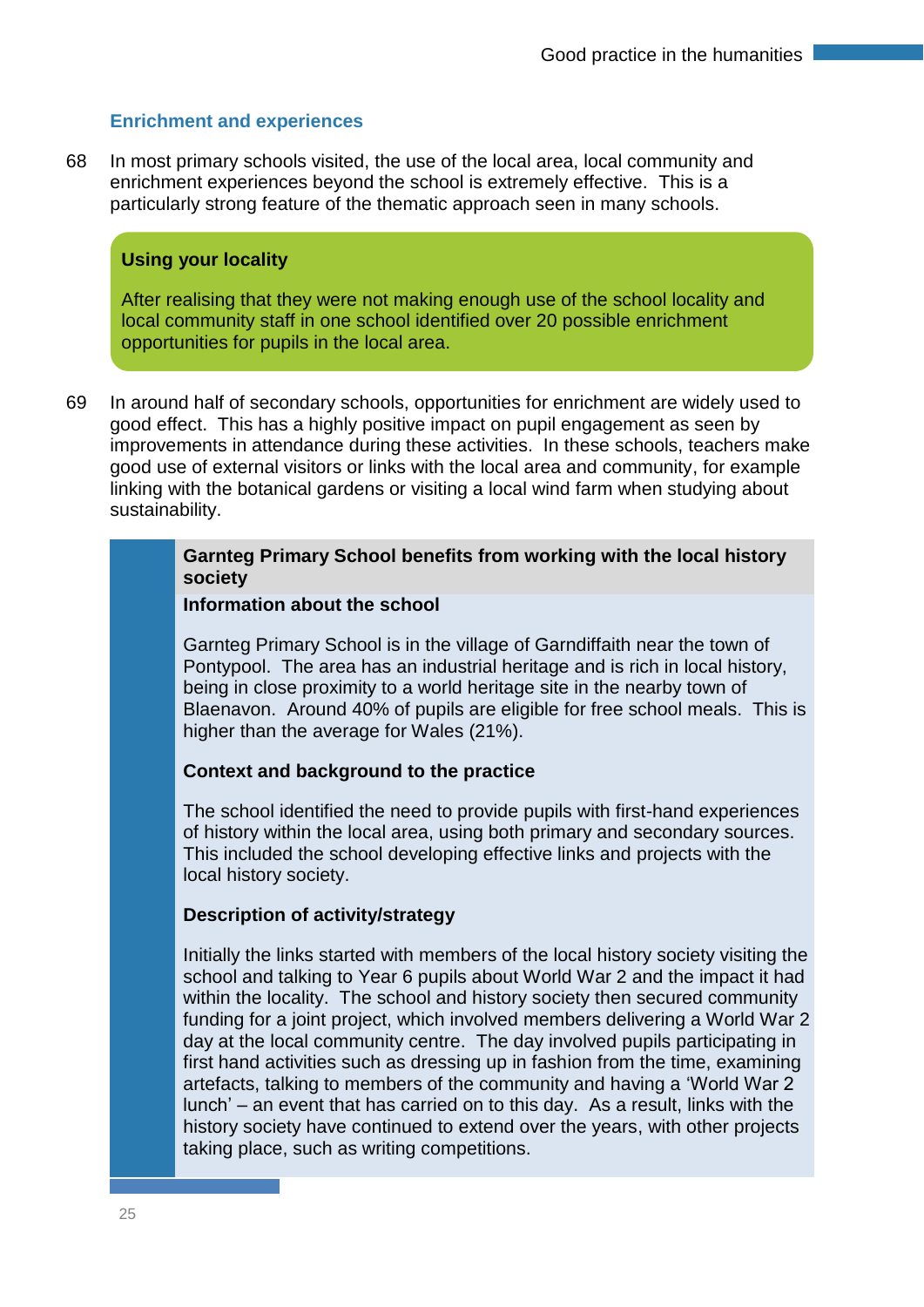#### **Impact on provision and standards**

The benefits to pupils of these first-hand experiences have been significant. Pupils feel that history has been 'brought alive' and can identify how the locality has affected by historical events. Pupils have a purpose for their writing and have pride in taking part in community projects.

- 70 In schools with a high proportion of pupils eligible for free school meals, leaders make effective use of the pupil development grant to ensure equal access to enrichment opportunities for all pupils. Learning experiences in the humanities frequently help to develop pupils' social and emotional skills and develop their confidence and resilience as independent learners. These attributes help pupils eligible for free school meals to achieve well.
- 71 Nearly all pupils highly value enrichment experiences and make a link between these activities and their learning in the humanities. These experiences also contribute towards developing stronger links between schools and their local community.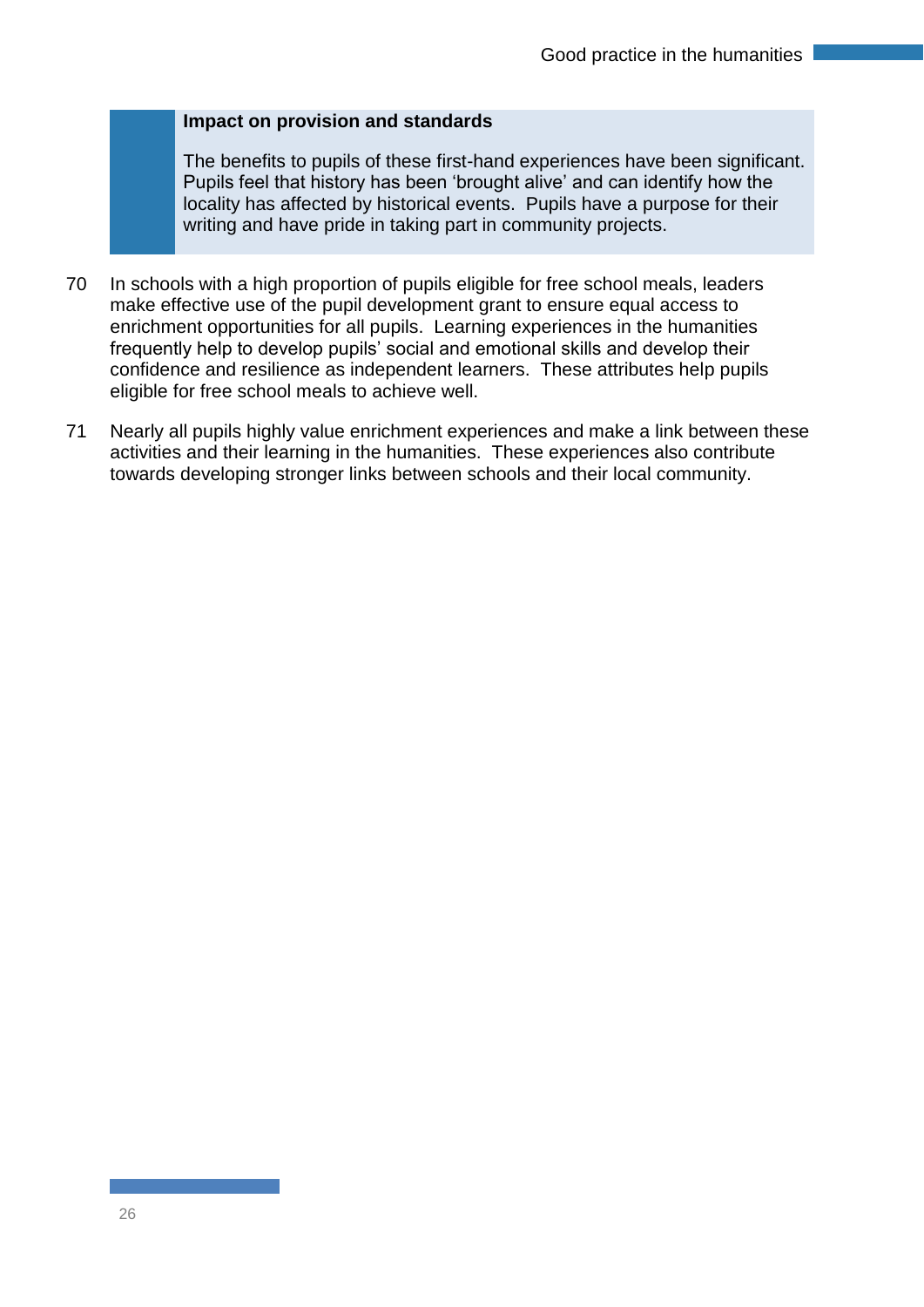#### **School Community Links: a view from the history society**

Community links with Garnteg School began around 1999. A teacher approached one of the governors, who was a member of the local history society, to see if there was anyone in the group who could come to the school and tell the pupils what it was like to live in the area during World War 2. This has been an annual event at Garnteg Primary School every year since.

The pupils learn about bombing raids, the prone position and how to be an air raid warden, and wear helmets and gas masks, and the local history group fund an annual writing competition on the subject, 'World War 2 – The Home Front', with prizes for the most successful entries.

In 2000, the local history group researched a World War 2 Blenheim Bomber crash on a local mountain and laid a monument to the three crew members killed there. The monument was dedicated at a ceremony attended by military organisations, the relatives of the crew, local dignitaries, religious representatives, and pupils from Garnteg primary. Every year the pupils from Garnteg School conduct a remembrance ceremony and lay a wreath at the monument, showing both respect and understanding of an aspect of their local history. The relatives of the crew finance a writing competition for the pupils about the crash similar to the World War 2 Home Front example. Afterwards they walk down to the mountain gate, where the local history group have chips and curry sauce sent up for them to eat with their packed lunches. Although this might not accord with the school's Healthy Eating policy, the walk of over six miles up steep climbs ameliorates any negative affects!

More recently, these links with the community have grown with, for example, strong links with the local older persons lunch club, where intergenerational projects take place, and links with the local Baptist Church.

The school's local community is proud of these links and benefit in many ways. Garnteg School's willingness to interact with the community has shown there are mutual benefits for any school that has the initiative to interact with its community, particularly for schools described as being in deprived areas.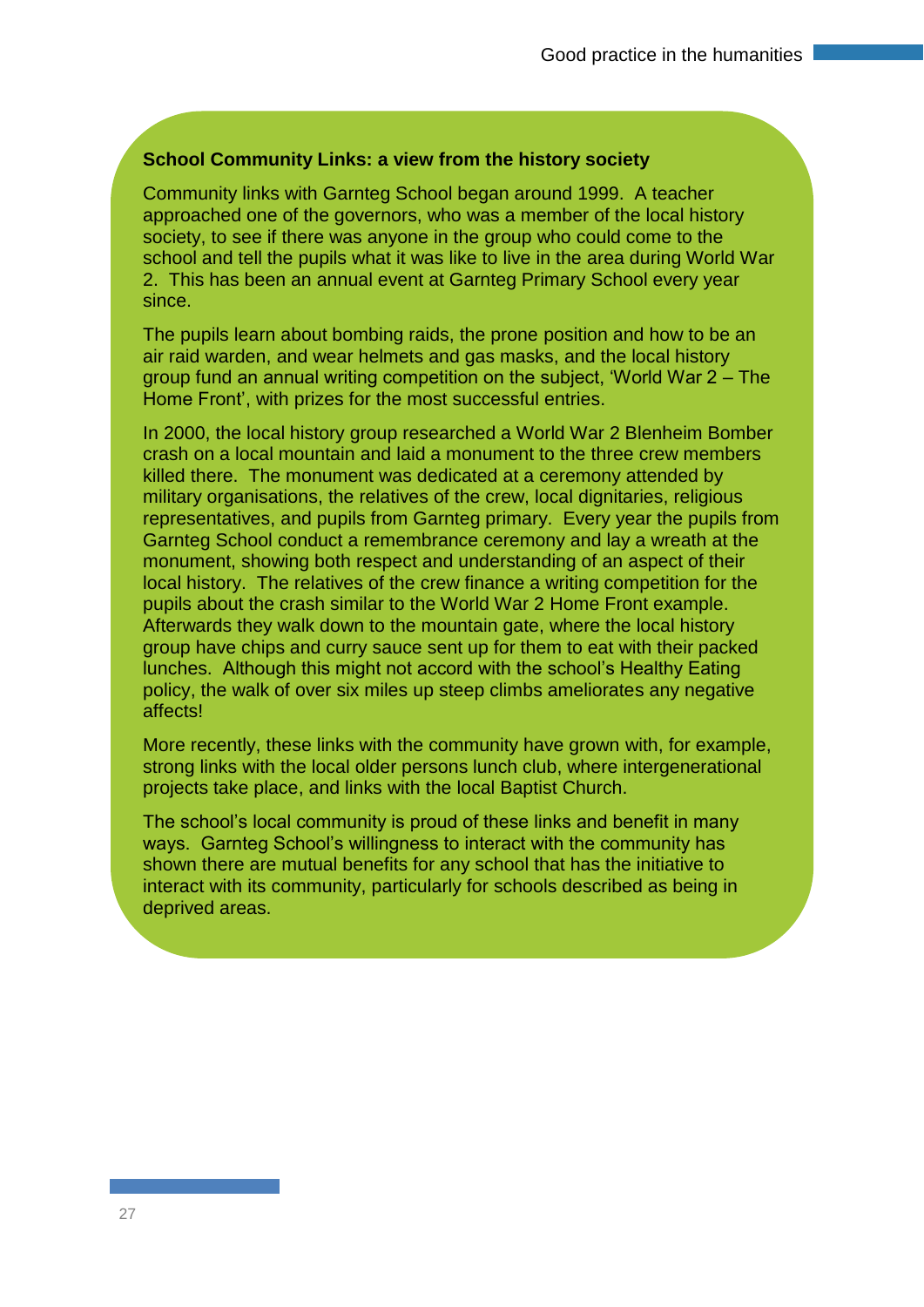#### **Teaching and assessment**

- 72 In the lessons with highly effective teaching, teachers plan activities that build well upon prior learning and are sequenced to maximise individual pupil progress. The approach to teaching is often one of facilitator, encouraging learners to think for themselves in order to develop their confidence, independence and resilience. In a very few lessons there is too much direct teaching and, as a result, pupils do not develop independent learning skills.
- 73 Effective humanities teaching is characterised by high expectations and challenging activities. Teachers use engaging resources that can be accessed by pupils of all abilities. There is frequently a brisk pace to lessons and teachers set objectives that are well understood by all. In a very few lessons, pupils are given low-level tasks to complete such as cutting out phrases and sticking them into their books, and progression is not planned for well enough.
- 74 The most successful lessons include learning a skilful blend of both subject knowledge and skills. These teachers understand the importance of the development of pupils' skills within the rich context of humanities subject content. This gives pupils a relevant context in which to develop their skills and also develops pupils' ability to see connections between themes.

#### **Ysgol Gynradd Cae Top uses a consistent and well-understood pedagogy for planning lessons**

#### **Information about the school**

Ysgol Gynradd Cae Top, is situated in Bangor, Gwynedd. It provides education for pupils between three and eleven years old. There are 234 pupils on roll, including 28 nursery-age children. Approximately 10% of pupils come from Welsh-speaking homes. Around 25% of pupils are from ethnic minority or mixed backgrounds and speak 16 different languages. Twenty-four per cent of pupils are learning English as an additional language. Welsh is the school's everyday language and the main medium of teaching and learning. Ten per cent of pupils are eligible for free school meals and 24% are on the school's additional learning needs register. A very few have a statement of special educational needs.

#### **Context and background to the practice**

A consistent pedagogy is used to deliver each theme taught at the school:

1 **Stimulus:** provide practical experience and undertake work such as going on educational visits, questioning and receiving presentations from visitors or parents, reading information books and using ICT. There is an emphasis on developing thinking skills.

2 **Formal lessons:** to ensure that pupils have sound subject knowledge and skills, in addition to literacy, numeracy and ICT skills.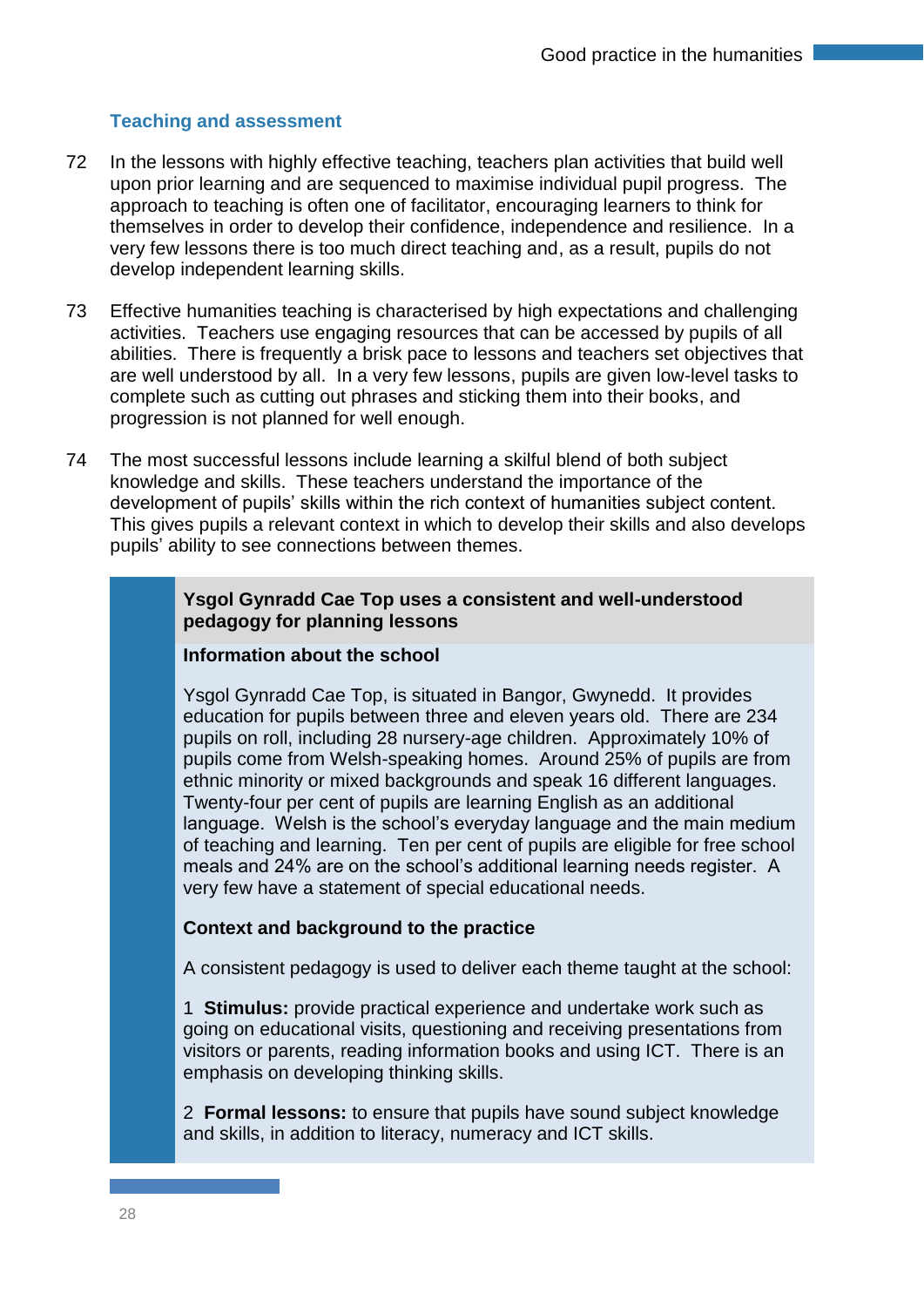3 **Offer a challenge to pupils:** where they need to use knowledge and understanding from initial experiences and apply subject and cross-curricular skills from more formal lessons.

4 **Pupils present their work:** with an emphasis on applying ICT skills.

#### **Description of activity/strategy – how this approach is applied to a geography theme**

In a series of lessons on natural disasters, pupils are engaged firstly by watching a variety of video clips, reading newspaper reports, and listening to a presentation from a flood expert and stories from parents about disasters that they have faced around the world.

Following the initial stimulus, there is a series of lessons on locating disasters by using map skills and gathering information about specific disasters. Pupils' understanding of the cause and effect of disasters on the local and wider population is developed by using thinking strategies such as a 'fishbone diagram'. The de Bono hats approach to thinking is used to consider the effect of the disaster on different groups of people and how the effect could be reduced in the future. There are specific lessons on developing literacy skills so that pupils develop a rich vocabulary that enables them to write a report, a newspaper article, a diary and a scientific explanation.

A challenge is set for pupils to apply their subject knowledge and understanding, in addition to their cross-curricular skills, by creating a news programme about a disaster of their choice in mixed-ability groups. After writing their scripts, a green screen is used to change the background and place them in the middle of the disaster. Pupils create websites in their groups and share them with the rest of the class to receive feedback.

#### **Impact on provision and standards**

There has been a very positive effect on pupils' standards of attainment, participation and engagement. Pupils exhibit strong subject knowledge, in addition to developing good cross-curricular skills.

- 75 Many teachers use their strong subject knowledge to challenge and develop pupils' thinking through probing questioning, allowing them time to develop their responses. However, in a few lessons, questioning is not probing enough. Teachers rely on closed questions and finish or develop pupil responses, rather than allowing pupils time to do this for themselves.
- 76 Humanities teachers frequently make effective use of contemporary issues, and make highly effective use of the local area and promote valuable experiential learning, including visitors to the school or school trips. For example, in geography lessons, teachers respond to natural disasters and, in history, teachers develop pupils' understanding of recent political events.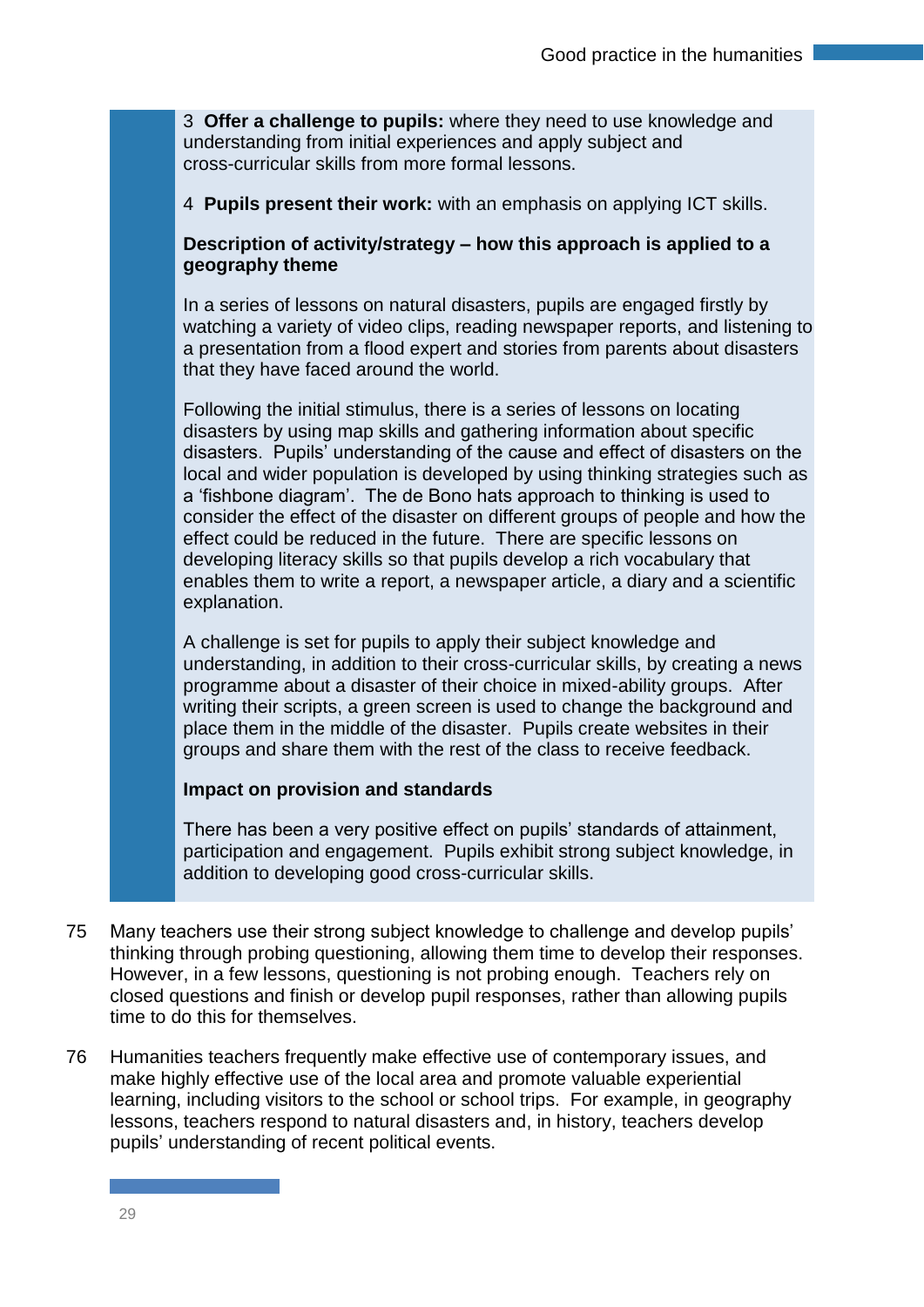- 77 In highly effective lessons, pupils are involved in the planning of their learning, including the range of activities planned in lessons and in learning beyond the classroom. A few schools make good use of pupil voice or learning logs, where pupils decide which activities to complete outside of the classroom, developing them as independent learners.
- 78 Teachers that ensure good progress have an extremely detailed understanding of pupils' strengths and areas for improvement. They closely monitor their pupils, enabling them to address misconceptions swiftly. Effective, constructive and diagnostic feedback given to pupils enables them to improve their work, and suitable time is provided for this improvement to take place, supporting strong progress. Feedback is most effective when it relates to both subject knowledge and skills development as appropriate. In a few examples, teachers focus on the skill development of pupils, while failing to correct inaccurate subject knowledge.

#### **Feedback to pupils**

A primary school supported staff in giving feedback that requires a response from pupils.

Examples include:

If you were ……. what would you have done in his/her situation?

How would you have felt if you were in this situation?

If you met …, what would you ask him/ her?

How do you think people feel living in …

What country would you chose to live in and why?

Find out how much it would cost to travel to …

- 79 In primary schools, only a few teachers track the progress of pupils in the humanities. In these schools, teachers are aware of the strengths and areas for development for individual pupils. In secondary schools, the tracking of pupil progress at individual subject level is more developed and teachers have a better understanding of pupils' ability in individual subjects and what they need to do to improve.
- 80 In a very few lessons at key stage 4, the strong emphasis on examination technique and outcomes limits the range of learning experiences provided to pupils. The narrow focus on specific knowledge or skills to answer examination questions means that a minority of pupils are then unable to apply their knowledge or skills to a different context.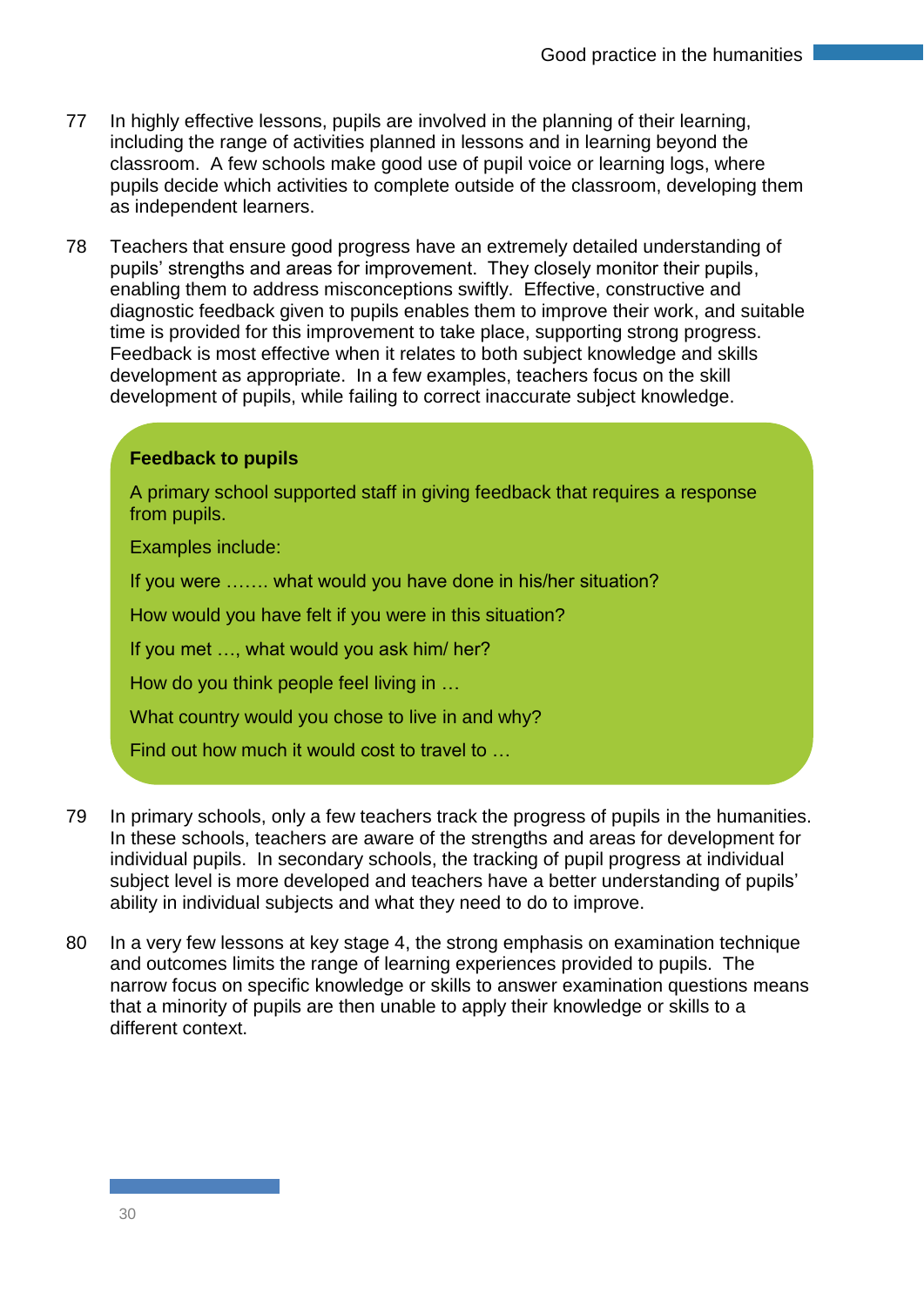#### **Successful Futures – A Curriculum For Wales**

- 81 While nearly all schools are aware of the recommendations made in Successful Futures (Donaldson, 2015), the response at school level is variable, with the most impact seen in the primary schools visited and in Year 7 and Year 8 in a few secondary schools. Many secondary school leaders are reluctant to make significant changes to the curriculum until they understand the relationship between the recommendations in Successful Futures and qualifications at the end of key stage 4. However, in nearly all schools visited the focus of any change is upon subject content and method of delivery. There is limited consideration of the four core purposes of the curriculum and how they should influence curriculum planning and provision.
- 82 Most leaders in the primary schools visited have responded to Successful Futures in their improvement planning. Plans include either adapting an existing thematic approach or moving towards a more integrated curriculum where the school had traditionally taught humanities as discrete subjects. In the secondary schools visited, a few leaders are trialling a thematic or integrated approach to the teaching of humanities in Year 7 and Year 8. However, all schools retain the traditional teaching of separate subjects in Year 9 in preparation for GCSE examinations.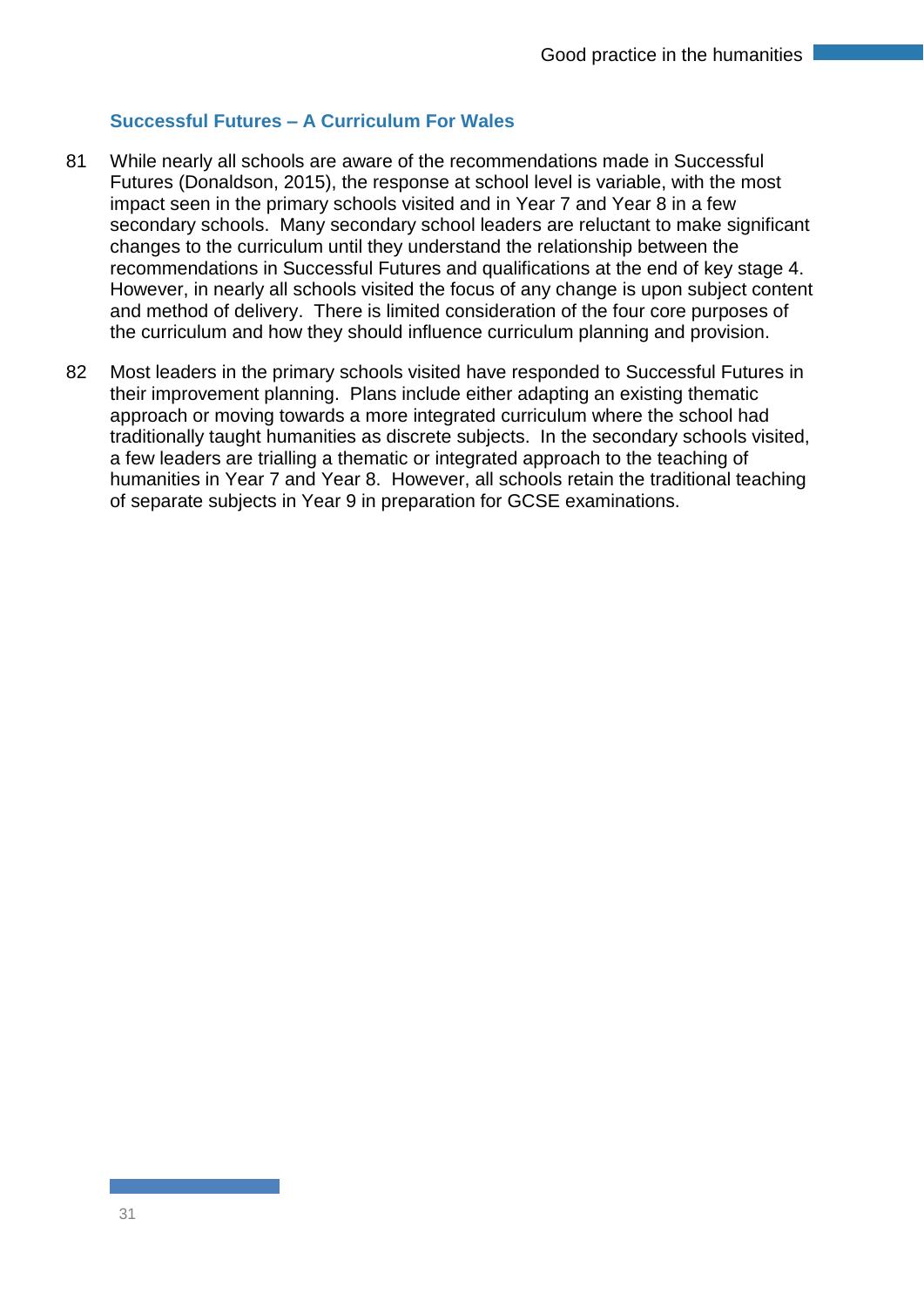## **Leadership and management**

- 83 In a minority of the schools visited, leaders clearly articulate the quiding principles of their curriculum design. These principles may include links to real-life learning, first-hand experiences and opportunities for investigation and problem solving to create independent, resilient learners. However, the majority of leaders have not considered the 'core purposes' or 'guiding principles' that are at the heart of their curriculum planning. Instead, curriculum planning is dominated by examinations and influenced by current performance measures, especially at key stage 4.
- 84 Where leaders give high status to the humanities, they understand the importance of these subjects in a broad and balanced curriculum. These senior leaders understand the strong role that the humanities can play in developing pupils' skills within a relevant context.
- 85 In schools where leaders understand and value the contribution of the humanities to pupil experiences and enrichment, they provide useful support to staff and pupils to enhance the curriculum with opportunities beyond the classroom. The most effective leaders make very good use of the pupil development grant to ensure equal access to activities such as fieldwork and educational visits for all pupils.

#### **Primary schools**

- 86 In most primary schools visited, the humanities have not been a focus in whole-school development planning for at least the last three years. All schools visited, both pioneer and partnership schools, have recently started to adapt their curriculum to respond to the recommendations from Successful Futures. In the most recent development plans, the humanities are being reviewed and planned for as one of the six areas of learning.
- 87 In the primary schools visited, the quality of teaching is monitored effectively. However, the quality of humanities teaching is explicitly evaluated in only a minority of schools. In these schools, leaders analyse the strengths and areas for development in humanities teaching, including reviewing the quality of lessons and pupil feedback. Information from monitoring activities is used well to share good practice and provide support as necessary.
- 88 In a majority of schools visited, teachers monitor the progress of pupils within the humanities subjects. However, there is variability in the use made of this information. A few schools only use the data for reporting purposes at the end of the year. In the best examples, teachers have a strong understanding of the progress made by individual pupils and groups of learners in the humanities and alter their planning to reflect the needs of pupils.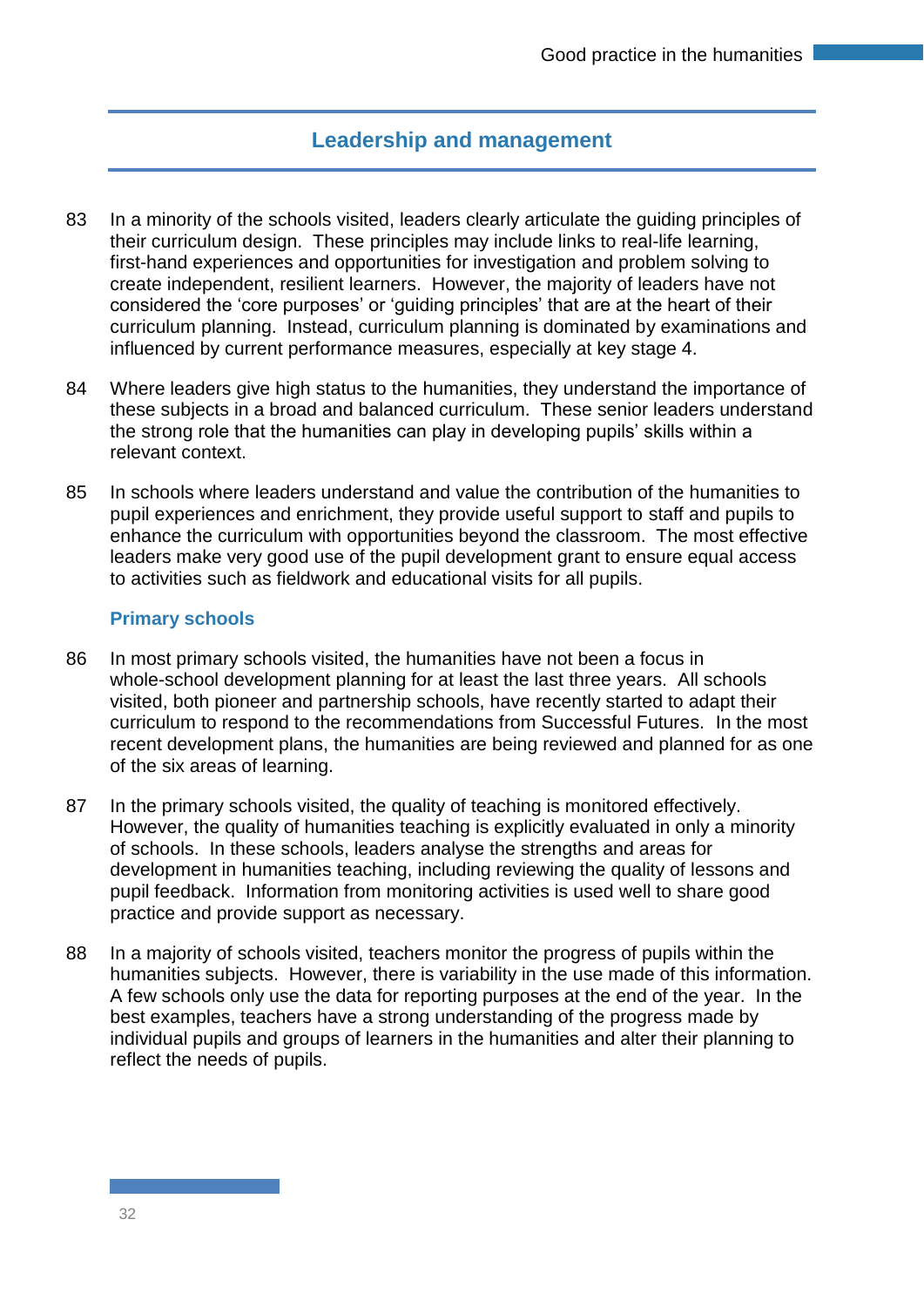#### **A headteacher's perspective – St Thomas Community School: enrichment and experiences**

St Thomas Community School is a primary school in Swansea. There are 353 pupils aged three to eleven years on roll. Around 35% of pupils are eligible for free school meals, which is higher than the average for Wales.

#### **'My primary school is at the museum'**

"As a primary headteacher, many people come to you with wide ranging opportunities which may or may not be of benefit to the school and its pupils. I was intrigued but not quite prepared when my visitor suggested 'We would like to move some of the school to Swansea Waterfront Museum'.

"As the meeting developed, I listened to the clear vision and well-thought out arguments for the action research project being undertaken with Kings College, London, and the concept seemed to make sense. After all, when you think back to the distant memories of your days in school, what do you remember? Is it the day-to-day lessons or does a particular class visit or experience invoke memories of your younger self?

"By the end of that initial meeting, we had agreed that our two reception classes would spend five weeks each at Swansea Waterfront Museum and the enormity of what I had actually signed up to dawned on me!

"However, part of my philosophy as a leader is that you have to occasionally take calculated risks, otherwise how will you ever grow playing it safe all the time? If it did not work, then we would not do it again. It was as simple as that.

"It is fair to say that some staff had reservations but I knew they would all do their best to make it work. Parents were also incredibly supportive. We held a parents' meeting, aiming to convince them that this potentially would be a great opportunity for their child and the result was that three of them signed up as volunteers! Safeguarding and risk assessments had to be carefully considered, as the children would be mixing with the public.

"So was the outcome worth the effort? Quite simply, yes it was. To see the children so enthused when I visited them, telling me about the many things they had learnt. They clearly gained confidence over the five weeks and developed their ability to interact with others appropriately. We also observed increased levels of enjoyment in learning, improved oracy skills and, in some cases, higher attendance.

"I truly believe the potential for learning in such an environment is huge. Who wouldn't want to be able to easily access historical artefacts to make local history come alive? I am pleased to say we continue to work closely with Swansea Waterfront Museum and our two new reception classes this year will be visiting the museum for a sustained period."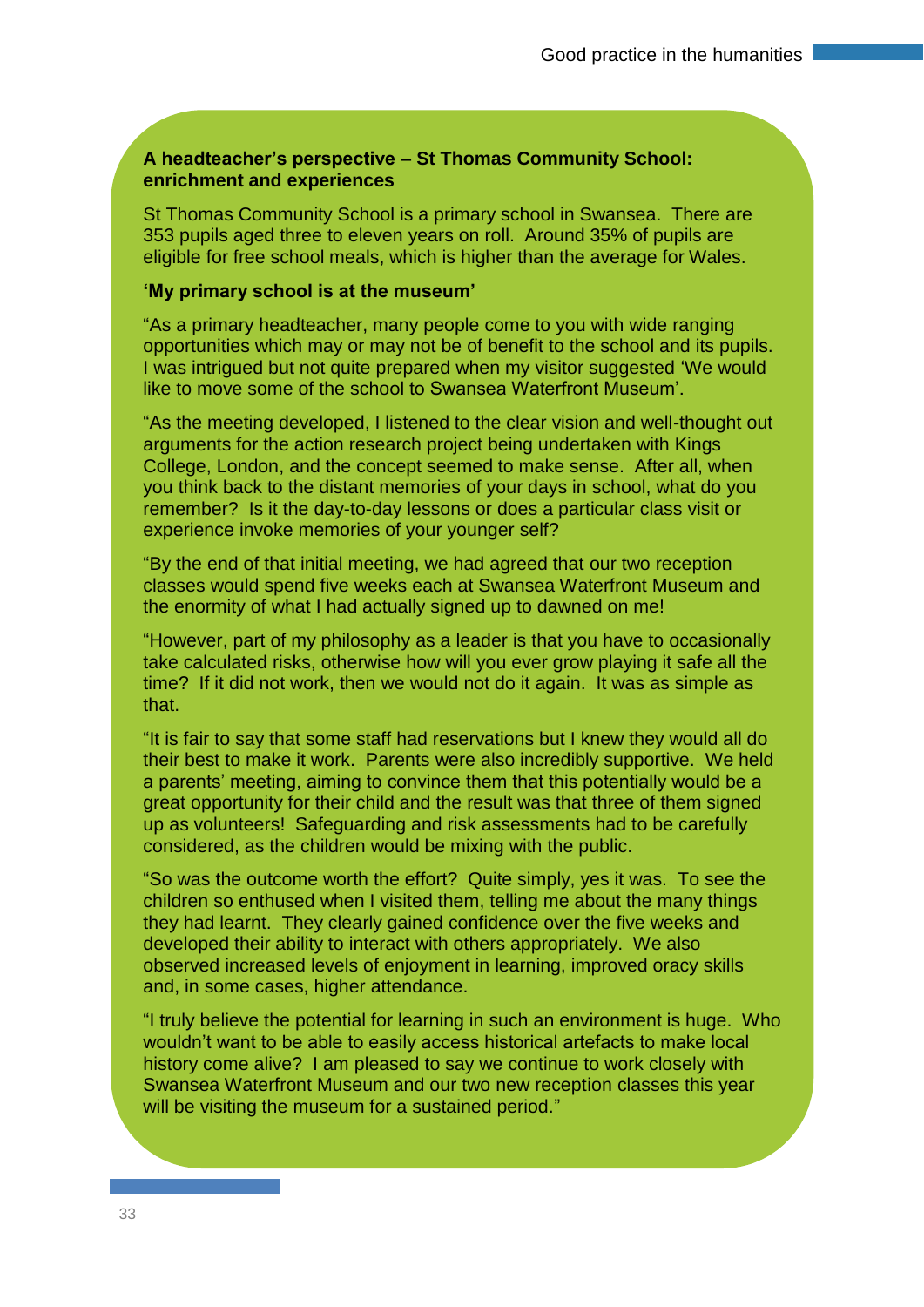89 In primary schools, the level of subject expertise in the humanities varies greatly between staff. However, all schools make strong use of internal expertise to ensure all pupils receive an effective learning experience in their humanities lessons. Primary teachers new to the profession have received limited guidance during their initial training in the teaching of humanities subjects, when compared to lessons focusing on strategies to develop literacy and numeracy. In all primary schools visited, staff report a lack of specific subject support provided by their local authority or regional consortia and a lack of availability of humanities-related training opportunities.

#### **Secondary schools**

- 90 In many secondary schools visited, the humanities have played a role in curriculum developments at key stage 3 in the past three years. This includes having a central role in the establishment of development blocks or having a key role in the development of pupils' extended writing. In most examples, the focus for these developments is the contribution that humanities make to the development of pupils' skills, rather than a focus on the rich content of these subjects. In a minority of secondary schools, humanities have only featured in more recent planning as leaders respond to the current curriculum review.
- 91 In many secondary schools visited, self-evaluation and improvement planning at departmental level is strong. This includes regular lesson observations, responding to the views of pupils and work scrutiny focusing closely on standards and progress and the impact of teaching. This comprehensive approach to departmental reviews has a clear impact on the quality of provision. However, in a minority of secondary schools where there is a lack of detailed planning, leaders do not evaluate the impact of changes they are making well enough. Plans have no clear milestones and success criteria, which makes monitoring progress difficult.

#### **Evaluating curriculum changes**

In one school, senior leaders allocated staff specific responsibilities in line with the areas of learning and experiences in Successful Futures. Staff worked across phases to plan new themes to be taught across the school.

After teaching a new theme, book scrutiny revealed that specific subject skills had not been covered in enough depth or detail.

Staff INSET was provided to give time to adapt planning to identify subject specific skills and ensure continuity and progression.

92 In many secondary schools visited, leaders have comprehensive and effective systems to track the progress of pupils across the humanities. In these schools, there are robust systems to moderate and standardise pupils' work at both key stage 3 and key stage 4 to ensure consistency. In a minority of schools, plans to moderate and track pupil progress in newly developed humanities courses are underdeveloped.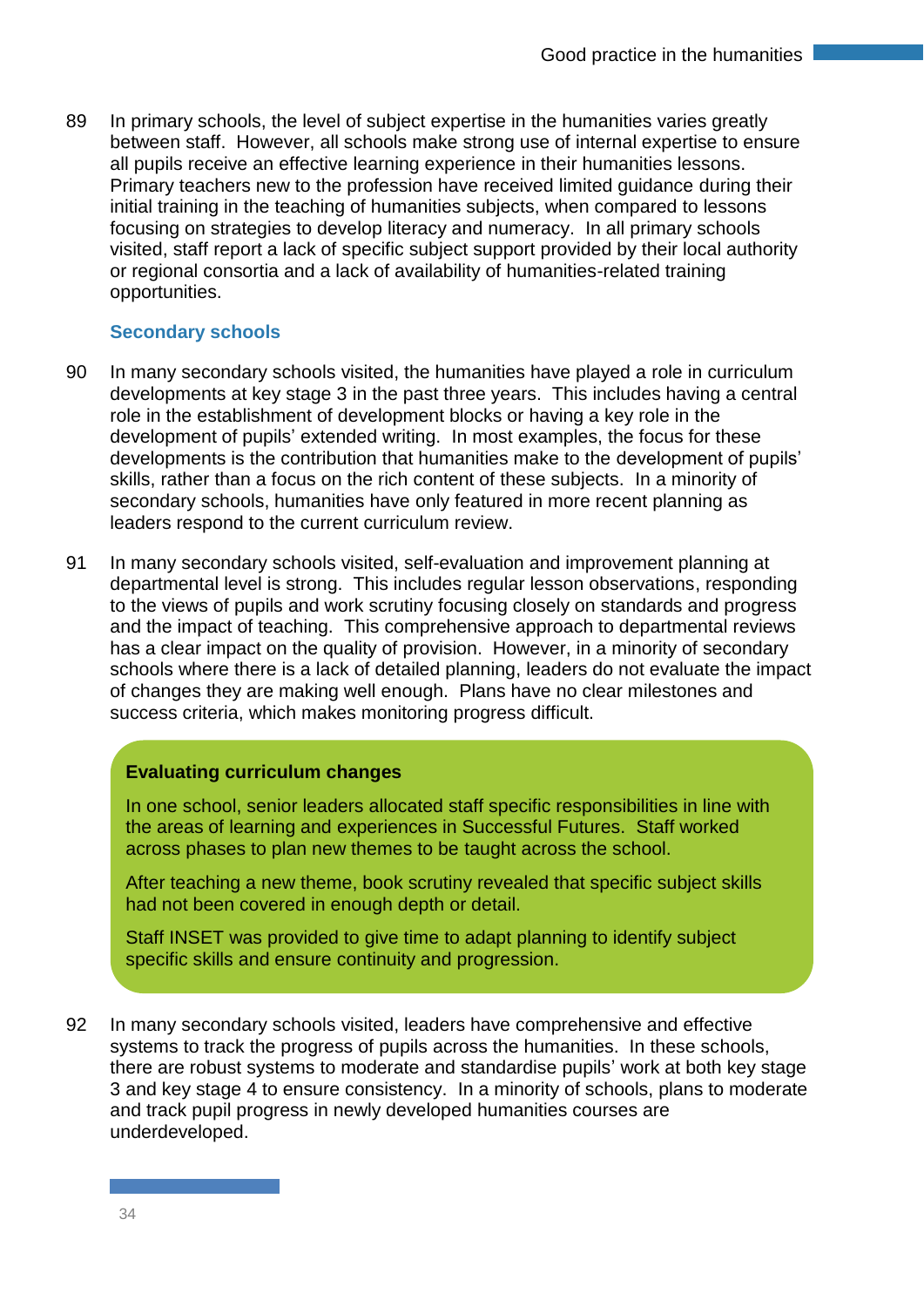- 93 In nearly all schools visited, leaders regularly monitor the quality of teaching across the humanities and most have a clear understanding of strengths and areas for development. In many of the schools visited, the humanities departments are fully staffed by subject specialists. In these schools, teachers have a wide range of opportunities to share best practice within their schools and have strong links with other schools. In a majority of schools, non-subject specialists teach pupils humanities, especially at key stage 3. In the few schools that develop best practice, there are appropriate support systems in place to ensure that this does not affect pupil standards. In a few departments there is a lack of sharing of good practice within humanities, and in a very few there is inconsistency in the quality of teaching.
- 94 As in the primary phase, there is a lack of subject-specific support for secondary teachers and schools from many local authorities or regional consortia. Professional development opportunities for humanities teachers are focused mainly on training provided by the examination board.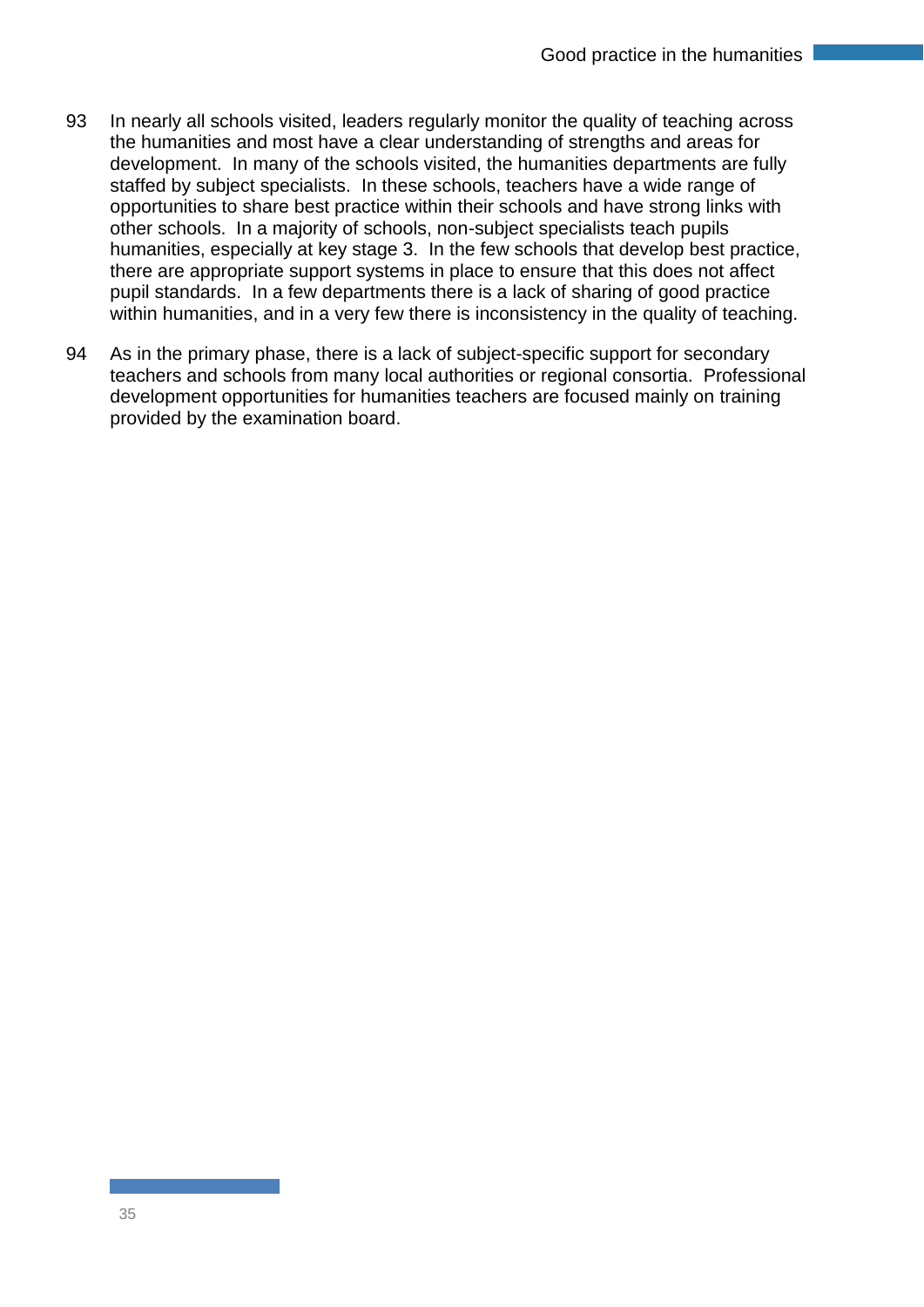## **Appendix 1: Teacher assessments at key stage 3**

- 95 At key stage 3, in teacher assessments in 2017, most pupils achieve the expected level 5 or above. There is little difference in the outcomes between history and geography.
- 96 In both geography and history at key stage 3, the proportion of pupils achieving level 5 or above in teacher assessments has increased slightly over the last three years from 90% in 2015 to 92% in 2017. The proportion of pupils achieving the higher levels in both subjects have shown increases since 2015, with just under a quarter of pupils achieving level 7 or above in 2017.
- 97 In both geography and history over the last three years, a higher percentage of girls than boys achieved at least the expected level 5. In 2017, the outcomes at key stage 3 in history and geography at the expected level 5 are slightly below those in Welsh and slightly above those in English and mathematics.

#### **Figure 8: The percentage of pupils achieving levels 5, 6 and 7+ in Wales, in geography and history, based on teacher assessments at the end of key stage 3, 2015-2017**



Source: Welsh Government (2017a)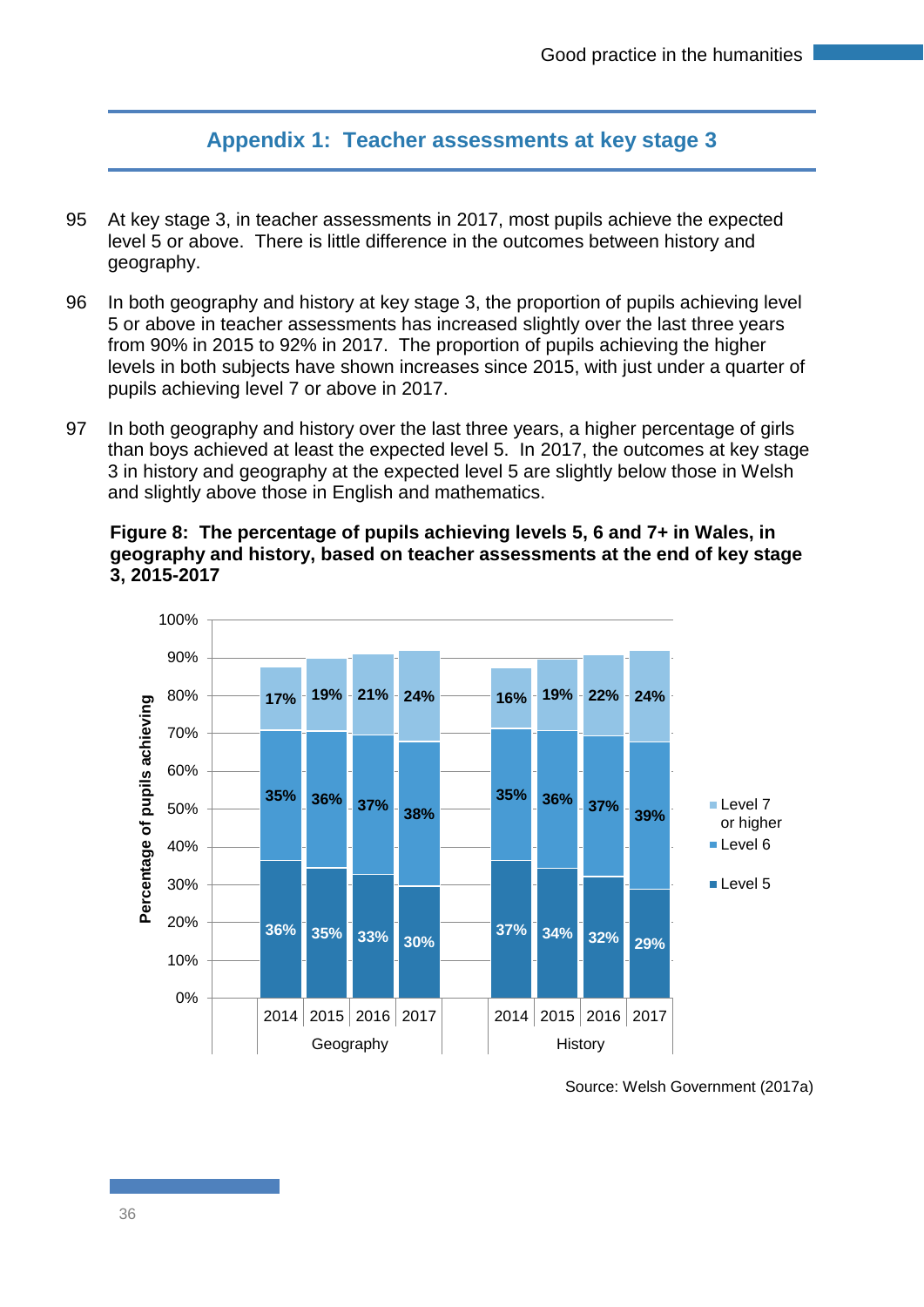#### **Figure 9: The percentage of pupils achieving at least the expected level in key stage 3 assessments in the humanities in comparison with the core subject indicator (CSI), English, Welsh and mathematics in Wales, 2015-2017**

|                    | Percentage of pupils achieving expected level |      |      |
|--------------------|-----------------------------------------------|------|------|
|                    | 2015                                          | 2016 | 2017 |
| Geography          | 90%                                           | 91%  | 92%  |
| History            | 90%                                           | 91%  | 92%  |
| CSI                | 84%                                           | 86%  | 87%  |
| English            | 88%                                           | 89%  | 90%  |
| Welsh              | 91%                                           | 92%  | 94%  |
| <b>Mathematics</b> | 89%                                           | 90%  | 91%  |

Source: Welsh Government (2017a, 2017b)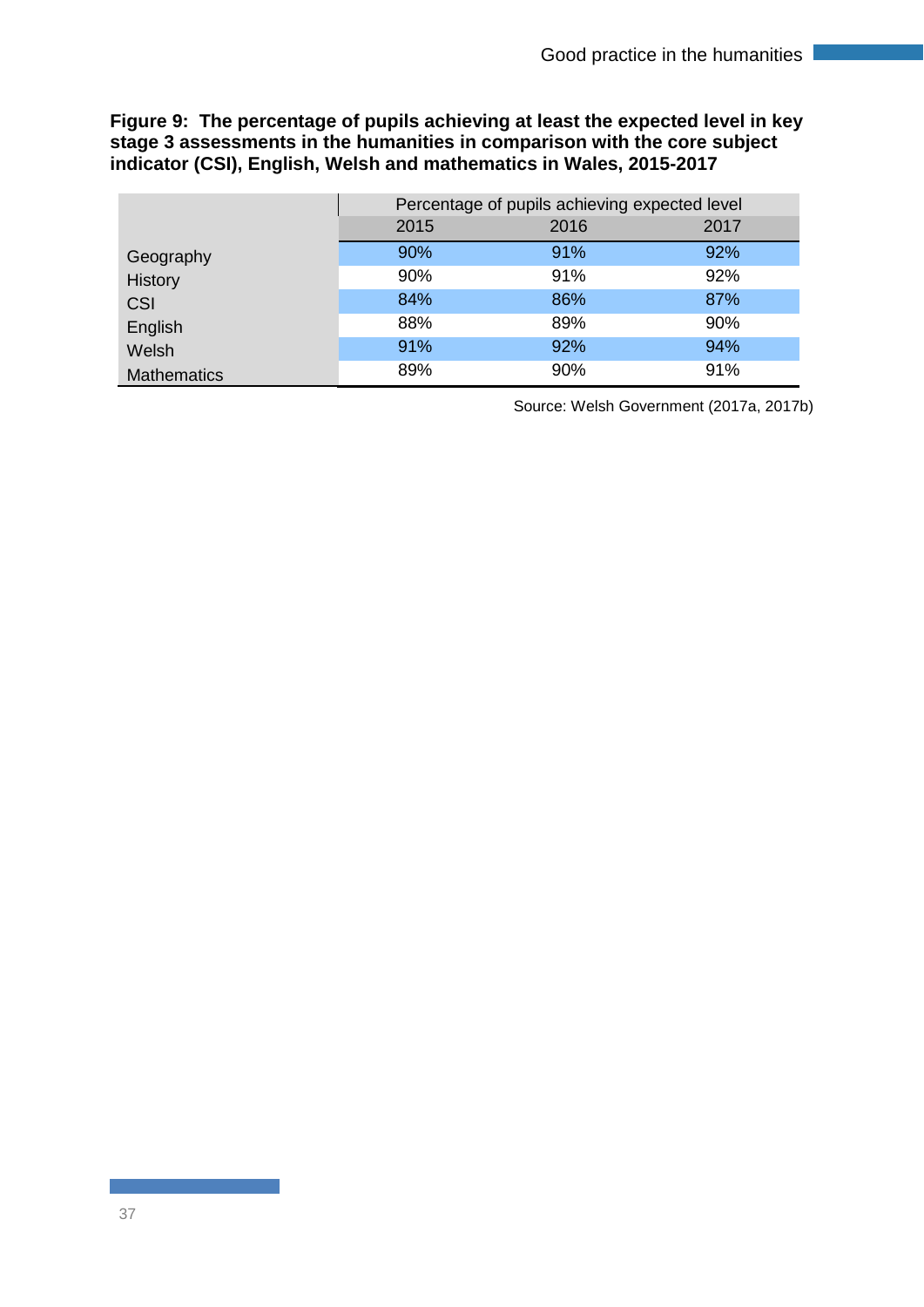## **Appendix 2: Questions for schools to consider as part of their self-evaluation**

As a starting point for reviewing current practice in the humanities, schools can use the following questions as part of their self-evaluation:

#### **Standards**

- 1 Do leaders and teachers know the standards that pupils are achieving in the humanities at all stages across the school?
- 2 Have we analysed the performance of different groups of learners carefully and over time? What messages does this analysis give and are we acting on findings robustly?
- 3 Do we have high expectations of all learners, including the more able?
- 4 Do we have an understanding of what pupils enjoy or dislike about humanities lessons? Are pupils involved in what and how they learn? Do pupils lead their learning?

#### **Provision**

- 5 Do we ensure continuity and progression from one key stage to the next and ensure that there is no repetition?
- 6 Do we have detailed plans to develop pupils' subject knowledge, understanding and skills in the humanities?
- 7 Do we use the humanities as an effective context to develop pupils' literacy, numeracy, ICT and thinking skills?
- 8 Are teachers encouraged to be innovative in their planning? For example:
	- do teachers relate pupils' learning to their local context whenever possible?
	- are the topics taught and examples used relevant to pupils and current?
	- is teaching responsive and flexible? Do teachers respond to local, national or global issues, for example a new housing development or the building of a new by-pass, national elections or a natural disaster?
	- do pupils have opportunities to develop their work or ideas for a real-life context, developing the value of their work?
	- do teachers use technology creatively to support learning, for example virtual fieldtrips?
- 9 Do teachers broaden pupils' understanding and experience by widening their experiences to include an international dimension where relevant?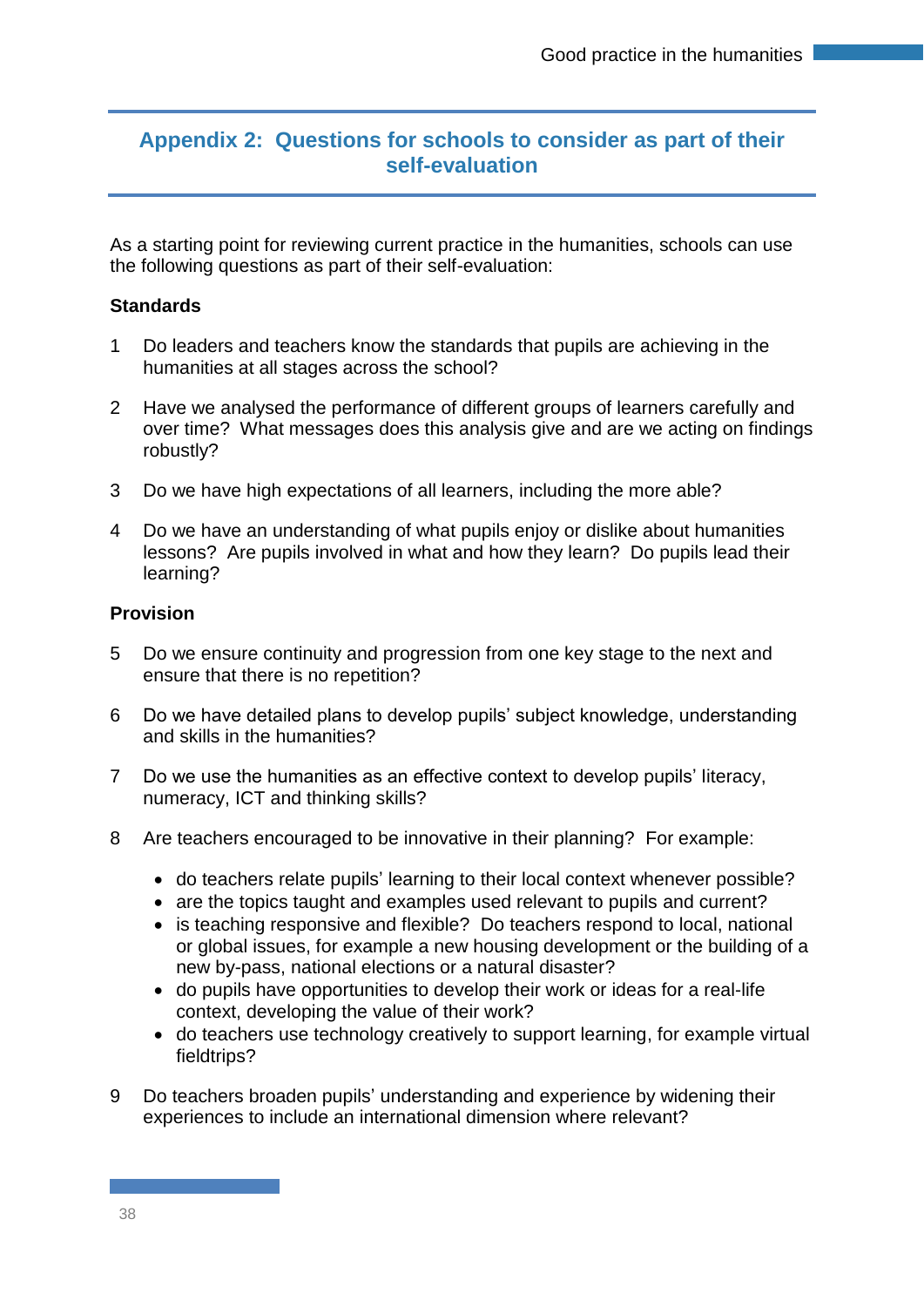- 10 Do we offer our pupils engaging and relevant enrichment experiences related to the humanities, making effective use of the local community? For example:
	- links with local societies, art galleries and museums
	- visits from local residents to share experiences of the locality across the generations

#### **Leadership**

- 11 Do we have a clear rationale for the way we plan and deliver our humanities curriculum?
- 12 Have we evaluated our current curriculum to plan for developing the new area of learning and experience?
- 13 Are we aware of the quality of teaching in the humanities and do we provide suitable professional learning opportunities to staff or opportunities for staff to collaborate with others?
- 14 Do we use our pupil development grant funding effectively to ensure equality of access to educational visits and fieldtrips?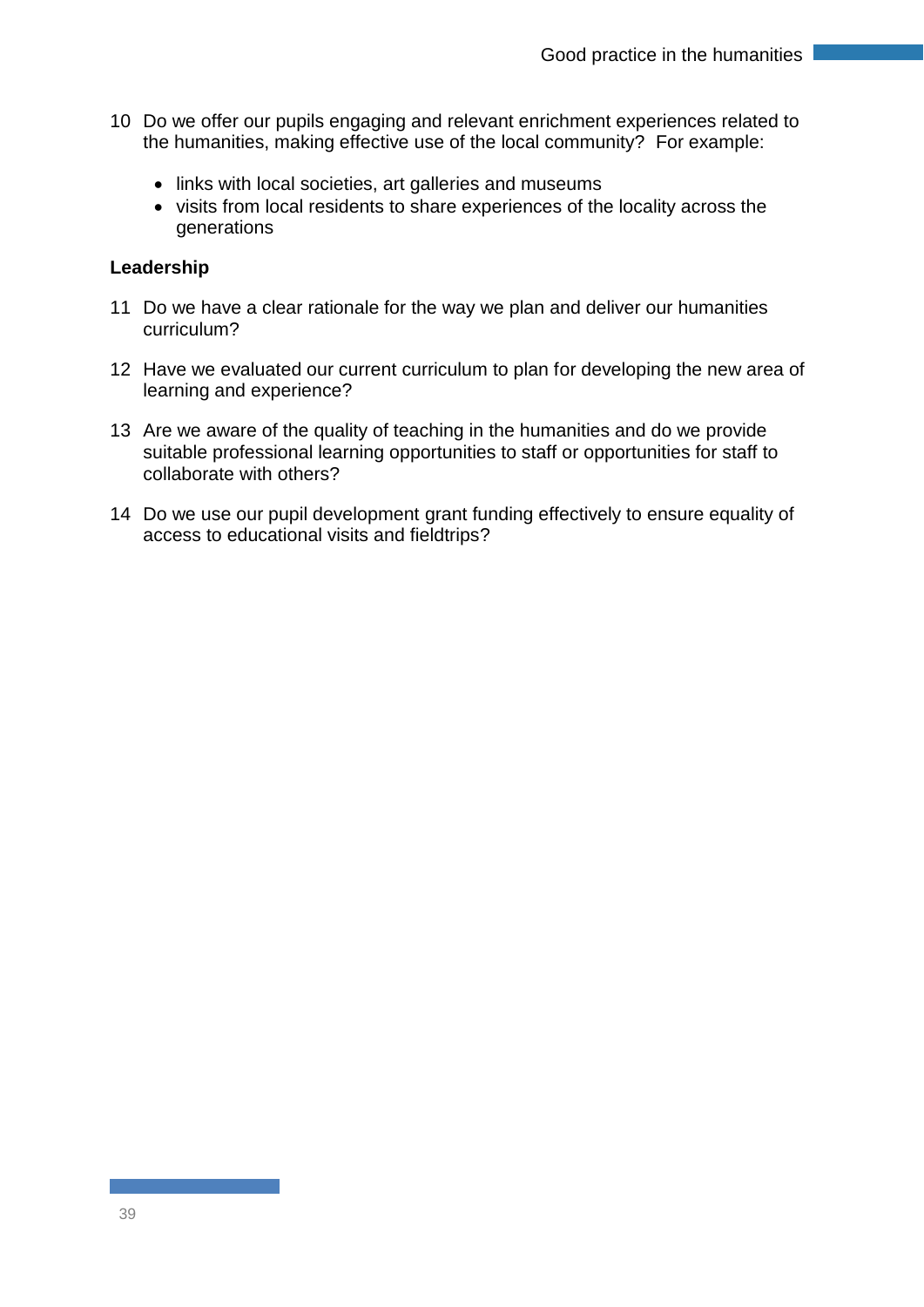## **Appendix 3: Evidence base**

The findings and recommendations in this report draw on visits to 19 schools. The schools selected for visits had been identified as having innovative practice in curriculum design and/or strong outcomes in the humanities. When visiting these schools inspectors:

- observed humanities lessons at key stages 2, 3 or 4
- held discussions with middle and senior leaders
- met groups of pupils with their work
- reviewed curriculum plans and school documentation

#### **List of schools visited**

Bishop Gore School, Swansea Cefn Hengoed Community School, Swansea Crickhowell High School, Powys Dolau County Primary School, Rhondda Cynon Taf Eirias High School, Conwy Elfed High School, Flintshire Garnteg Primary School, Torfaen Llangatwg Community School, Neath Port Talbot Pencoed Comprehensive School, Bridgend Pontarddulais Comprehensive School, Swansea Rhiwbeina Primary School, Cardiff St Thomas Community Primary School, Swansea Ynystawe Primary School, Swansea Ysgol Cae Top, Gwynedd Ysgol Gyfun Gymraeg Bro Myrddin, Camarthenshire Ysgol Gymraeg Ifor Hael, Newport Ysgol Gynradd Gymraeg Lon Las, Swansea Ysgol Gynradd Llanllechid, Gwynedd Ysgol Iolo Morganwg, Vale of Glamorgan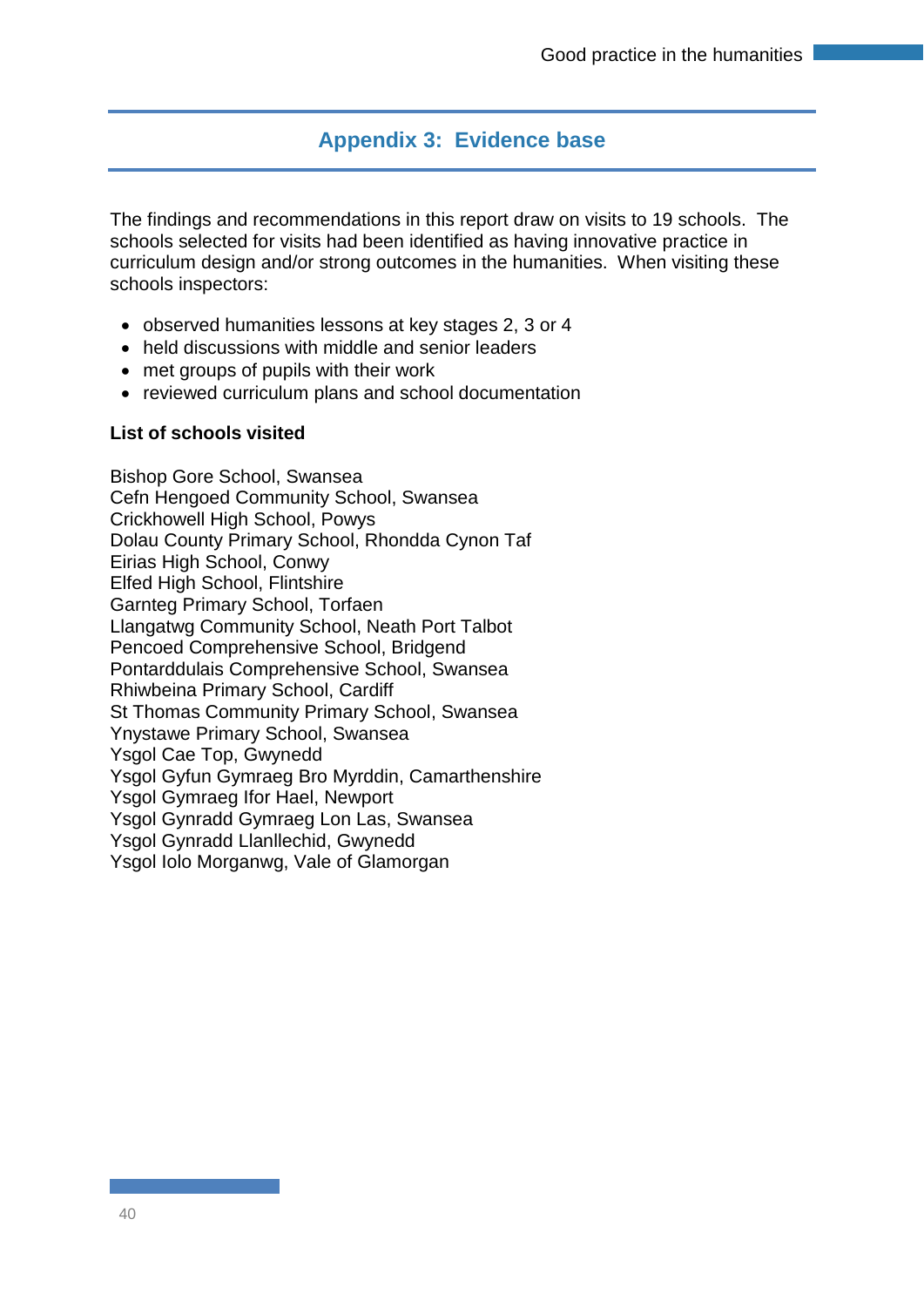## **Glossary**

| Literacy and<br><b>Numeracy</b><br><b>Framework (LNF)</b> | This is a skills framework developed by the Welsh<br>Government. It became statutory in schools from<br>September 2013. It is designed to help teachers embed<br>literacy and numeracy into all subject areas. |
|-----------------------------------------------------------|----------------------------------------------------------------------------------------------------------------------------------------------------------------------------------------------------------------|
| <b>Partnership</b><br>schools                             | Those schools working alongside pioneer schools to<br>respond to the recommendations from Successful Futures                                                                                                   |
| <b>Pioneer schools</b>                                    | Schools that are currently working with the Welsh<br>Government and other schools to develop and pilot a new<br>curriculum for Wales                                                                           |
| <b>Y Cwricwlwm</b><br>Cymreig                             | This is a part of the curriculum that is unique to Wales. It is<br>intended to develop pupils' sense of cultural identity, place<br>and heritage.                                                              |

## **Numbers – quantities and proportions**

| nearly $all =$  | with very few exceptions |
|-----------------|--------------------------|
| $most =$        | 90% or more              |
| $many =$        | 70% or more              |
| a majority $=$  | over 60%                 |
| $half =$        | 50%                      |
| around half $=$ | close to 50%             |
| a minority $=$  | below 40%                |
| $few =$         | below 20%                |
| very few $=$    | less than 10%            |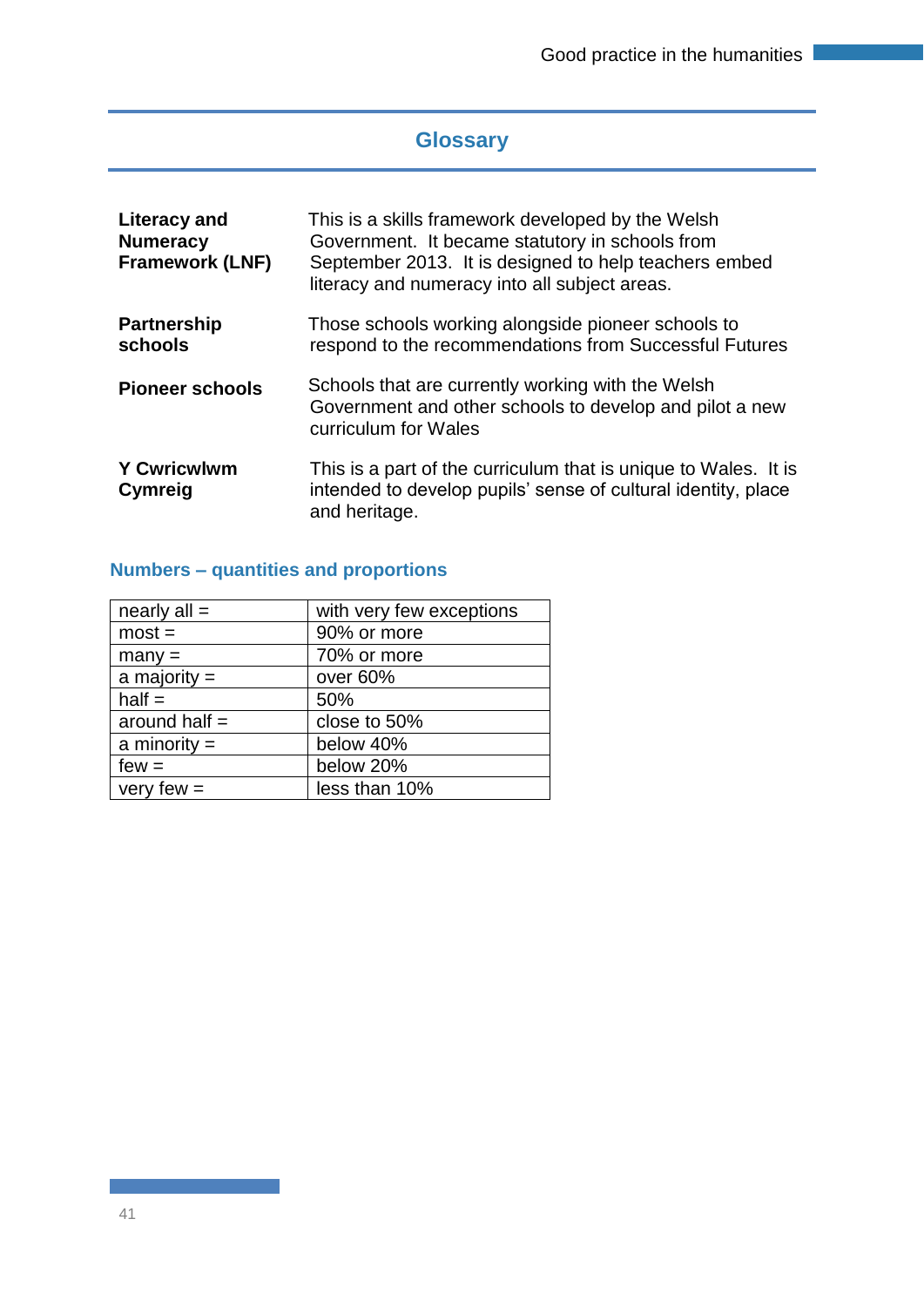## **References**

Donaldson, G. (2015) *Successful Futures: Independent review of curriculum and assessment arrangements in Wales.* Cardiff: Welsh Government. [Online]. Available from: [http://gov.wales/docs/dcells/publications/150225-successful-futures](http://gov.wales/docs/dcells/publications/150225-successful-futures-en.pdf)[en.pdf](http://gov.wales/docs/dcells/publications/150225-successful-futures-en.pdf) [Accessed 21 March 2017]

Great Britain (2002) *Education Act 2002*. UK: The Stationery Office. [Online]. Available from:

[http://www.legislation.gov.uk/ukpga/2002/32/pdfs/ukpga\\_20020032\\_en.pdf](http://www.legislation.gov.uk/ukpga/2002/32/pdfs/ukpga_20020032_en.pdf) [Accessed 21 March 2017]

Joint Council for Qualifications (2017) *GCSE (Full Course): Outcomes for all grade sets and age breakdowns for UK candidates.* London: Joint Council for Qualifications. [Online]. Available from: [https://www.jcq.org.uk/examination](https://www.jcq.org.uk/examination-results/gcses/2017/gcse-full-course-results-summer-2017)[results/gcses/2017/gcse-full-course-results-summer-2017](https://www.jcq.org.uk/examination-results/gcses/2017/gcse-full-course-results-summer-2017) [Accessed 4 September 2017]

Welsh Assembly Government, Department for Children, Education, Lifelong learning and Skills (2008a) *History in the National Curriculum for Wales: Key stages 2-3.* Cardiff: Welsh Assembly Government. [Online]. Available from: [http://learning.gov.wales/docs/learningwales/publications/130424-history-in-the](http://learning.gov.wales/docs/learningwales/publications/130424-history-in-the-national-curriculum-for-wales-en.pdf)[national-curriculum-for-wales-en.pdf](http://learning.gov.wales/docs/learningwales/publications/130424-history-in-the-national-curriculum-for-wales-en.pdf) [Accessed 21 March 2017]

Welsh Assembly Government, Department for Children, Education, Lifelong Learning and Skills (2008b) *Geography in the National Curriculum for Wales: Key Stages 2-3.* Cardiff: Welsh Assembly Government. [Online]. Available from: [http://learning.gov.wales/docs/learningwales/publications/130424-geography-in-the](http://learning.gov.wales/docs/learningwales/publications/130424-geography-in-the-national-curriculum-en.pdf)[national-curriculum-en.pdf](http://learning.gov.wales/docs/learningwales/publications/130424-geography-in-the-national-curriculum-en.pdf) [Accessed 21 March 2017]

Welsh Assembly Government, Department for Children, Education, Lifelong Learning and Skills (2008c) *Geography: Guidance for Key Stages 2 and 3.* Cardiff: Welsh Assembly Government. [Online]. Available from: [http://learning.gov.wales/docs/learningwales/publications/130424-geography](http://learning.gov.wales/docs/learningwales/publications/130424-geography-guidance-en.pdf)[guidance-en.pdf](http://learning.gov.wales/docs/learningwales/publications/130424-geography-guidance-en.pdf) [Accessed 21 March 2017]

Welsh Government (2013) *The Cwricwlwm Cymreig, history and the story of Wales: Final report.* Cardiff: Welsh Government. [Online]. Available from: [http://learning.gov.wales/docs/learningwales/publications/190920-cwricwlwm](http://learning.gov.wales/docs/learningwales/publications/190920-cwricwlwm-cymreig-final-report-en.pdf)[cymreig-final-report-en.pdf](http://learning.gov.wales/docs/learningwales/publications/190920-cwricwlwm-cymreig-final-report-en.pdf) [Accessed 21 March 2017]

Welsh Government (2016a) *Examination results in Wales, 2015/16 .* SFR 165/2016. Cardiff: Welsh Government. [Online]. Available from: <http://gov.wales/docs/statistics/2016/161207-examination-results-2015-16-en.pdf> [Accessed 21 March 2017]

Welsh Government (2016b) Welsh Examinations Database. Unpublished